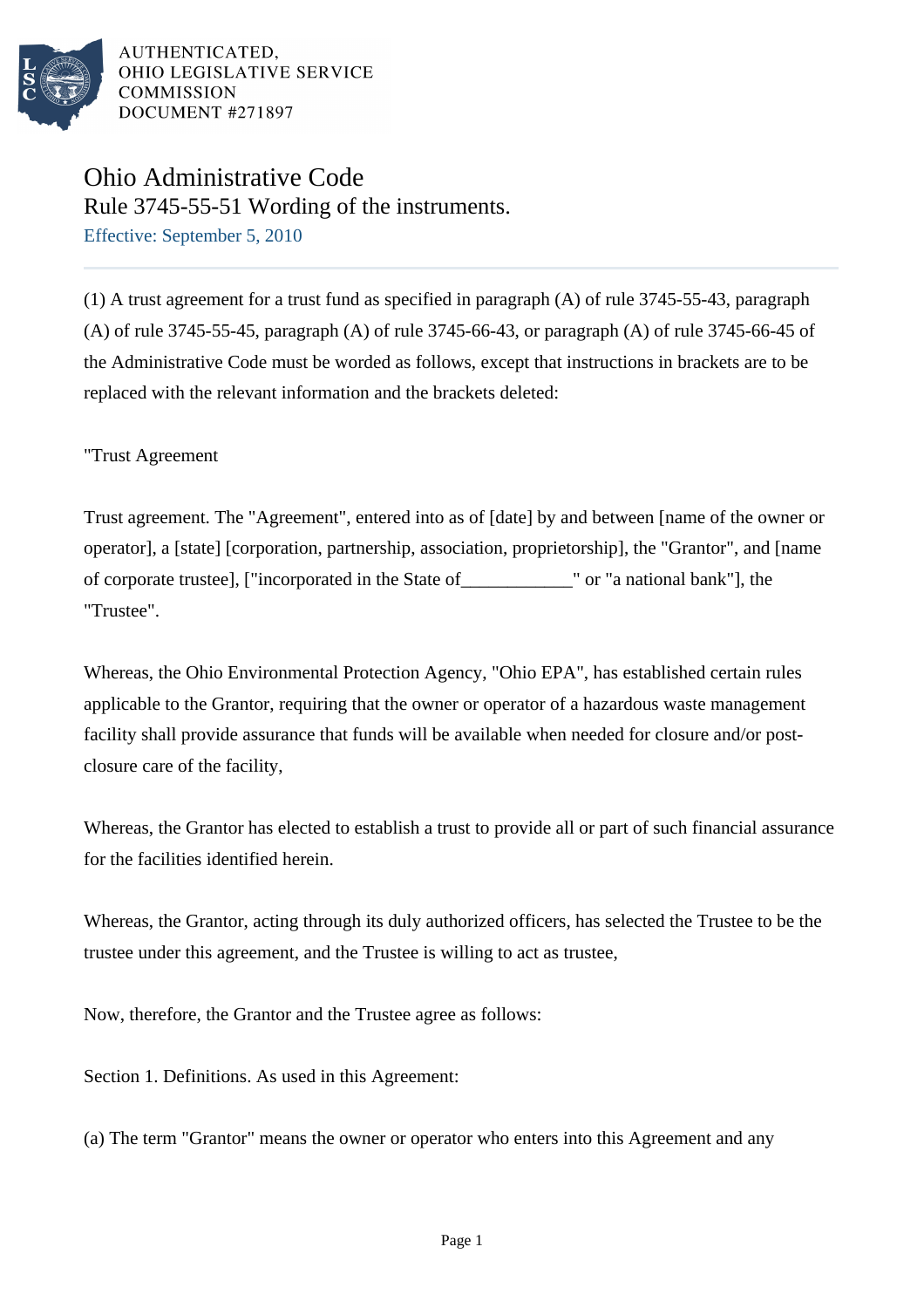

successors or assigns of the Grantor.

(b) The term "Trustee" means the Trustee who enters into this Agreement and any successor Trustee.

(c) The term "director" means the director of the Ohio EPA, or his designee.

Section 2. Identification of Facilities and Cost Estimates. This Agreement pertains to the facilities and cost estimates identified on attached Schedule A [on Schedule A, for each facility list the U.S. EPA identification number, name, address, and the current closure and/or post-closure cost estimates, or portions thereof, for which financial assurance is demonstrated by this Agreement].

Section 3. Establishment of Fund. The Grantor and the Trustee hereby establish a trust fund, the "Fund" for the benefit of the Ohio EPA. The Grantor and the Trustee intend that no third party have access to the Fund except as herein provided. The Fund is established initially as consisting of the property, which is acceptable to the Trustee, described in Schedule B attached hereto. Such property and any other property subsequently transferred to the Trustee is referred to as the Fund, together with all earnings and profits thereon, less any payments or distributions made by the Trustee pursuant to this Agreement. The Fund will be held by the Trustee, in trust, as hereinafter provided. The Trustee shall not be responsible nor shall it undertake any responsibility for the amount or adequacy of, nor any duty to collect from the Grantor, any payments necessary to discharge any liabilities of the Grantor established by the Ohio EPA.

Section 4. Payment for Closure and Post-Closure Care. The Trustee will make such payments from the Fund as the director will direct, in writing, to provide for the payment of the costs of closure and/or post-closure care of the facilities covered by this Agreement. The Trustee will reimburse the Grantor or other persons as specified by the director from the Fund for closure and post-closure expenditures in such amounts as the director will direct, in writing. In addition, the Trustee will refund to the Grantor such amounts as the director specifies in writing. Upon refund, such funds will no longer constitute part of the Fund as defined herein.

Section 5. Payments Comprising the Fund. Payments made to the Trustee for the Fund will consist of cash or securities acceptable to the Trustee.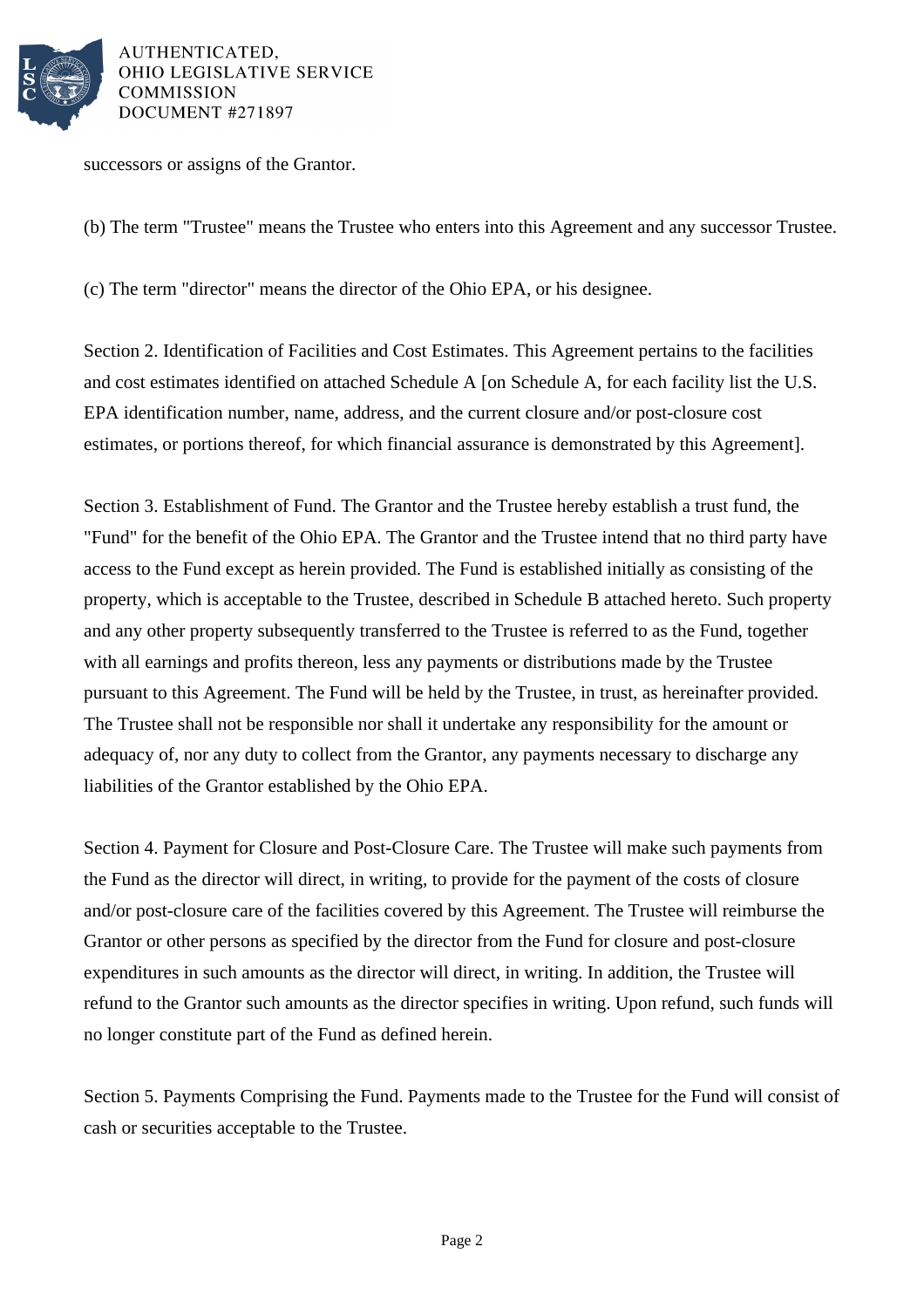

Section 6. Trustee Management. The Trustee will invest and reinvest the principal and income of the Fund and keep the Fund invested as a single fund, without distinction between principal and income, in accordance with general investment policies and guidelines which the Grantor may communicate in writing to the Trustee from time to time, subject, however, to the provisions of this Section. In investing, reinvesting, exchanging, selling and managing the Fund, the Trustee will discharge his duties with respect to the trust fund solely in the interest of the beneficiary and with the care, skill, prudence, and diligence under the circumstances then prevailing which persons of prudence, acting in a like capacity and familiar with such matters, would use in the conduct of an enterprise of a like character and with like aims; except that:

(i) Securities or other obligations of the Grantor, or any other owner or operator of the facilities, or any of their affiliates as defined in the Investment Company Act of 1940, as amended, 15 USC # 80a-2(a), will not be acquired or held, unless they are securities or other obligations of the Federal or a State government;

(ii) The Trustee is authorized to invest the Fund in time or demand deposits of the Trustee, to the extent insured by an agency of the Federal or State government; and

(iii) The Trustee is authorized to hold cash awaiting investment or distribution uninvested for a reasonable time and without liability for the payment of interest thereon.

Section 7. Commingling and Investment. The Trustee is expressly authorized in its discretion:

(a) To transfer from time to time any or all of the assets of the Fund to any common, commingled or collective trust fund created by the Trustee in which the Fund is eligible to participate, subject to all of the provisions thereof, to be commingled with the assets of other trusts participating therein; and

(b) To purchase shares in any investment company registered under the Investment Company Act of 1940, 15 U.S.C. # 80a-1 et seq., including one which may be created, managed, underwritten, or to which investment advice is rendered or the shares of which are sold by the Trustee. The Trustee may vote such shares in its discretion.

Section 8. Express Powers of Trustee. Without in any way limiting the powers and discretions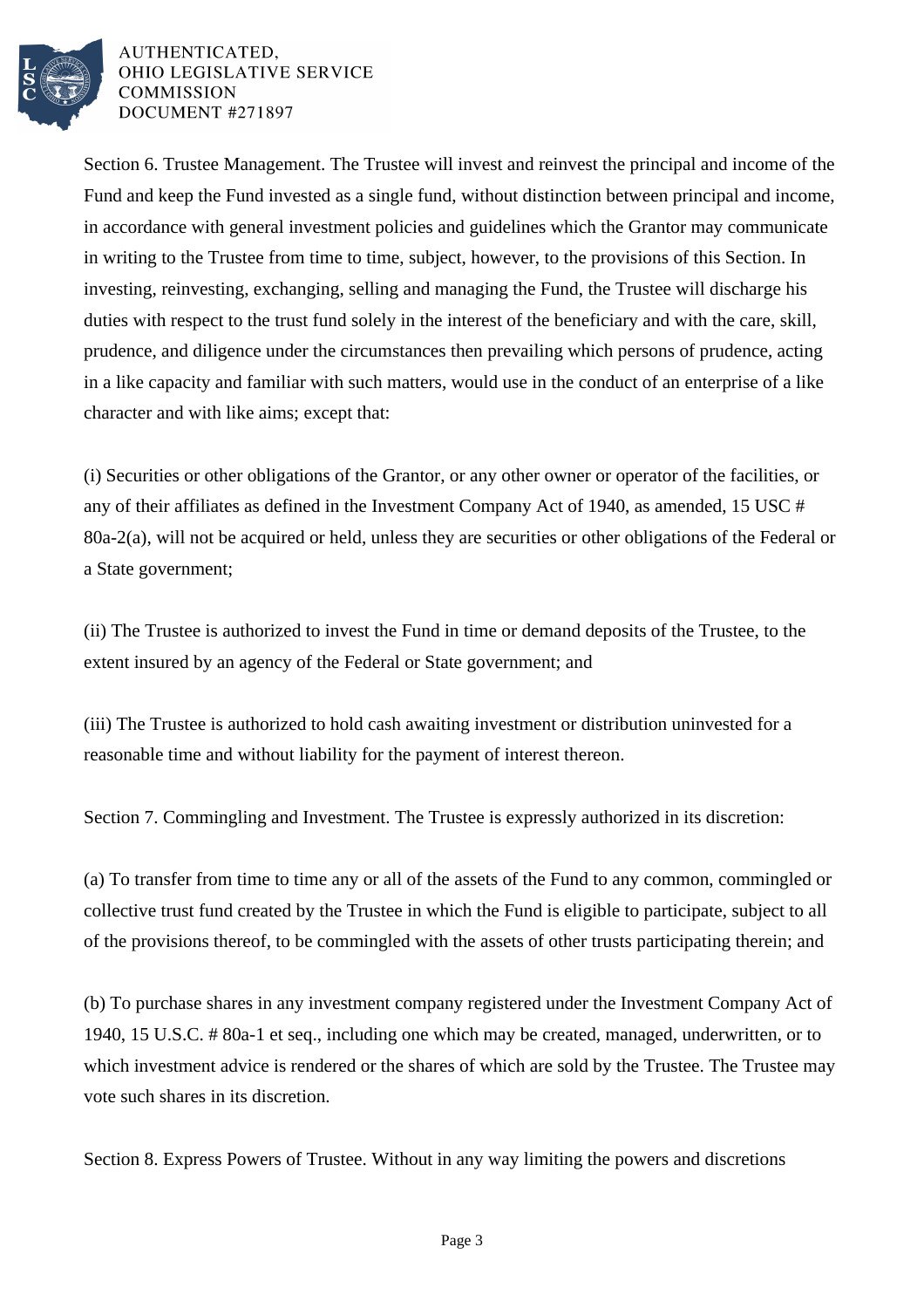

conferred upon the Trustee by the other provisions of this Agreement or by law, the Trustee is expressly authorized and empowered:

(a) To sell, exchange, convey, transfer or otherwise dispose of any property held by it, by public or private sale. No person dealing with the Trustee will be bound to see to the application of the purchase money or to inquire into the validity or expediency of any such sale or other disposition;

(b) To make, execute, acknowledge and deliver any and all documents of transfer and conveyance and any and all other instruments that may be necessary or appropriate to carry out the powers herein granted;

(c) To register any securities held in the Fund in its own name or in the name of a nominee and to hold any security in bearer form or in book entry, or to combine certificates representing such securities with certificates of the same issue held by the Trustee in other fiduciary capacities, or to deposit or arrange for the deposit of such securities in a qualified central depositary even though, when so deposited, such securities may be merged and held in bulk in the name of the nominee of such depositary with other securities deposited therein by another person, or to deposit or arrange for the deposit of any securities issued by the United States Government, or any agency or instrumentality thereof, with a Federal Reserve bank, but the books and records of the Trustee will at all times show that all such securities are part of the Fund;

(d) To deposit any cash in the Fund in interest-bearing accounts maintained or savings certificates issued by the Trustee, in its separate corporate capacity, or in any other banking institution affiliated with the Trustee, to the extent insured by an agency of the Federal or State government; and

(e) To compromise or otherwise adjust all claims in favor of or against the Fund.

Section 9. Taxes and Expenses. All taxes of any kind that may be assessed or levied against or in respect of the Fund and all brokerage commissions incurred by the Fund will be paid from the Fund. All other expenses incurred by the Trustee in connection with the administration of this Trust, including fees for legal services rendered to the Trustee, the compensation of the Trustee to the extent not paid directly by the Grantor, and all other proper charges and disbursements of the Trustee will be paid from the Fund.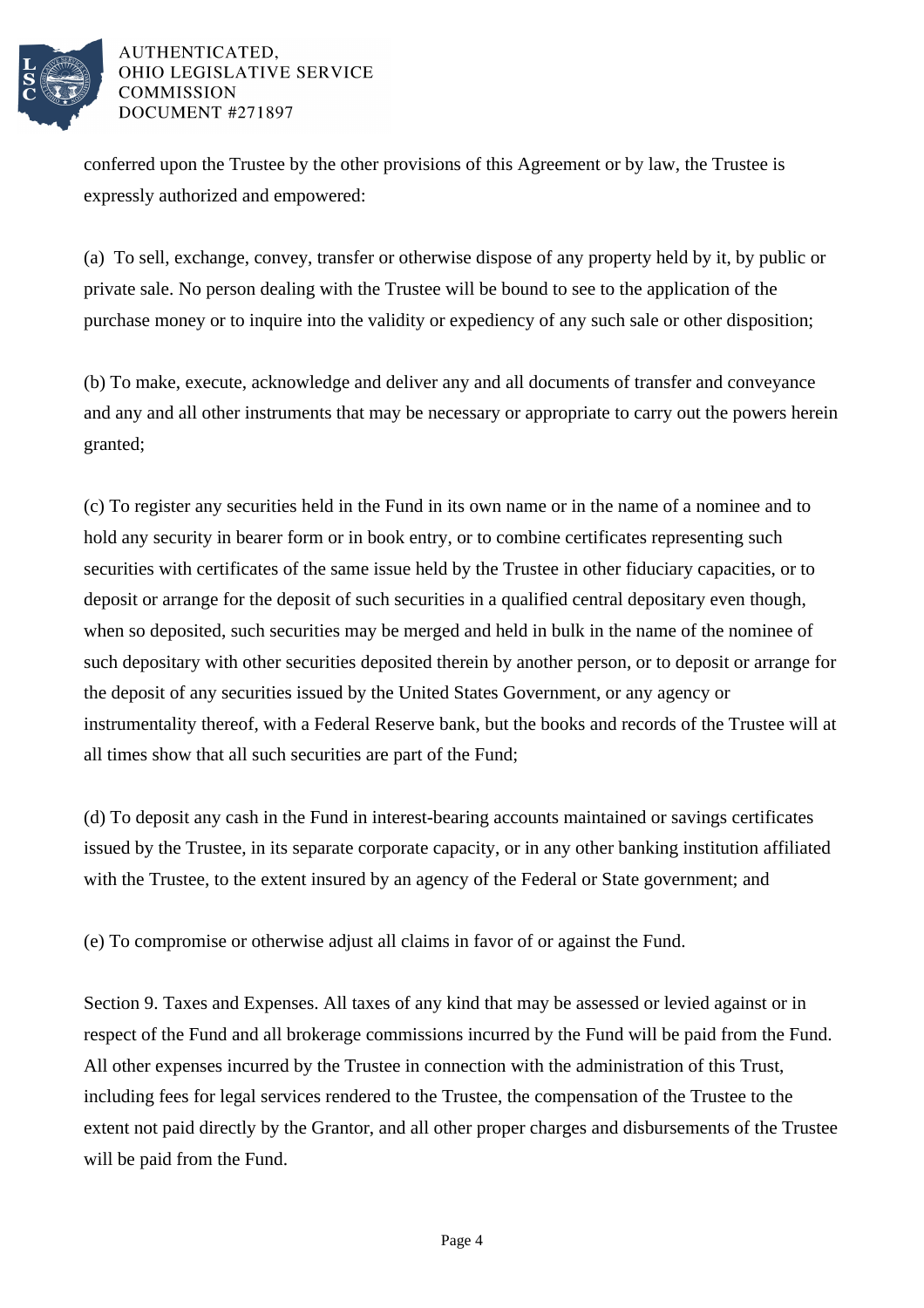

Section 10. Annual Valuation. The Trustee will annually, at least thirty days prior to the anniversary date of establishment of the Fund furnish to the Grantor and to the director a statement confirming the value of the Trust. Any securities in the Fund will be valued at market value as of no more than sixty days prior to the anniversary date of establishment of the Fund. The failure of the Grantor to object in writing to the Trustee within ninety days after the statement has been furnished to the Grantor and the director will constitute a conclusively binding assent by the Grantor, barring the Grantor from asserting any claim or liability against the Trustee with respect to matters disclosed in the statement.

Section 11. Advice of Counsel. The Trustee may from time to time consult with counsel, who may be counsel to the Grantor, with respect to any question arising as to the construction of this Agreement or any action to be taken hereunder. The Trustee will be fully protected, to the extent permitted by law, in acting upon the advice of counsel.

Section 12. Trustee Compensation. The Trustee will be entitled to reasonable compensation for its services as agreed upon in writing from time to time with the Grantor.

Section 13. Successor Trustee. The Trustee may resign or the Grantor may replace the Trustee, but such resignation or replacement shall not be effective until the Grantor has appointed a successor Trustee and this successor accepts the appointment. The successor Trustee will have the same powers and duties as those conferred upon the Trustee hereunder. Upon the successor Trustee's acceptance of the appointment, the Trustee will assign, transfer and pay over to the successor Trustee the funds and properties then constituting the Fund. If for any reason the Grantor cannot or does not act in the event of the resignation of the Trustee, the Trustee may apply to a court of competent jurisdiction for the appointment of a successor trustee or for instructions. The successor Trustee shall specify the date on which it assumes administration of the trust in a writing sent to the Grantor, the director, and the present Trustee by certified mail ten days before such change becomes effective. Any expenses incurred by the Trustee as a result of any of the acts contemplated by this Section will be paid as provided in Section 9.

Section 14. Instructions to the Trustee. All orders, requests and instructions by the Grantor to the Trustee will be in writing, signed by such persons as are designated in the attached Exhibit A or such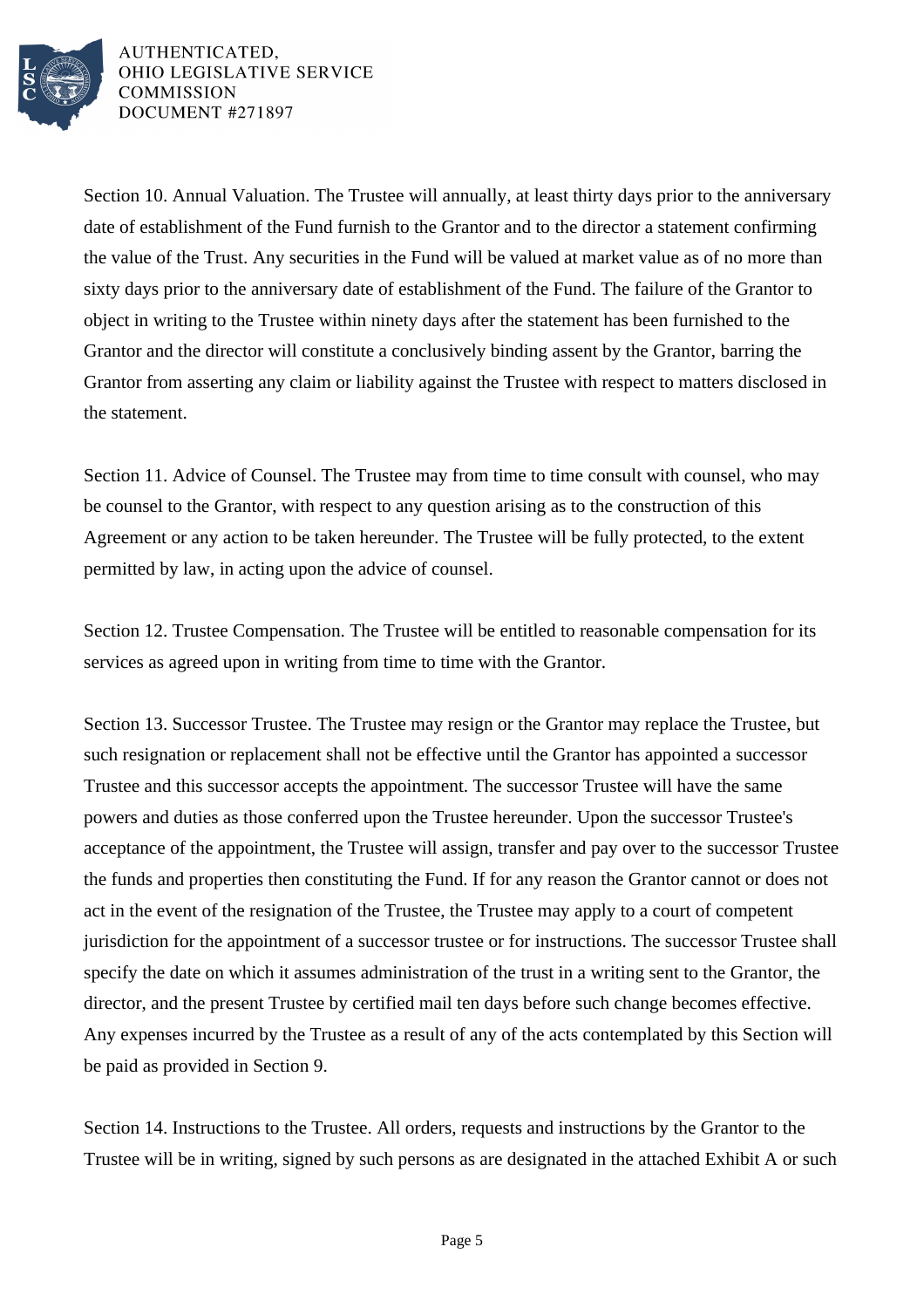

other designees as the Grantor may designate by amendment to Exhibit A. The Trustee will be fully protected in acting without inquiry in accordance with the Grantor's orders, requests and instructions. All orders, requests, and instructions by the director to the Trustee will be in writing, signed by the director, and the Trustee will act and will be fully protected in acting in accordance with such orders, requests and instructions. The Trustee will have the right to assume, in the absence of written notice to the contrary, that no event constituting a change or a termination of the authority of any person to act on behalf of the Grantor or the director hereunder has occurred. The Trustee will have no duty to act in the absence of such orders, requests and instructions from the Grantor and/or the director except as provided for herein.

Section 15. Notice of Nonpayment. The Trustee will notify the Grantor and the director, by certified mail within ten days following the expiration of the thirty-day period after the anniversary of the establishment of the Trust, if no payment is received from the Grantor during that period. After the pay-in period is completed the Trustee is not required to send a notice of nonpayment.

Section 16. Amendment of Agreement. This Agreement may be amended by an instrument in writing executed by the Grantor, the Trustee, and the director, or by the Trustee and the director if the Grantor ceases to exist.

Section 17. Irrevocability and Termination. Subject to the right of the parties to amend this Agreement as provided in Section 16, this Trust will be irrevocable and will continue until terminated at the written agreement of the Grantor, the Trustee, and the director or by the Trustee and the director if the Grantor ceases to exist. Upon termination of the Trust, all remaining trust property, less final trust administration expenses, will be delivered to the Grantor.

Section 18. Immunity and Indemnification. The Trustee will not incur personal liability of any nature in connection with any act or omission, made in good faith, in the administration of this Trust, or in carrying out any directions by the Grantor or the director issued in accordance with this Agreement. The Trustee will be indemnified and saved harmless by the Grantor or from the Trust Fund, or both, from and against any personal liability to which the Trustee may be subjected by reason of any act or conduct in its official capacity, including all expenses reasonably incurred in its defense in the event the Grantor fails to provide such defense.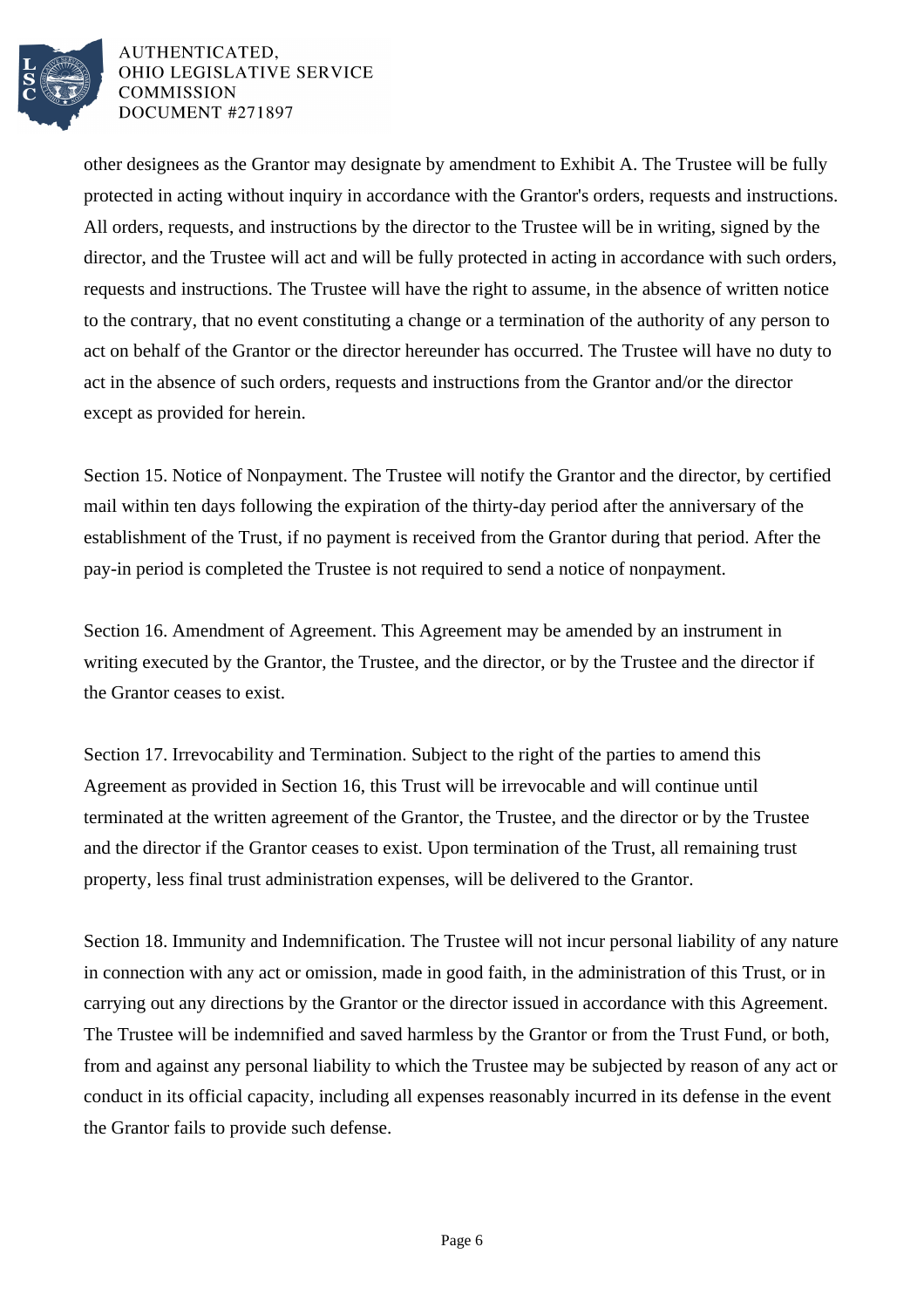

Section 19. Choice of Law. This Agreement will be administered, construed and enforced according to the laws of the state of Ohio.

Section 20. Interpretation. As used in this Agreement, words in the singular include the plural and words in the plural include the singular. The descriptive headings for each Section of this Agreement will not affect the interpretation or the legal efficacy of this Agreement.

In witness whereof the parties have caused this Agreement to be executed by their respective officers duly authorized and their corporate seals to be hereunto affixed and attested as of the date first above written: The parties below certify that the wording of this Agreement is identical to the wording specified in paragraph (A)(1) of rule 3745-55-51 of the Administrative Code as such regulations were constituted on the date first above written.

| [Signature of Grantor] |
|------------------------|
| [Title]                |
| Attest:                |
| [Title]                |
| [Seal]                 |
| [Signature of Trustee] |
| Attest:                |
| [Title]                |
| [Seal]"                |

(2) The following is an example of the certification of acknowledgment, which must accompany the trust agreement for a trust fund as specified in paragraph (A) of rule 3745-55-43, paragraph (A) of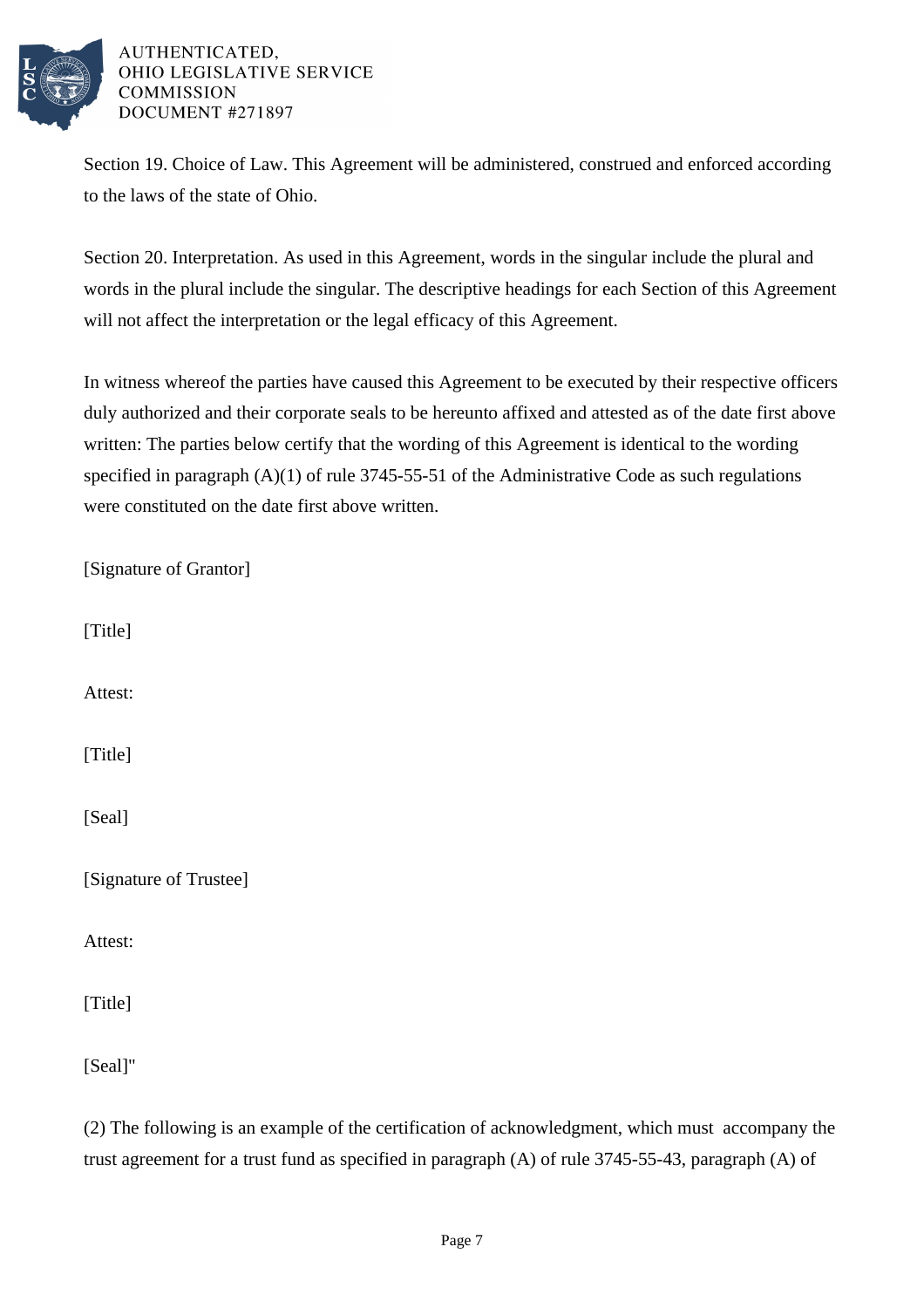

rule 3745-55-45, paragraph (A) of rule 3745-66-43, or paragraph (A) of 3745-66-45 of the Administrative Code:

"State of\_\_\_\_\_

County of \_\_\_\_\_\_

On this [date], before me personally came [owner or operator] to me known, who, being by me duly sworn, did depose and say that she/he resides at [address], that she/he is [title] of [corporation], the corporation described in and which executed the above instrument; that she/he knows the seal of said corporation; that the seal affixed to such instrument is such corporate seal; that it was so affixed by order of the Board of Directors of said corporation, and that she/he signed her/his name thereto by like order.

[Signature of Notary Public]"

[Comment: As required in paragraph  $(A)(2)$  of rule 3745-55-43, paragraph  $(A)(2)$  of rule 3745-55-45, paragraph (A)(2) of rule 3745-66-43, and paragraph (A)(2) of rule 3745-66-45 of the Administrative Code, the trust agreement must be accompanied by a formal certification of acknowledgment. This is an example only.]

(B) A surety bond guaranteeing payment into a trust fund, as specified in paragraph (B) of rule 3745-55-43, paragraph (B) of rule 3745-55-45, paragraph (B) of rule 3745-66-43, or paragraph (B) of rule 3745-66-45 of the Administrative Code, must be worded as follows, except that instructions in brackets are to be replaced with the relevant information and the brackets deleted:

"Financial Guarantee Bond

Date bond executed: \_\_\_\_\_\_\_

Effective date: \_\_\_\_\_\_\_

Principal: [legal name and business address of owner or operator]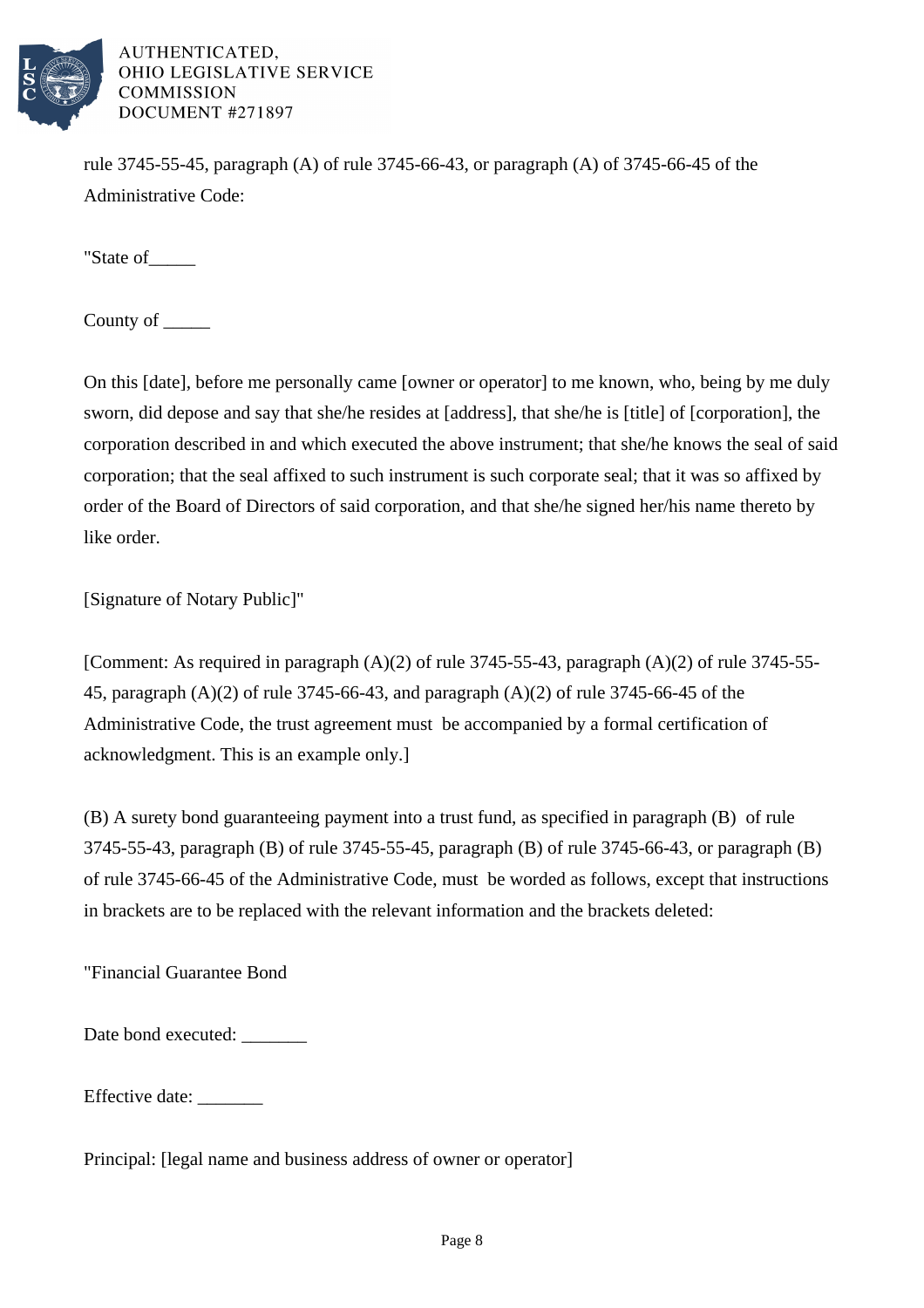

Type of organization: [insert "individual," "joint venture," "partnership," or "corporation"]

State of incorporation: \_\_\_\_\_\_

Surety(ies): [name(s) and business address(es)]

U.S. EPA identification number, name, address, and closure and/or post-closure amount(s) for each facility guaranteed by this bond [indicate closure and post-closure amounts separately]:

Total penal sum of bond: \$

Surety's bond number: \_\_\_\_\_

Know All Persons By These Presents, That we, the Principal and Surety(ies) hereto are firmly bound to the Ohio Environmental Protection Agency ("hereinafter called Ohio EPA"), in the above penal sum for the payment of which we bind ourselves, our heirs, executors, administrators, successors, and assigns, jointly and severally; provided that, where the Surety(ies) are corporations acting as cosureties, we, the Sureties, bind ourselves in such sum "jointly and severally" only for the purpose of allowing a joint action or actions against any or all of us, and for all other purposes each Surety binds itself, jointly and severally with the Principal, for the payment of such sum only as is set forth opposite the name of such Surety, but if no limit of liability is indicated, the limit of liability shall be the full amount of the penal sum.

Whereas, said Principal is required to have an Ohio EPA permit or permits, in order to own or operate each hazardous waste management facility(ies) identified above, and

Whereas said Principal is required to provide financial assurance for closure, or closure and postclosure care, of the facility(ies) as a condition of the permit(s) or Chapters 3745-65 to 3745-69 and 3745-256 of the Administrative Code, and

Whereas said Principal shall establish a standby trust fund as is required when a surety bond is used to provide such financial assurance,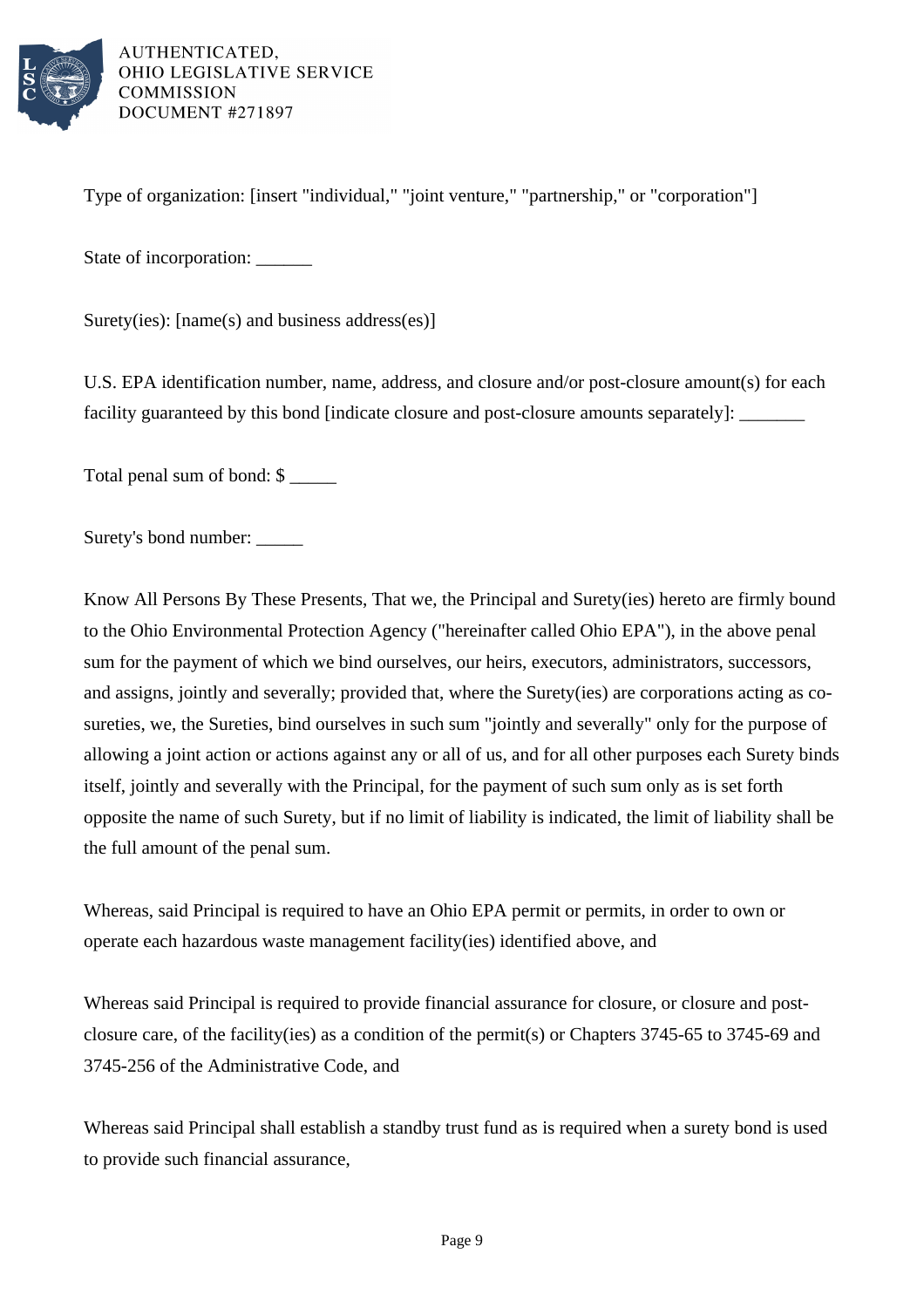

Now, therefore the conditions of the obligation are such that if the Principal shall faithfully, before the beginning of final closure of each facility identified above, fund the standby trust fund in the amount(s) identified above for the facility,

Or, if the Principal shall fund the standby trust fund in such an amount(s) within fifteen days after an order to begin closure is issued by the director, or an Ohio court, or a U.S. district court or other court of competent jurisdiction, or within fifteen days after a notice of revocation of the permit(s) by the director,

Or, if the Principal shall provide alternate financial assurance, as specified in rules 3745-55-40 to 3745-55-51 or 3745-66-40 to 3745-66-48 of the Ohio Administrative Code as applicable, and obtain the director's written approval of such assurance, within ninety days after the date notice of cancellation is received by both the Principal and the director from the Surety(ies), then this obligation will be null and void, otherwise it is to remain in full force and effect.

The Surety(ies) shall become liable on this bond obligation only when the Principal has failed to fulfill the conditions described above. Upon notification by the director that the Principal has failed to perform as guaranteed by this bond, the Surety(ies) shall place funds in the amount guaranteed for the facility(ies) into the standby trust fund as directed by the director.

The liability of the Surety(ies) shall not be discharged by any payment or succession of payments hereunder, unless and until such payment or payments shall amount in the aggregate to the penal sum of the bond, but in no event shall the obligation of the Surety(ies) hereunder exceed the amount of said penal sum.

The Surety(ies) may cancel the bond by sending notice of cancellation by certified mail to the Principal and to the director, provided, however, that cancellation shall not occur during the one hundred twenty days beginning on the date of receipt of the notice of cancellation by both the Principal and the director as evidenced by the return receipts.

The Principal may terminate this bond by sending written notice to the Surety(ies), provided, however, that no such notice shall become effective until the Surety(ies) receive(s) written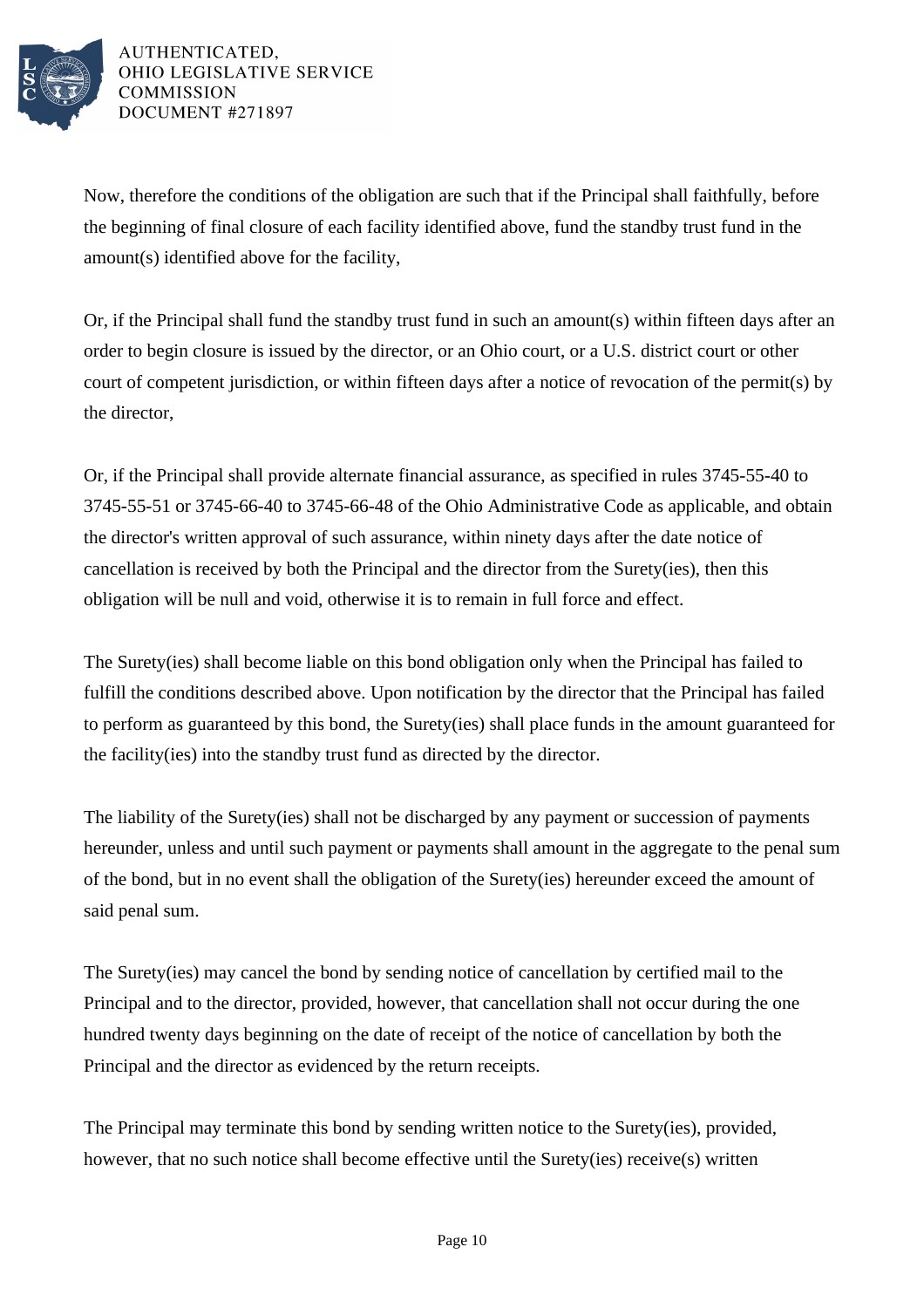

authorization for termination of the bond by the director.

[The following paragraph is an optional rider that may be included but is not required.]

Principal and Surety(ies) hereby agree to adjust the penal sum of the bond yearly so that it guarantees a new closure and/or post-closure amount, provided that the penal sum does not increase by more than twenty percent in any one year, and no decrease in the penal sum takes place without the written permission of the director.

In witness whereof, the Principal and Surety(ies) have executed this Financial Guarantee Bond and have affixed their seals on the date set forth above.

The persons whose signatures appear below hereby certify that they are authorized to execute this surety bond on behalf of the Principal and Surety(ies) and that the wording of this surety bond is identical to the wording specified in paragraph (B) of rule 3745-55-51 of the Administrative Code as such regulations were constituted on the date this bond was executed.

Principal

Signature(s): \_\_\_\_\_

Name(s) and title(s) [typed]:  $\_\_\_\_\_\_\_\_\_\_\_\_\_\_\_\_\_\_\_\_\_\_\_\_\_\_\_\_\_$ 

Corporate seal:

Corporate Surety(ies)

Name and address:

State of incorporation:

Liability limit: \$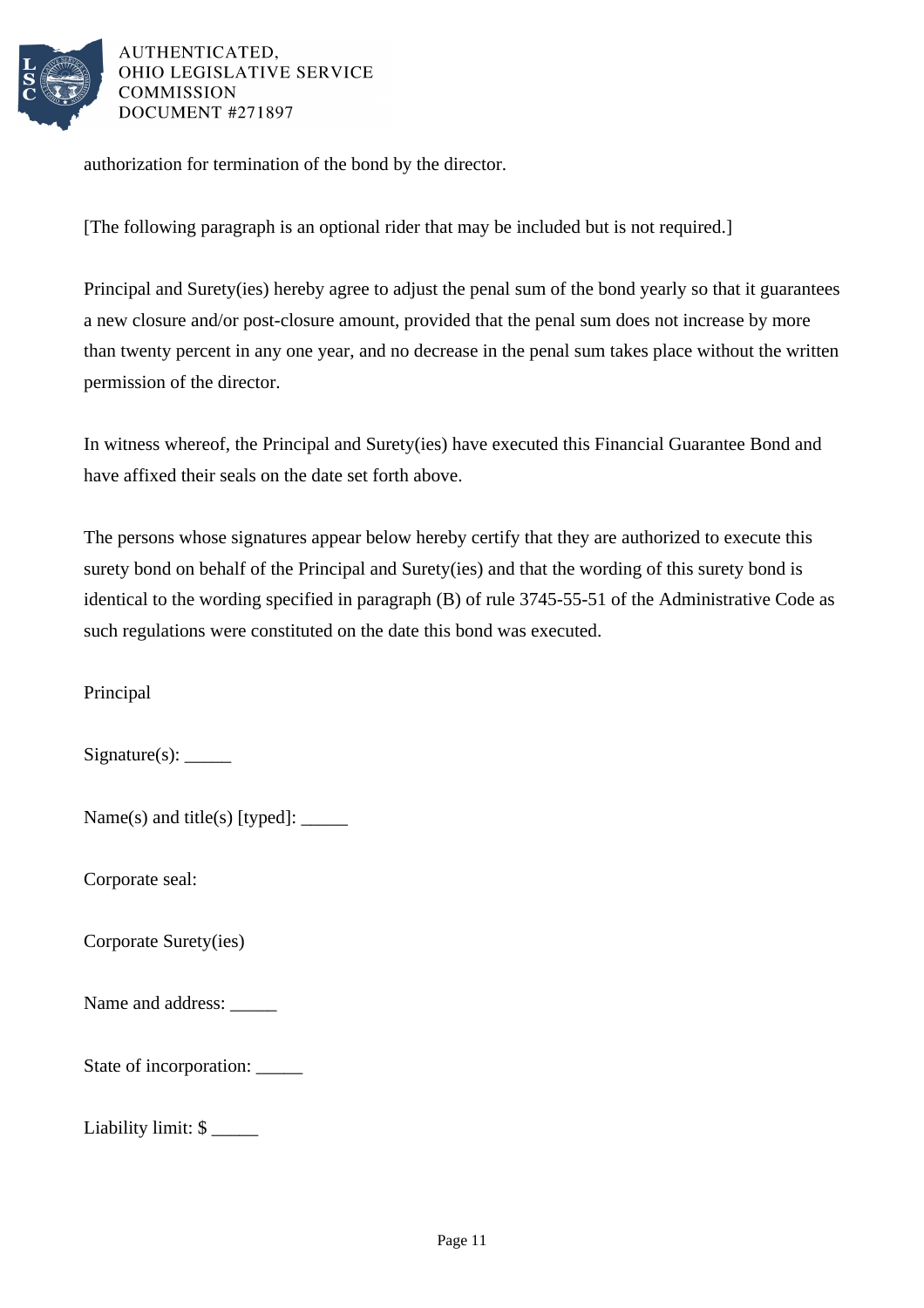

Signature(s): \_\_\_\_\_

Name(s) and title(s) [typed]: \_\_\_\_\_

Corporate seal:

[For every co-surety, provide signature(s), corporate seal, and other information in the same manner as for Surety above.]

Bond premium: \$ \_\_\_\_\_

(C) A surety bond guaranteeing performance of closure and/or post-closure care, as specified in paragraph (C) of rule 3745-55-43 or paragraph (C) of rule 3745-55-45 of the Administrative Code, must be worded as follows, except that instructions in brackets are to be replaced by the relevant information and the brackets deleted:

"Performance Bond

Date bond executed:

Effective date:

Principal: [legal name and business address of owner or operator]

Type of organization: [insert "individual," "joint venture," "partnership," or "corporation"]

State of incorporation:

Surety(ies): [name(s) and business address(es)]

U.S. EPA identification number, name, address, and closure and/or post-closure amount(s) for each facility guaranteed by this bond [indicate closure and post-closure amounts separately]: \_\_\_\_\_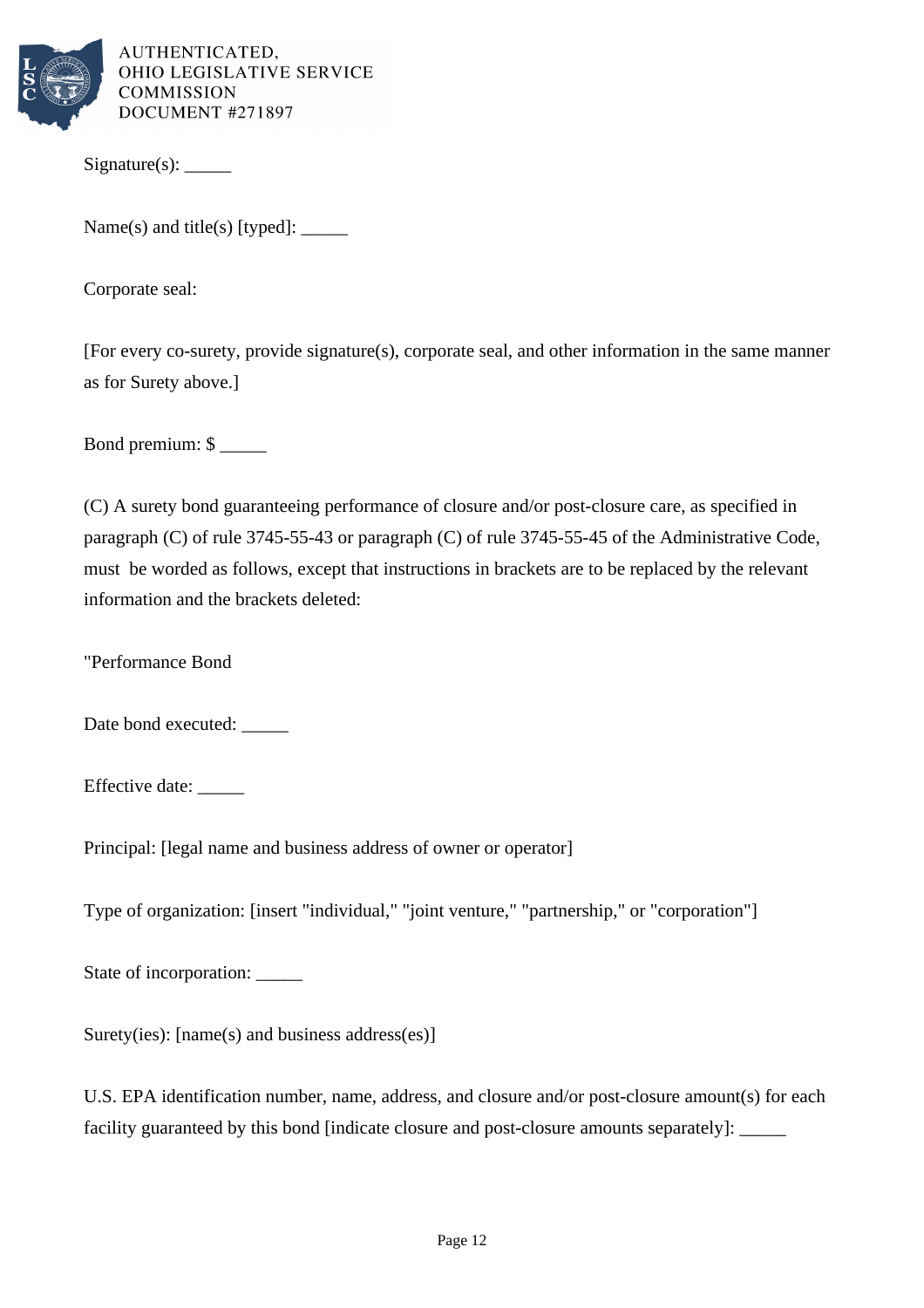

Total penal sum of bond: \$

Surety's bond number: \_\_\_\_\_

Know All Persons By These Presents, That we, the Principal and Surety(ies) hereto are firmly bound to Ohio Environmental Protection Agency (hereinafter called "Ohio EPA)", in the above penal sum for the payment of which we bind ourselves, our heirs, executors, administrators, successors, and assigns jointly and severally; provided that, where the Surety(ies) are corporations acting as cosureties, we, the Sureties, bind ourselves in such sum "jointly and severally" only for the purpose of allowing a joint action or actions against any or all of us, and for all other purposes each Surety binds itself, jointly and severally with the Principal, for the payment of such sum only as is set forth opposite the name of such Surety, but if no limit of liability is indicated, the limit of liability shall be the full amount of the penal sum.

Whereas, said Principal is required to have an Ohio EPA permit or permits in order to own or operate each hazardous waste management facility(ies) identified above, and

Whereas, said Principal is required to provide financial assurance for closure, or closure and postclosure care as a condition of the permit(s), and

Whereas said Principal shall establish a standby trust fund as is required when a surety bond is used to provide such financial assurance;

Now, therefore, the conditions of this obligation are such that if the Principal shall faithfully perform closure, whenever required to do so, of each facility for which this bond guarantees closure, in accordance with the closure plan and other requirements of the permit as such plan and permit may be amended, pursuant to all applicable laws, statutes, rules, and regulations, as such laws, statutes, rules and regulations may be amended.

And, if the Principal shall faithfully perform post-closure care of each facility for which this bond guarantees post-closure care, in accordance with the post-closure plan and other requirements of the permit, as such plan and permit may be amended, pursuant to all applicable laws, statutes, rules, and regulations, as such laws, statutes, rules, and regulations may be amended.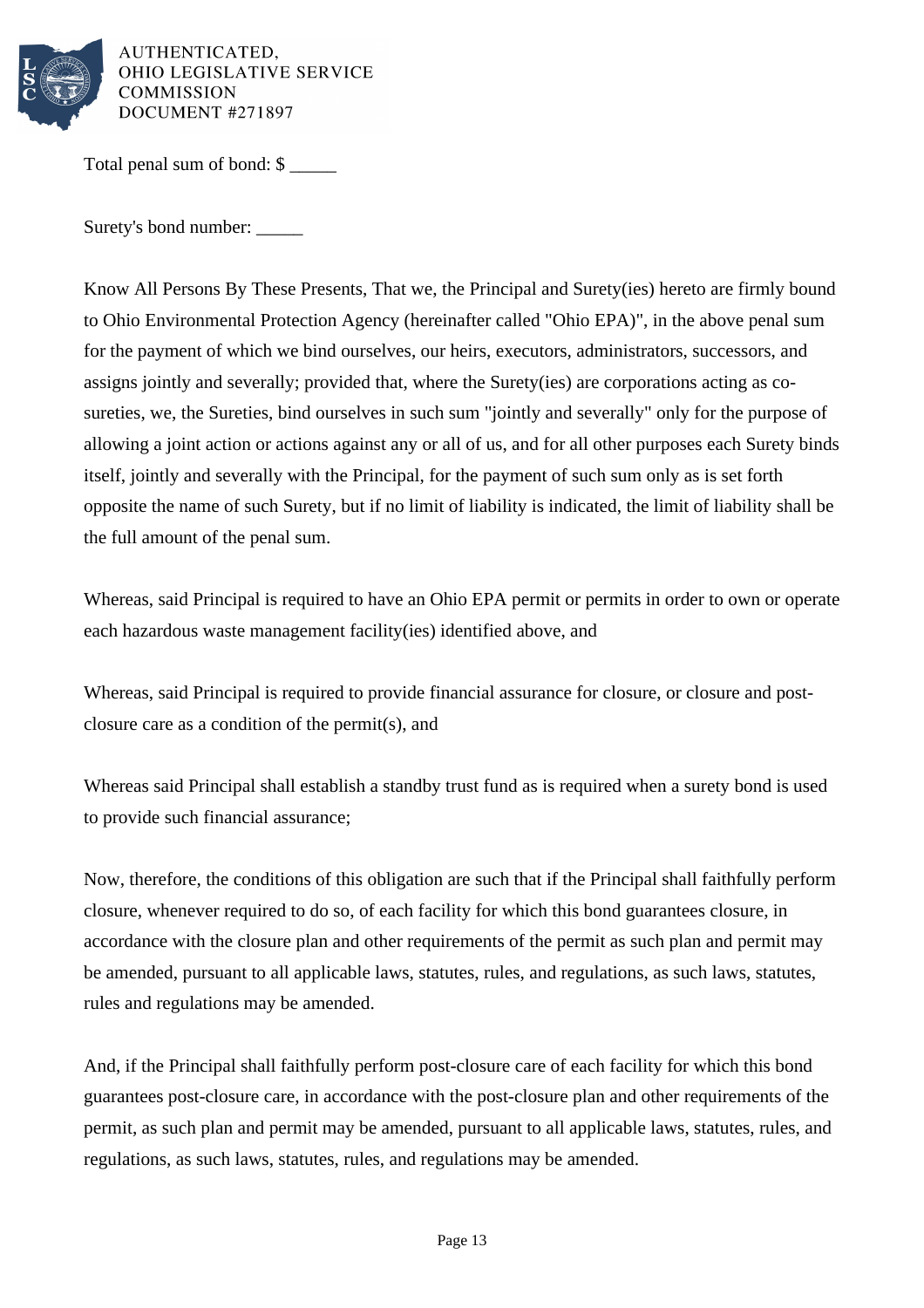

Or, if the Principal shall provide alternate financial assurance as specified in rules 3745-55-40 to 3745-55-51 of the Administrative Code and obtain the director's written approval of such assurance within ninety days after the date notice of cancellation is received by both the Principal and the director from the Surety(ies), then this obligation will be null and void, otherwise it is to remain in full force and effect.

The Surety(ies) shall become liable on this bond obligation only when the Principal has failed to fulfill the conditions described above.

Upon notification by the director that the Principal has been found in violation of the closure requirements of Chapters 3745-54 to 3745-57 and 3745-205 of the Administrative Code, for a facility for which this bond guarantees performance of closure, the Surety(ies) shall either perform closure in accordance with the closure plan and other permit requirements or place the closure amount guaranteed for the facility into the standby trust fund as directed by the director.

Upon notification by the director that the Principal has been found in violation of the post-closure requirements of Chapters 3745-54 to 3745-57 and 3745-205 of the Administrative Code for a facility for which this bond guarantees performance of post-closure care, the Surety(ies) shall either perform post-closure care in accordance with the post-closure plan and other permit requirements or place the post-closure amount guaranteed for the facility into the standby trust fund as directed by the director.

Upon notification by the director that the Principal has failed to provide alternate financial assurance as specified in rules 3745-55-40 to 3745-55-51 of the Administrative Code and obtain written approval of such assurance from the director during the ninety days following receipt by both the Principal and the director of a notice of cancellation of the bond, the Surety(ies) shall place funds in the amount guaranteed for the facility(ies) into the standby trust fund as directed by the director.

The Surety(ies) hereby waive(s) notification of amendments to closure plans, permits, applicable laws, statutes, rules, and regulations and agrees that no such amendment shall in any way alleviate its (their) obligation on this bond.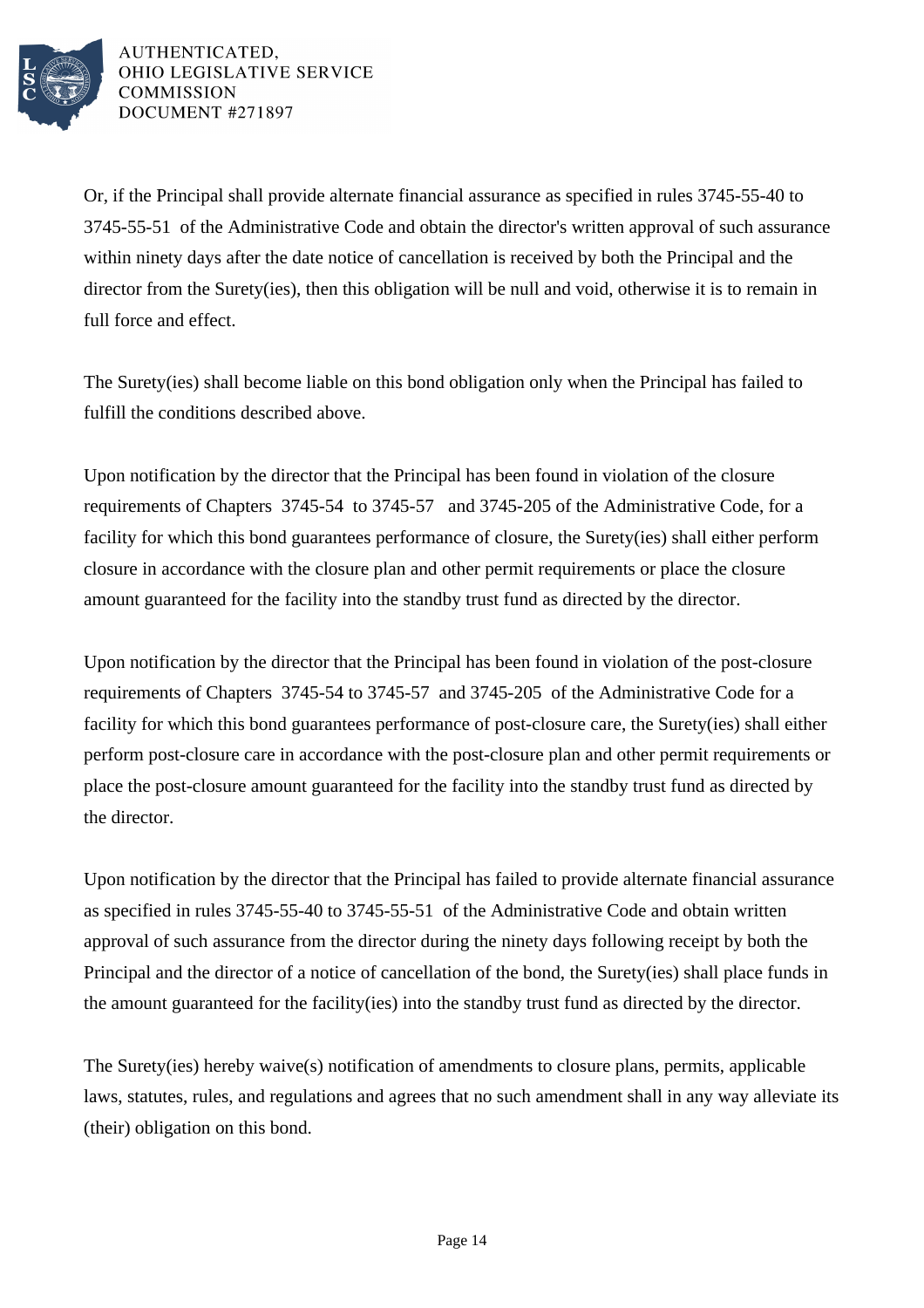

The liability of the Surety(ies) shall not be discharged by any payment or succession of payments hereunder, unless and until such payment or payments shall amount in the aggregate to the penal sum of the bond, but in no event shall the obligation of the Surety(ies) hereunder exceed the amount of said penal sum.

The Surety(ies) may cancel the bond by sending notice of cancellation by certified mail to the owner or operator and to the director, provided, however, that cancellation cannot occur during the one hundred twenty days beginning on the date of receipt of the notice of cancellation by both the Principal and the director as evidenced by the returned receipt(s).

The Principal may terminate this bond by sending written notice to the Surety(ies), provided, however, that no such notice shall become effective until the Surety(ies) receive(s) written authorization for termination of the bond by the director.

[The following paragraph is an optional rider that may be included but is not required.]

Principal and Surety(ies) hereby agree to adjust the penal sum of the bond yearly so that it guarantees a new closure and/or post-closure amount, provided that the penal sum does not increase by more than twenty percent in any one year, and no decrease in the penal sum takes place without the written permission of the director.

In witness whereof, the Principal and Surety(ies) have executed this Performance Bond and have affixed their seals on the date set forth above.

The persons whose signatures appear below hereby certify that they are authorized to execute this surety bond on behalf of the Principal and Surety(ies) and that the wording of this surety bond is identical to the wording specified in paragraph (C) of rule 3745-55-51 of the Administrative Code, as such regulation was constituted on the date this bond was executed.

Principal

Signature(s): \_\_\_\_\_\_\_\_\_\_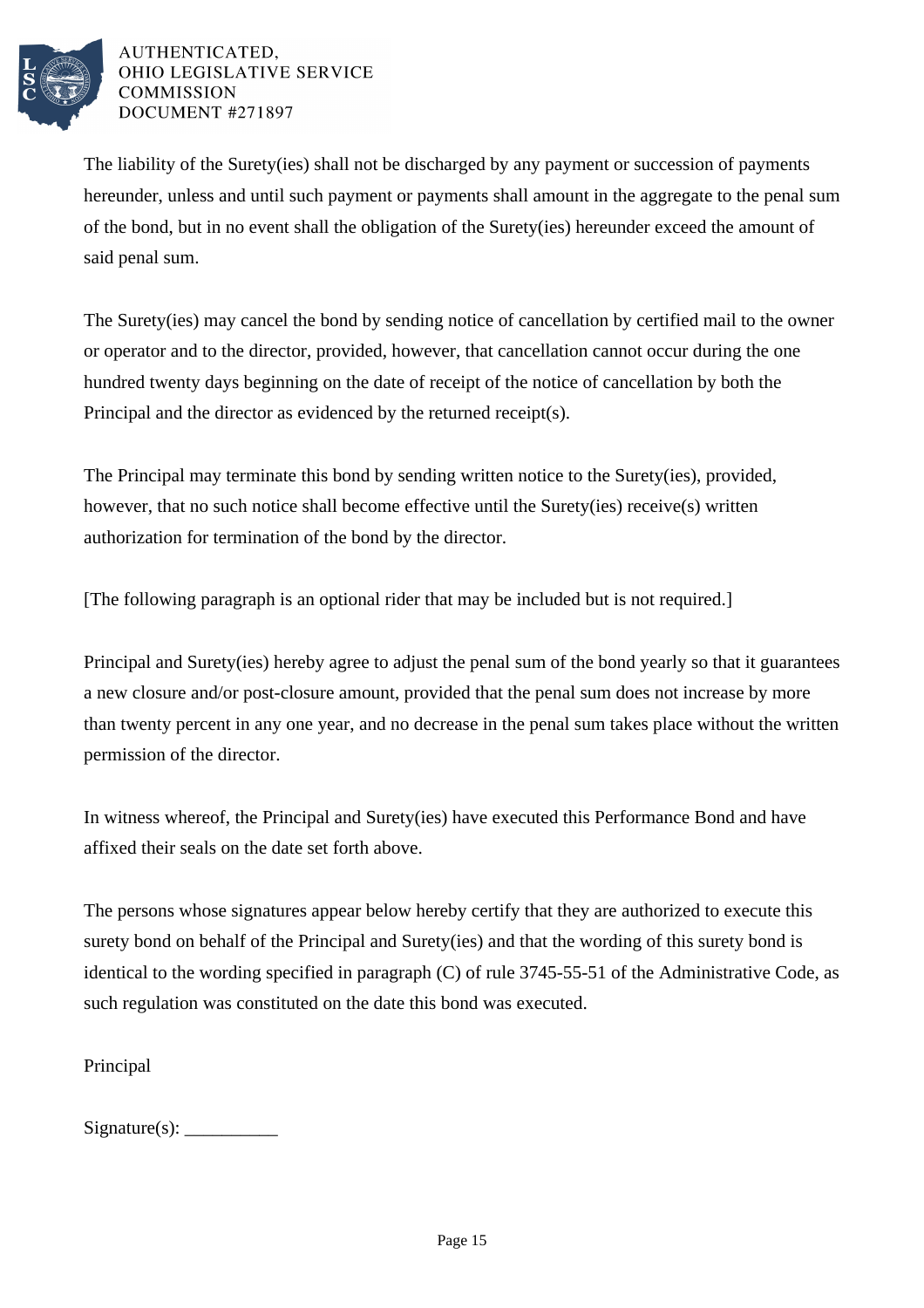

Name(s) and title(s) [typed]: \_\_\_\_\_\_\_\_\_\_

Corporate seal:

Corporate surety(ies)

Name and address:

State of incorporation:

Liability limit: \$

 $Signature(s):$ 

 $Name(s)$  and title(s) [typed]:  $\_\_\_\_\_\_\_\_\_\_\_\_\_\_$ 

Corporate seal:

[For every co-surety, provide signature(s), corporate seal, and other information in the same manner as for Surety above.]

Bond premium: \$ \_\_\_\_\_\_\_\_\_\_"

(D) A letter of credit as specified in paragraph (D) of rule 3745-55-43, paragraph (D) of rule 3745- 55-45, or paragraph (C) of rule 3745-66-43, or paragraph (C) of rule 3745-66-45 of the Administrative Code must be worded as follows, except that instructions in brackets are to be replaced with the relevant information and the brackets deleted.

[Comment: A letter of credit may also contain provisions used by the issuing institution in its regular course of business, provided that such provisions do not alter the terms and conditions contained in paragraph (D) of this rule.]

"Irrevocable Standby Letter of Credit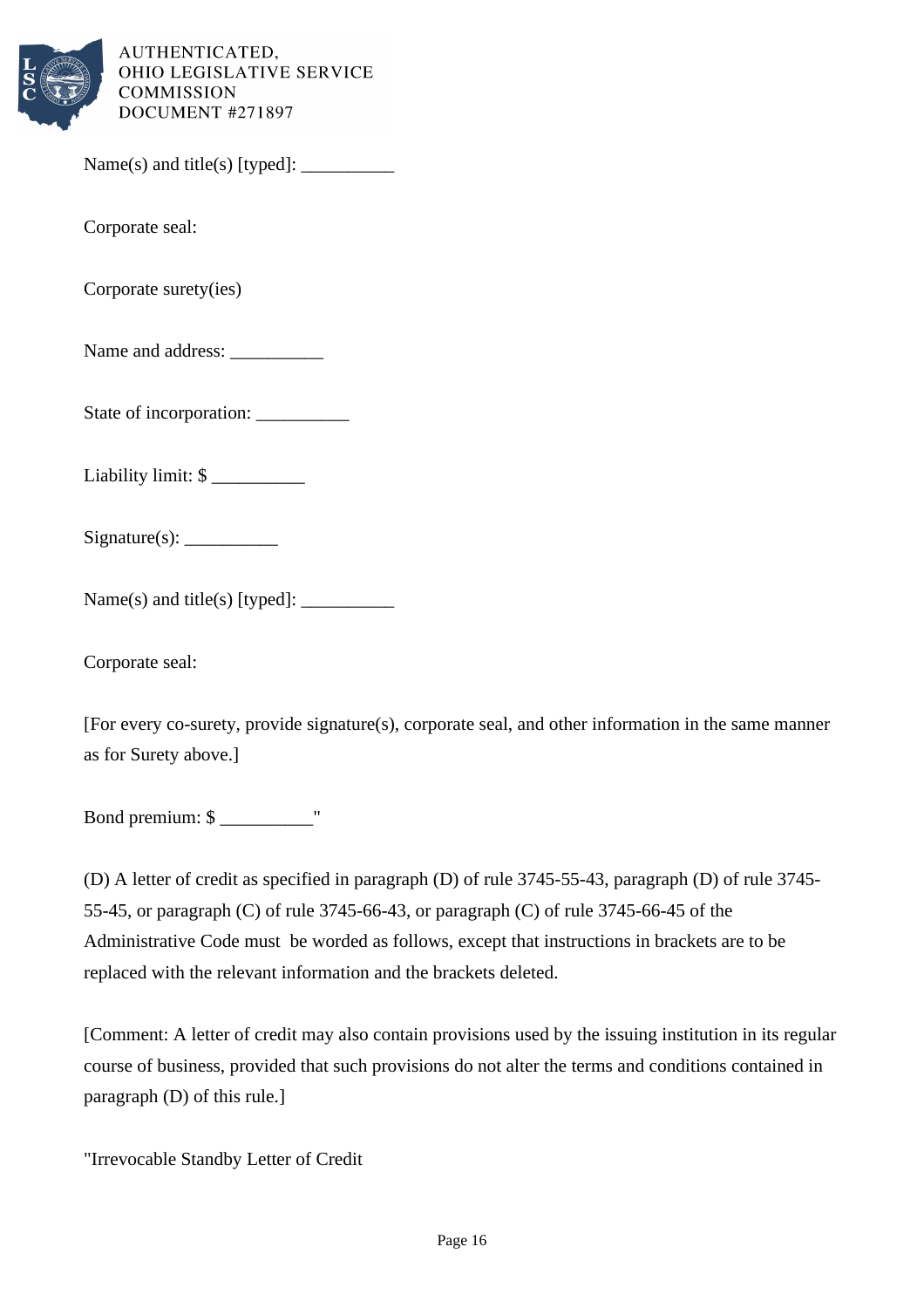

[director]

Ohio Environmental Protection Agency

Dear Sir or Madam: We hereby establish our Irrevocable Standby Letter of Credit No. in your favor, at the request and for the account of [owner's or operator's name and address] up to the aggregate amount of [in words] U.S. dollars \$ \_\_\_\_\_\_\_\_\_\_, available upon presentation of (1) Your sight draft, bearing reference to this letter of credit no. \_\_\_\_\_\_\_\_\_, and (2) Your signed statement reading as follows: "I certify that the amount of the draft is payable pursuant to regulations issued under the authority of Chapter 3734. of the Ohio Revised Code as amended."

This letter of credit is effective as of [date] and will expire on [date of at least one year later], but such expiration date will be automatically extended for a period of [at least one year] on [date] and on each successive expiration date, unless, at least one hundred twenty days before the current expiration date, we notify both you and [owner or operator's name] by certified mail that we have decided not to extend this letter of credit beyond the current expiration date. In the event that you are so notified, any unused portion of the credit will be available upon presentation of your sight draft for one hundred twenty days after the date of receipt by both you and [owner's or operator's name] as shown on the signed return receipts.

Whenever this letter of credit is drawn on under and in compliance with the terms of this credit, we will duly honor such draft upon presentation to us, and we will deposit the amount of the draft directly into the standby trust fund of [owner's or operator's name] in accordance with your instructions.

We certify that the wording of this letter of credit is identical to the wording specified in paragraph (D) of rule 3745-55-51 of the Administrative Code as such regulations were constituted on the date shown immediately below.

[Signature(s) and title(s) of official(s) of issuing institution] [Date]

This credit is subject to [insert "the most recent edition of the Uniform Customs and Practice for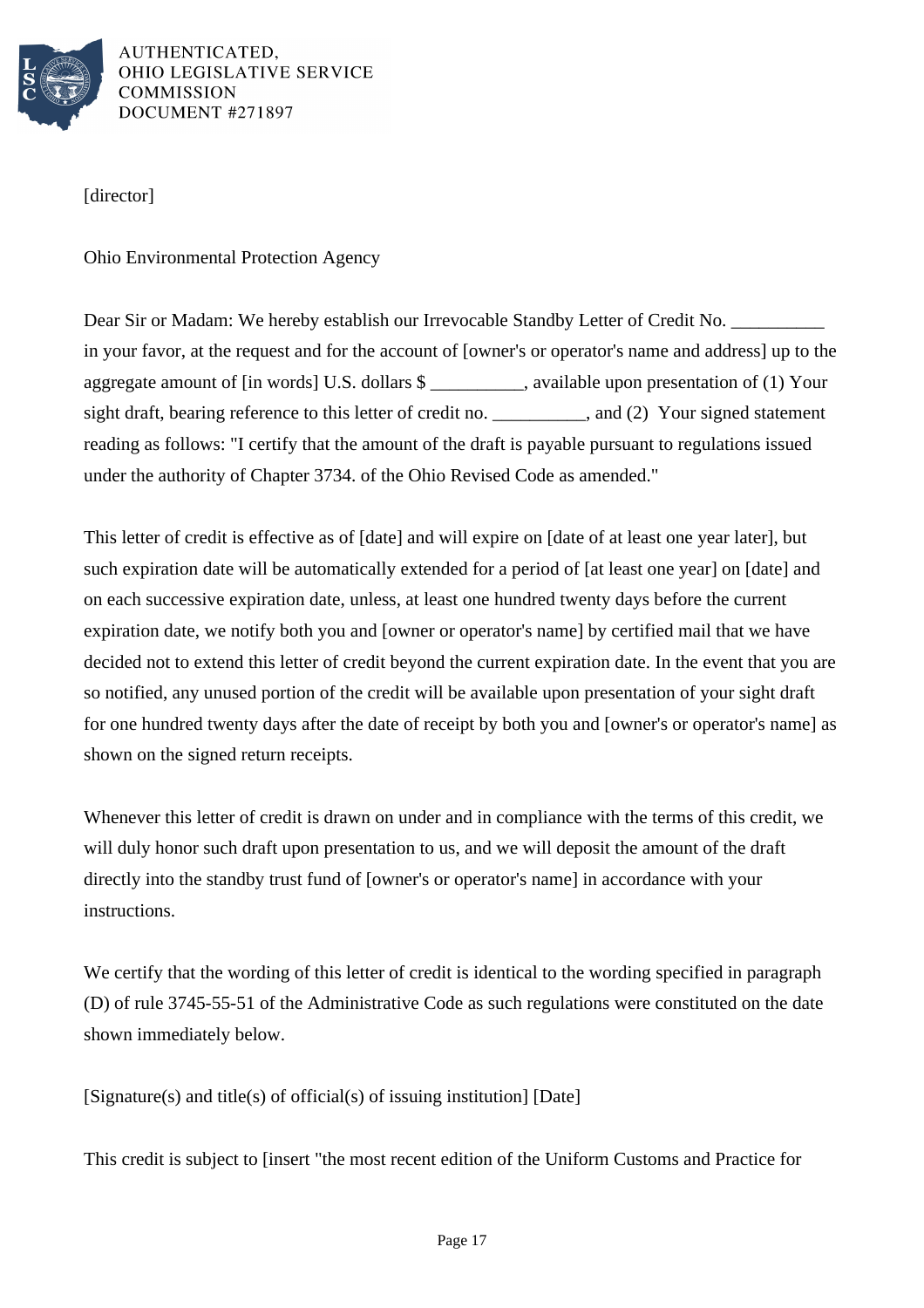

Documentary Credits, published and copyrighted by the International Chamber of Commerce" or "the Uniform Commercial Code"]."

[Comment: In the event that the owner or operator ceases to exist, any unused portion of the credit will be available for one hundred twenty days after the date of receipt by the director, as shown on the signed returned receipt.]

(E) A certificate of insurance, as specified in paragraph (E) of rule 3745-55-43, paragraph (E) of rule 3745-55-45, paragraph (D) of rule 3745-66-43, or paragraph (D) of rule 3745-66-45 of the Administrative Code, must be worded as follows, except that instructions in brackets are to be replaced with the relevant information and the brackets deleted:

"Certificate of Insurance for Closure or Post-Closure Care

Name and address of Insurer (herein called the "Insurer"): \_\_\_\_\_\_\_\_\_\_\_\_\_\_\_\_\_\_\_\_\_

Name and address of Insured (herein called the "Insured"):

Facilities covered: [list for each facility: the U.S. EPA identification number, name, address, and the amount of insurance for closure and/or the amount for post-closure care (these amounts for all facilities covered shall total the face amount shown below).]

Face amount:

Policy number: \_\_\_\_\_\_\_

Effective date: \_\_\_\_\_\_\_

The Insurer hereby certifies that it has issued to the Insured the policy of insurance identified above to provide financial assurance for [insert "closure" or "closure and post-closure care" or "post-closure care"] for the facilities identified above. The Insurer further warrants that such policy conforms in all respects with the requirements of paragraph (E) of rule 3745-55-43 and paragraph (E) of rule 3745- 55-45, and paragraph (D) of rule 3745-66-43 and paragraph (D) of rule 3745-66-45 of the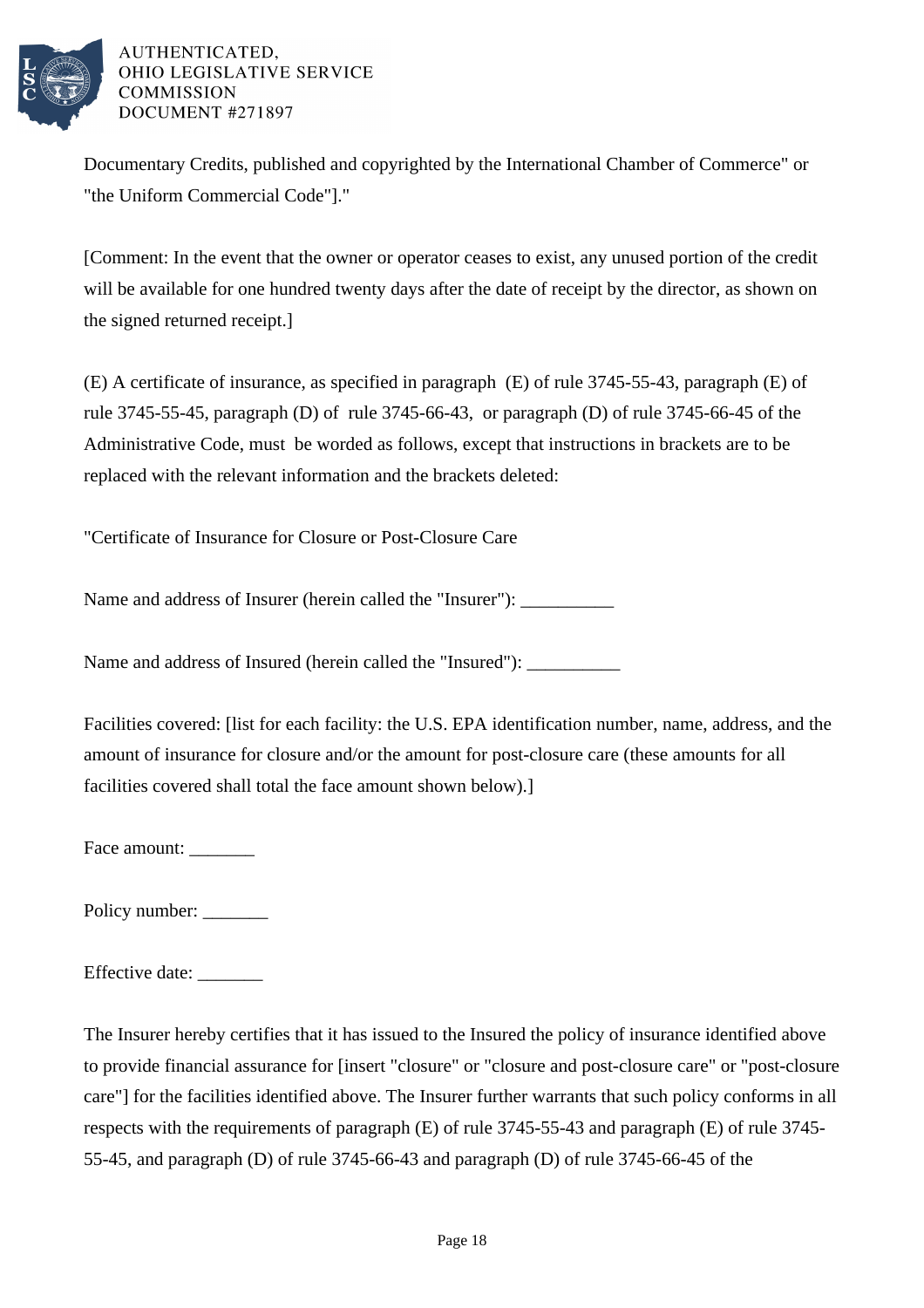

Administrative Code, as applicable and as such regulations were constituted on the date shown immediately below. It is agreed that any provision of the policy inconsistent with such regulations is hereby amended to eliminate such inconsistency.

Whenever requested by the director, the Insurer agrees to furnish to the director a duplicate original of the policy listed above, including all endorsements thereon.

I hereby certify that the wording of this certificate is identical to the wording specified in paragraph (E) of rule 3745-55-51 of the Administrative Code as such regulations were constituted on the date shown immediately below.

[Authorized signature for Insurer] \_\_\_\_\_\_\_\_\_\_\_\_

[Name of person signing] \_\_\_\_\_\_\_\_\_\_

[Title of person signing] \_\_\_\_\_\_\_\_

Signature of witness or notary:

[Date]  $\blacksquare$ 

(F) A letter from the chief financial officer, as specified in paragraph (F) of rule 3745-55-43, or paragraph (F) of rule 3745-55-45, or paragraph (E) of rule 3745-66-43, or paragraph (E) of rule 3745-66-45 of the Administrative Code, must be worded as follows, except that instructions in brackets are to be replaced with the relevant information and the brackets deleted:

"Letter from Chief Financial Officer

[Address to Director, Ohio Environmental Protection Agency.]

I am the chief financial officer of [name and address of firm]. This letter is in support of this firm's use of the financial test to demonstrate financial assurance for closure and/or post-closure costs, as specified in rules 3745-55-40 to 3745-55-51 and 3745-66-40 to 3745-66-48 of the Administrative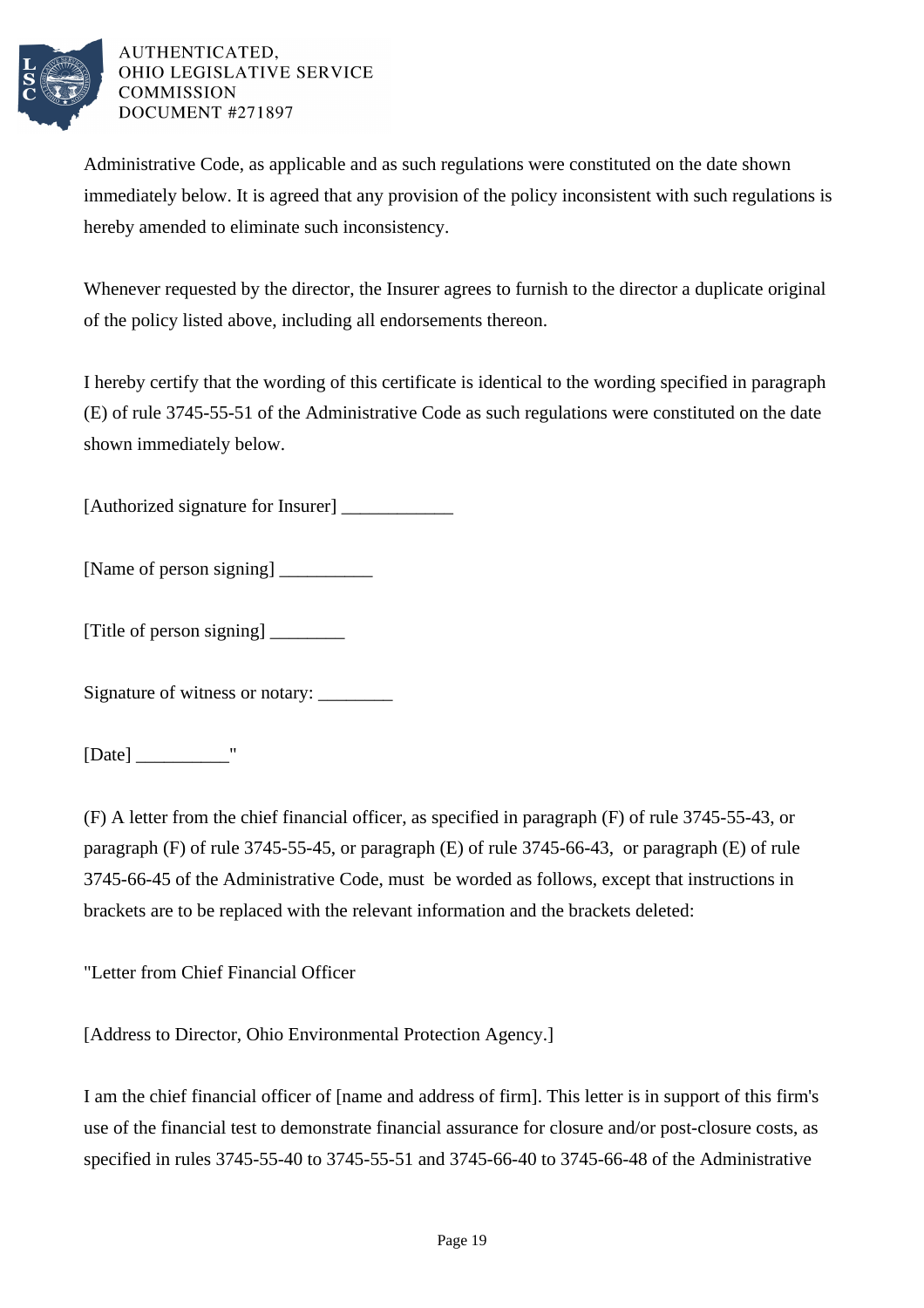

Code.

[Fill out the following five paragraphs regarding facilities and associated cost estimates. If your firm has no facilities that belong in a particular paragraph, write "none" in the space indicated. For each facility, include its U.S. EPA identification number, name, address, and current closure and/or postclosure cost estimates. Identify each cost estimate as to whether it is for closure or post-closure care.]

1. This firm is the owner or operator of the following facilities for which financial assurance for closure or post-closure care is demonstrated through the financial test specified in rules 3745-55-40 to 3745-55-51 and 3745-66-40 to 3745-66-48 of the Administrative Code. The current closure and/or post-closure cost estimates covered by the test are shown for each facility:

2. This firm guarantees, through the guarantee specified in rules 3745-55-40 to 3745-55-51 and 3745-66-40 to 3745-66-48 of the Administrative Code, the closure or post-closure care of the following facilities owned or operated by the guaranteed party. The current cost estimates for the closure or post-closure care so guaranteed are shown for each facility: \_\_\_\_\_\_\_\_\_\_\_. The firm identified above is [insert one or more: (1) the direct or higher-tier parent corporation of the owner or operator; or (2) owned by the same parent corporation as the parent corporation of the owner or operator, and receiving the following value in consideration of this guarantee  $\cdot$ ; or (3) engaged in the following substantial business relationship with the owner or operator  $\frac{1}{\sqrt{1-\frac{1}{\sqrt{1-\frac{1}{\sqrt{1-\frac{1}{\sqrt{1-\frac{1}{\sqrt{1-\frac{1}{\sqrt{1-\frac{1}{\sqrt{1-\frac{1}{\sqrt{1-\frac{1}{\sqrt{1-\frac{1}{\sqrt{1-\frac{1}{\sqrt{1-\frac{1}{\sqrt{1-\frac{1}{\sqrt{1-\frac{1}{\sqrt{1-\frac{1}{\sqrt{1$ and receiving the following value in consideration of this guarantee \_\_\_\_\_\_\_\_\_\_. [Attach a written description of the business relationship or a copy of the contract establishing such relationship to this letter.]

3. This firm, as owner or operator or guarantor, is demonstrating financial assurance for the closure or post-closure care of the following facilities through the use of a test equivalent or substantially equivalent to the financial test specified in rules 3745-55-40 to 3745-55-51 and 3745-66-40 to 3745- 66-48 of the Administrative Code. The current closure and/or post-closure cost estimates covered by such a test are shown for each facility: \_\_\_\_\_\_\_\_\_\_

4. This firm is the owner or operator of the following hazardous waste management facilities for which financial assurance for closure or, if a disposal facility, post-closure care, is not demonstrated to Ohio EPA through the financial test or any other financial assurance mechanism specified in rules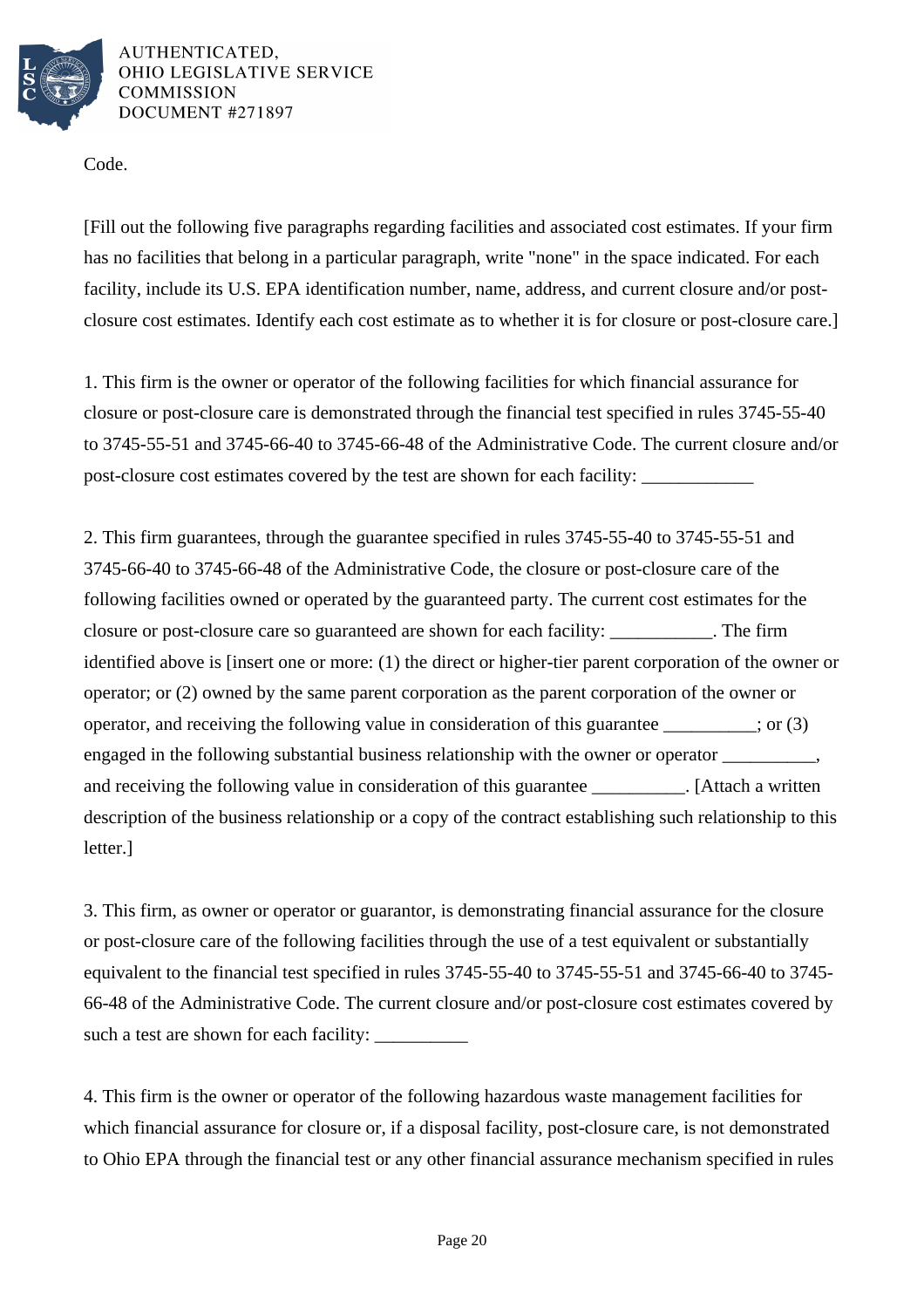

3745-55-40 to 3745-55-51 and 3745-66-40 to 3745-66-48 of the Administrative Code or equivalent or substantially equivalent state mechanisms. The current closure and/or post-closure cost estimates not covered by such financial assurance are shown for each facility:

5. This firm is the owner or operator of the following UIC facilities for which financial assurance for plugging and abandonment is required under Chapter 3745-34 of the Administrative Code. The current closure cost estimates as required by Chapters 3745-34, 3745-55, and 3745-66 of the Administrative Code are shown for each facility:

This firm [insert "is required" or "is not required"] to file a Form 10K with the securities and exchange commission (SEC) for the latest fiscal year.

The fiscal year of this firm ends on [month, day]. The figures for the following items marked with an asterisk are derived from this firm's independently audited, year-end financial statements for the latest completed fiscal year, ended [date].

[Fill in Alternative I if the criteria of paragraph  $(F)(1)(a)$  of rule 3745-55-43 or paragraph  $(F)(1)(a)$  of rule 3745-55-45 of the Administrative Code are used, or if the criteria of paragraph (E)(1)(a) of rule 3745-66-43 or paragraph (E)(1)(a) of rule 3745-66-45 of the Administrative Code are used. Fill in Alternative II if the criteria of paragraph  $(F)(1)(b)$  of rule 3745-55-43 or paragraph  $(F)(1)(b)$  of rule 3745-55-45 of the Administrative Code are used, or if the criteria of paragraph (E)(1)(b) of rule 3745-66-43 or paragraph (E)(1)(b) of rule 3745-66-45 of the Administrative Code are used.]

# Alternative I

1. Sum of current closure and post-closure cost estimates [total of all cost estimates shown in the five paragraphs above] \$

\*2. Total liabilities [if any portion of the closure or post-closure cost estimates is included in total liabilities, you may deduct the amount of that portion from this line and add that amount to lines 3 and 4] \$ \_\_\_\_\_\_

 $*3$ . Tangible net worth \$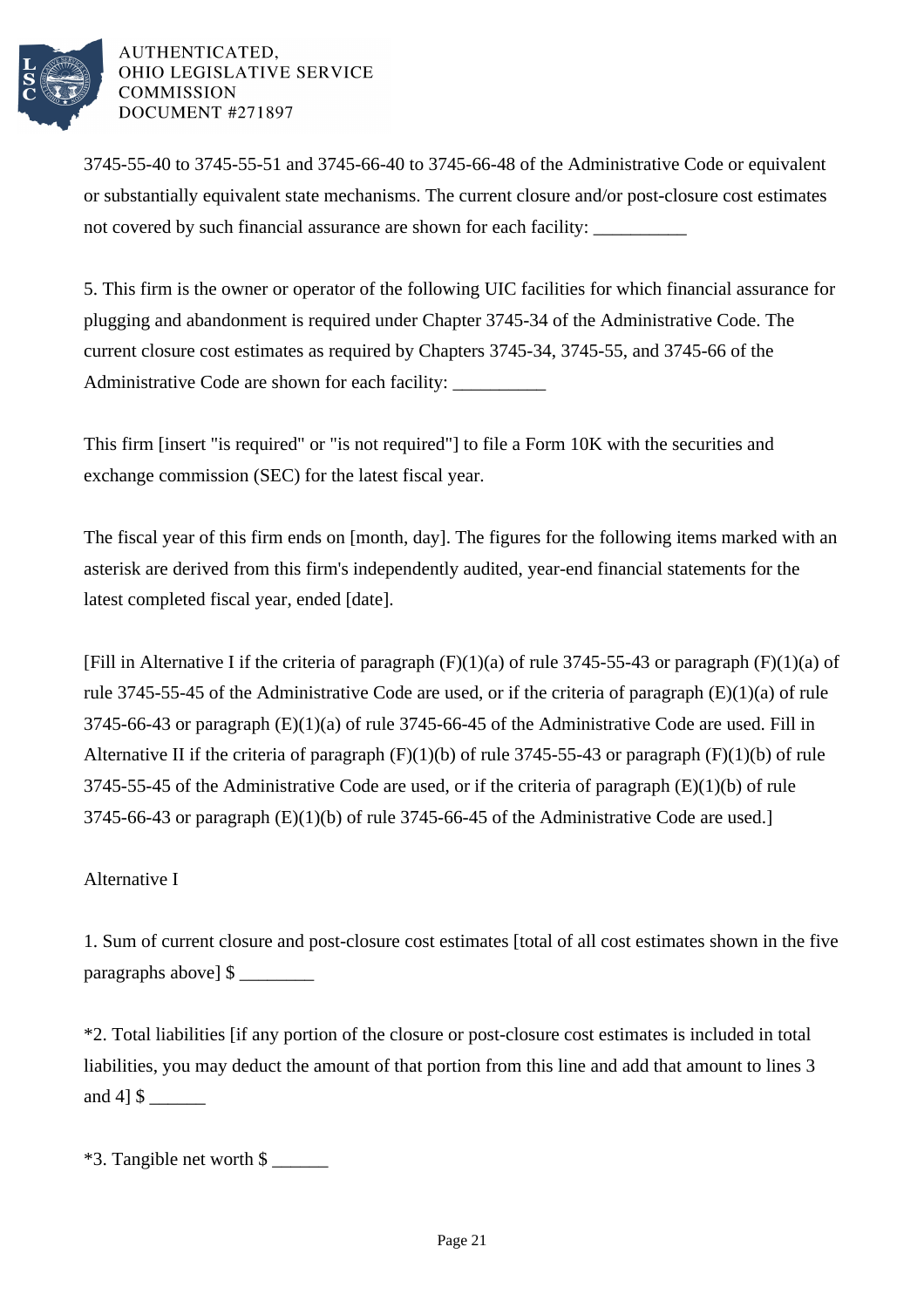

- $*4.$  Net worth  $\frac{1}{2}$
- $*$ 5. Current assets \$
- \*6. Current liabilities \$ \_\_\_\_\_\_

7. Net working capital [line 5 minus line  $6$ ] \$

\*8. The sum of net income plus depreciation, depletion, and amortization \$ \_\_\_\_

\*9. Total assets in U.S. [required only if less than 90% of firm's assets are located in the U.S.] \$ \_\_\_\_

10. Is line 3 at least \$10 million? [Yes/No] \_\_\_\_\_\_

11. Is line 3 at least 6 times line 1? [Yes/No] \_\_\_\_\_\_

12. Is line 7 at least 6 times line 1? [Yes/No] \_\_\_\_\_\_\_\_

\*13. Are at least 90% of firm's assets located in the U.S.? If not, complete line 14. [Yes/No]

14. Is line 9 at least 6 times line 1? [Yes/No] \_\_\_\_\_\_\_\_

15. Is line 2 divided by line 4 less than 2.0? [Yes/No] \_\_\_\_\_\_\_\_

16. Is line 8 divided by line 2 greater than 0.1? [Yes/No] \_\_\_\_\_\_\_\_

17. Is line 5 divided by line 6 greater than 1.5? [Yes/No] \_\_\_\_\_\_\_\_

Alternative II

\_\_\_\_\_\_\_\_

1. Sum of current closure and post-closure cost estimates [total of all cost estimates shown in the five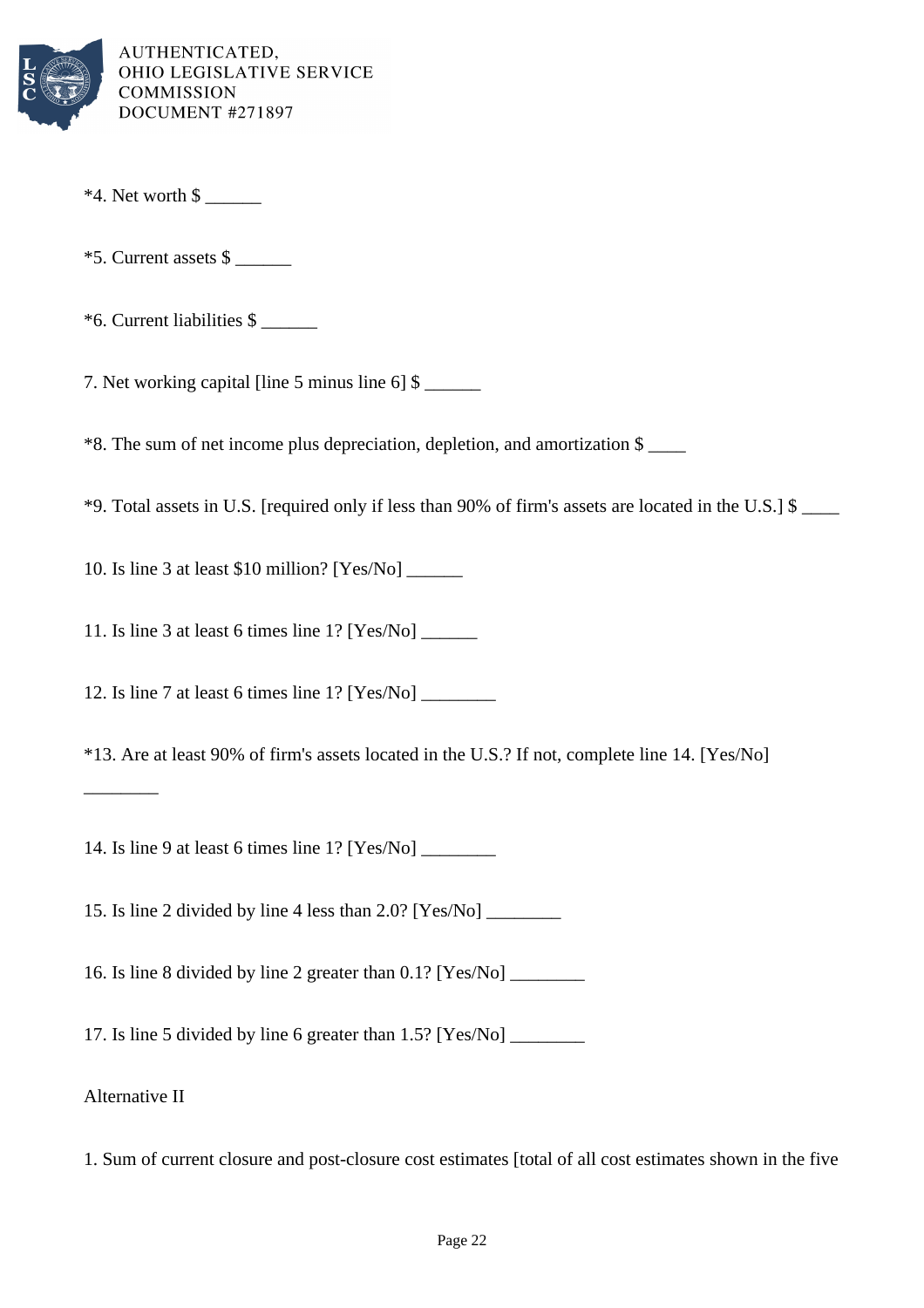

paragraphs above] \$

2. Current bond rating of most recent issuance of this firm and name of rating service

3. Date of issuance of bond

4. Date of maturity of bond \_\_\_\_\_\_\_\_

\*5. Tangible net worth [if any portion of the closure and post-closure cost estimates is included in "total liabilities" on your firm's financial statements, you may add the amount of that portion to this  $line \$   $\$ 

\*6. Total assets in U.S. [required only if less than 90% of firm's assets are located in the U.S.] \$

7. Is line 5 at least \$10 million? [Yes/No] \_\_\_\_\_\_\_\_

8. Is line 5 at least 6 times line 1? [Yes/No]

\*9. Are at least 90% of firm's assets located in the U.S.? If not, complete line 10. [Yes/No] \_\_\_\_\_\_\_\_

10. Is line 6 at least 6 times line 1? [Yes/No] \_\_\_\_\_\_\_\_

I hereby certify that the wording of this letter is identical to the wording specified in paragraph (F) of rule 3745-55-51 of the Administrative Code as such regulations were constituted on the date shown immediately below.

[Signature] \_\_\_\_\_\_\_\_

\_\_\_\_\_\_\_\_

 $[Name]$ 

 $[Title]$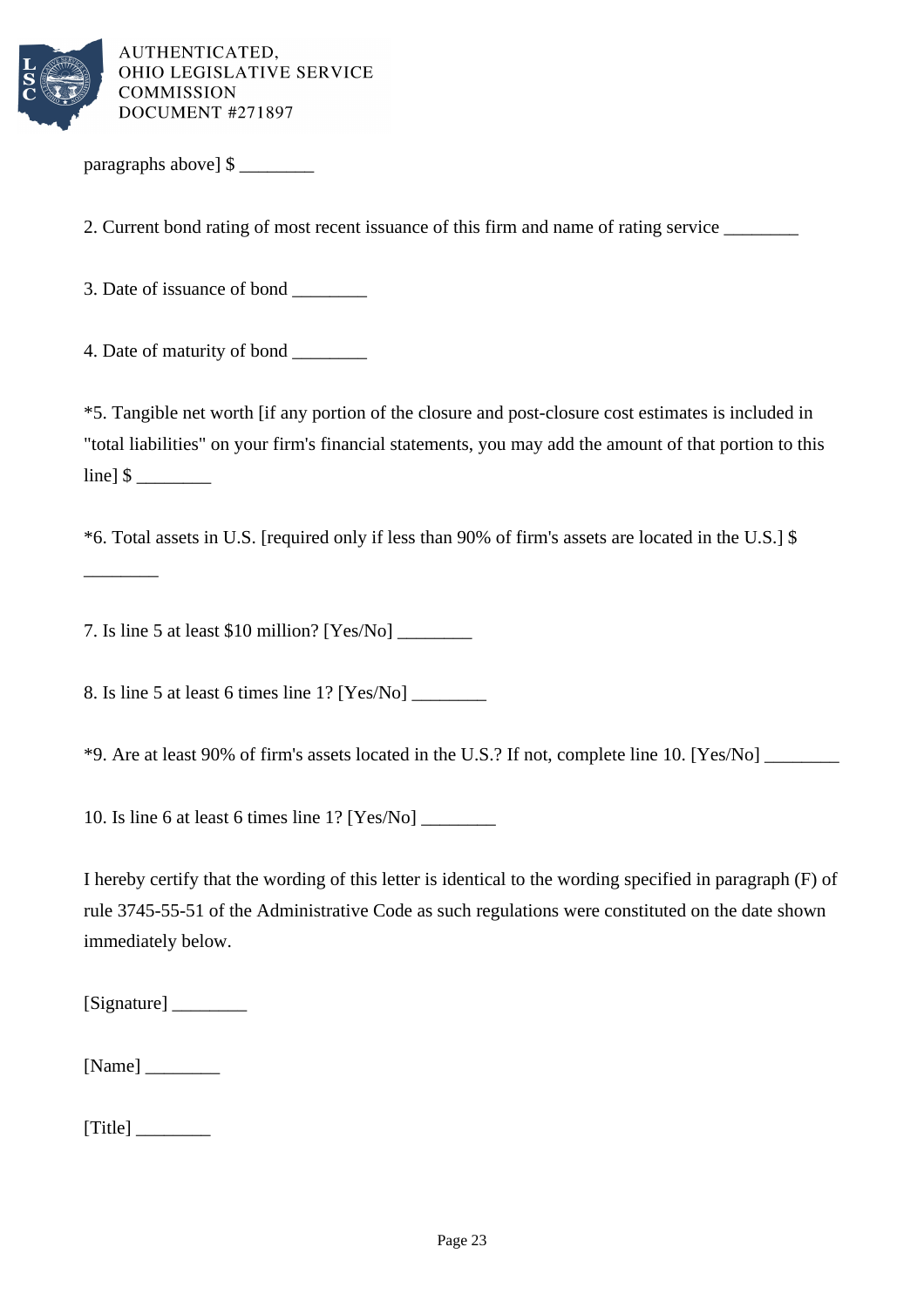

[Date]  $\blacksquare$ 

(G) A letter from the chief financial officer, as specified in paragraph (F) of rule 3745-55-47 or paragraph (F) of rule 3745-66-47 of the Administrative Code, must be worded as follows, except that instructions in brackets are to be replaced with the relevant information and the brackets deleted:

"Letter from chief financial officer (to demonstrate liability coverage or to demonstrate both liability coverage and assurance of closure or post-closure care).

[Address to Director, Ohio Environmental Protection Agency.]

I am the chief financial officer of [firm's name and address]. This letter is in support of the use of the financial test to demonstrate financial responsibility for liability coverage [insert "and closure and/or post-closure care" if applicable] as specified in rules 3745-55-40 to 3745-55-51 and 3745-66-40 to 3745-66-48 of the Administrative Code.

[Fill out the following paragraphs regarding facilities and liability coverage. If there are no facilities that belong in a particular paragraph, write "none" in the space indicated. For each facility, include its U.S. EPA identification number, name, and address.]

The firm identified above is the owner or operator of the following facilities for which liability coverage for [insert "sudden" or "nonsudden" or "both sudden and nonsudden"] accidental occurrences is being demonstrated through the financial test specified in rules 3745-55-40 to 3745- 55-51 and 3745-66-40 to 3745-66-48 of the Administrative Code: \_\_\_\_\_\_\_

The firm identified above guarantees, through the guarantee specified in rules 3745-55-40 to 3745- 55-51 and 3745-66-40 to 3745-66-48 of the Administrative Code, liability coverage for [insert "sudden" or "nonsudden" or "both sudden and nonsudden"] accidental occurrences at the following facilities owned or operated by the following: The firm identified above is [insert one or more: (1) the direct or higher-tier parent corporation of the owner or operator; (2) owned by the same parent corporation as the parent corporation of the owner or operator, and receiving the following value in consideration of this guarantee \_\_\_\_\_; or (3) engaged in the following substantial business relationship with the owner or operator and receiving the following value in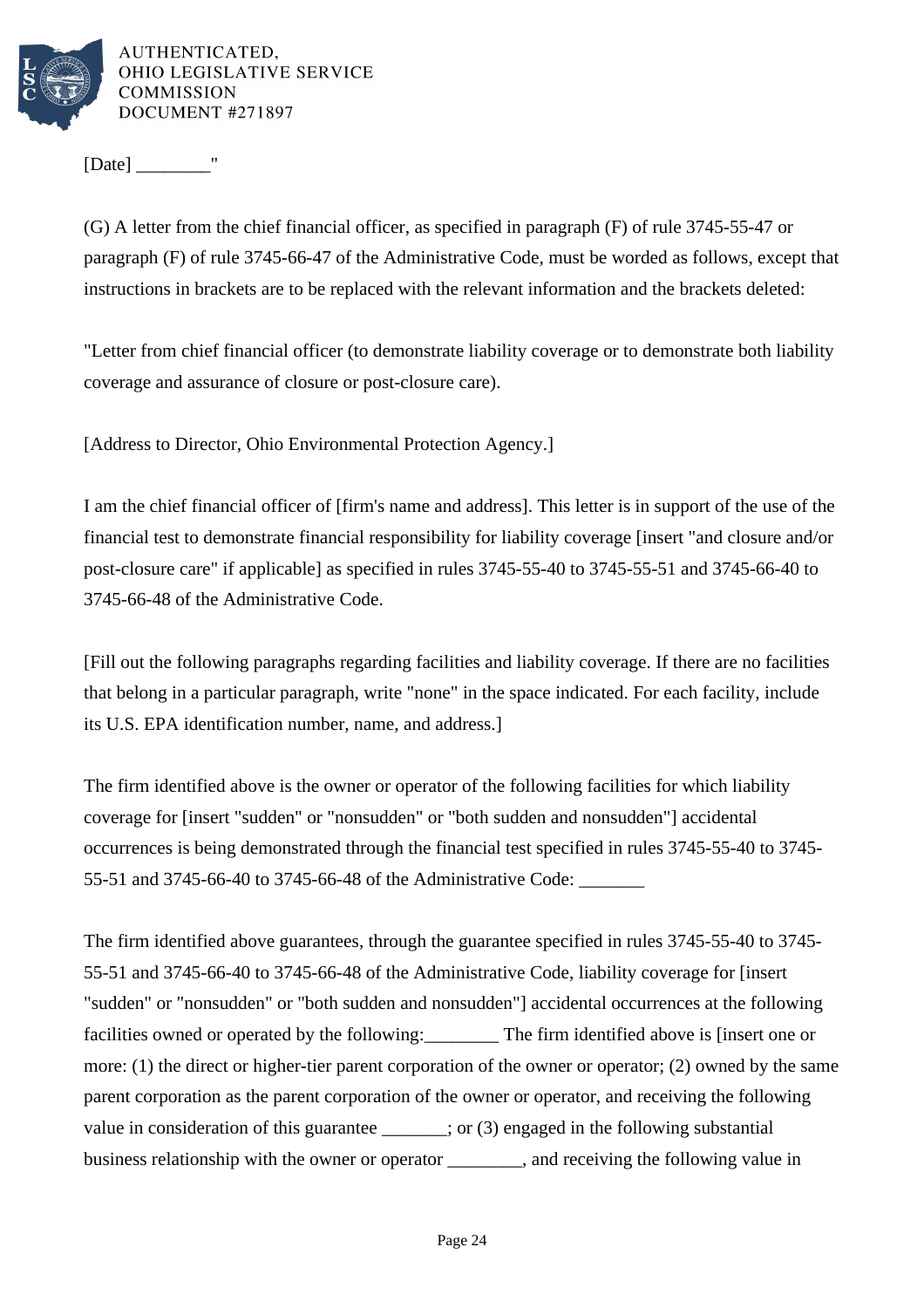

\_\_\_\_\_\_\_\_

## AUTHENTICATED. OHIO LEGISLATIVE SERVICE **COMMISSION** DOCUMENT #271897

consideration of this guarantee  $\blacksquare$  [Attach a written description of the business relationship or a copy of the contract establishing such relationship to this letter.]

[If you are using the financial test to demonstrate coverage of both liability and closure and postclosure care, fill in the following five paragraphs regarding facilities and associated closure and postclosure cost estimates. If there are no facilities that belong in a particular paragraph, write "none" in the space indicated. For each facility, include its U.S. EPA identification number, name, address, and current closure and/or post-closure cost estimates. Identify each cost estimate as to whether it is for closure or post-closure care.]

1. The firm identified above owns or operates the following facilities for which financial assurance for closure or post-closure care or liability coverage is demonstrated through the financial test specified in rules 3745-55-40 to 3745-55-51 and 3745-66-40 to 3745-66-48 of the Administrative Code. The current closure and/or post-closure cost estimate covered by the test are shown for each facility: \_\_\_\_\_\_\_\_

2. The firm identified above guarantees, through the guarantee specified in rules 3745-55-40 to 3745-55-51 and 3745-66-40 to 3745-66-48 of the Administrative Code, the closure and post-closure care or liability coverage of the following facilities owned or operated by the guaranteed party. The current cost estimates for the closure or post-closure care so guaranteed are shown for each facility:

3. The firm identified above is demonstrating financial assurance for the closure or post-closure care of the following facilities through the use of a test equivalent or substantially equivalent to the financial test specified in rules 3745-55-40 to 3745-55-51 and 3745-66-40 to 3745-66-48 of the Administrative Code. The current closure and/or post-closure cost estimates covered by such a test are shown for each facility: \_\_\_\_\_\_\_\_

4. The firm identified above owns or operates the following hazardous waste management facilities for which financial assurance for closure or, if a disposal facility, post-closure care, is not demonstrated to the director through the financial test or any other financial assurance mechanisms specified in rules 3745-55-40 to 3745-55-51 and 3745-66-40 to 3745-66-48 of the Administrative Code. The current closure and/or post-closure cost estimates not covered by such financial assurance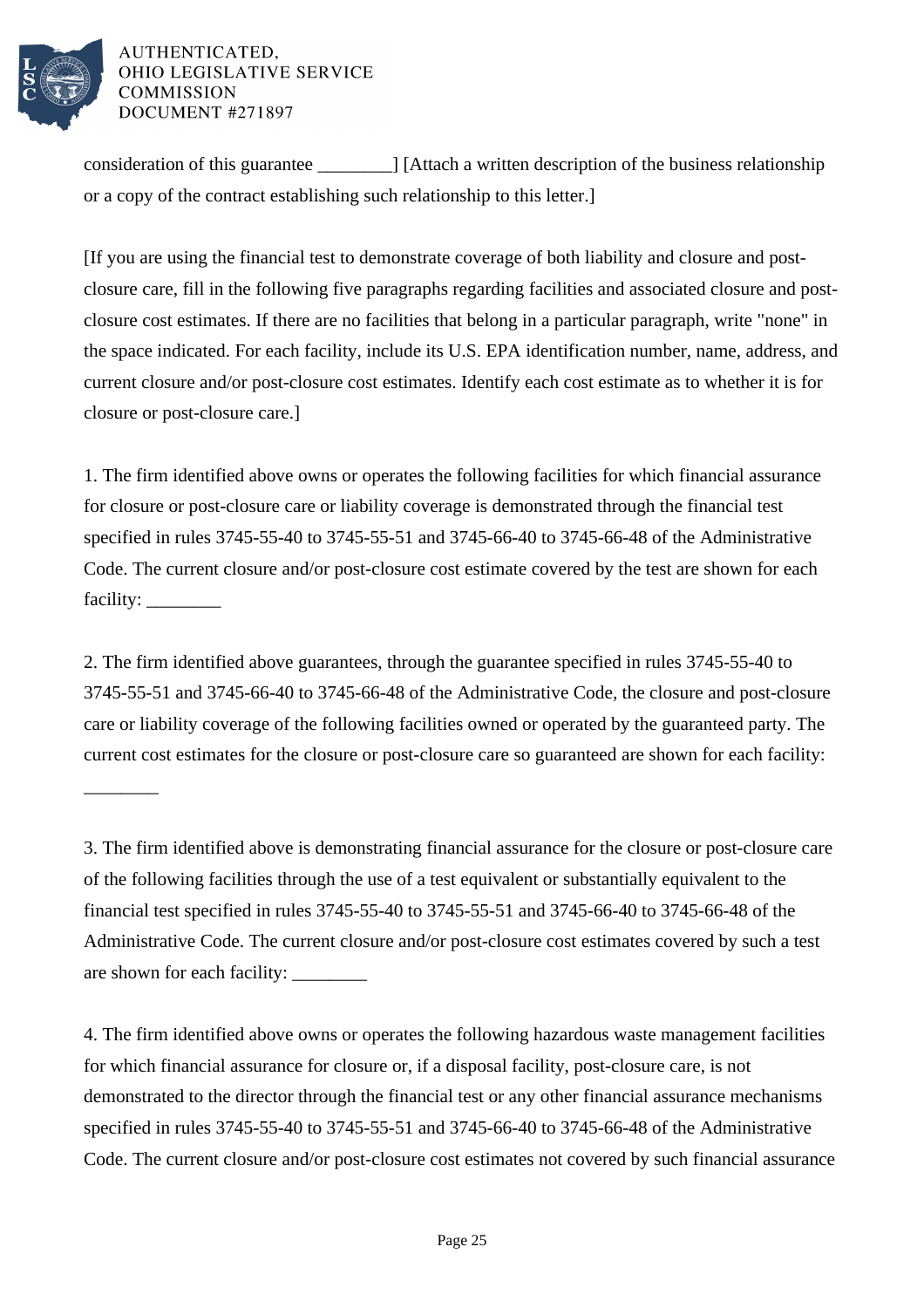

are shown for each facility:

5. This firm is the owner or operator of the following UIC facilities for which financial assurance for plugging and abandonment is required under Chapter 3745-34 of the Administrative Code and is assured through a financial test. The current closure cost estimates as required by Chapters 3745-34, 3745-55, and 3745-66 of the Administrative Code are shown for each facility: \_\_\_\_\_\_\_\_

This firm [insert "is required" or "is not required"] to file a Form 10K with the securities and exchange commission (SEC) for the latest fiscal year.

The fiscal year of this firm ends on [month, day]. The figures for the following items marked with an asterisk are derived from this firm's independently audited, year-end financial statements for the latest completed fiscal year, ended [date].

[Fill in Part A if you are using the financial test to demonstrate coverage only for the liability requirements.]

Part A. Liability Coverage for Accidental Occurrences

[Fill in Alternative I if the criteria of paragraph  $(F)(1)(a)$  of rule 3745-55-47 or paragraph  $(F)(1)(a)$  of rule 3745-66-47 of the Administrative Code are used. Fill in Alternative II if the criteria of paragraph  $(F)(1)(b)$  of rule 3745-55-47 or paragraph  $(F)(1)(b)$  of rule 3745-66-47 of the Administrative Code are used.

Alternative I

1. Amount of annual aggregate liability coverage to be demonstrated \$ \_\_\_\_\_\_\_\_

 $*2$ . Current assets  $\frac{1}{2}$ 

\*3. Current liabilities \$ \_\_\_\_\_\_\_\_

4. Net working capital (line 2 minus line 3)  $\$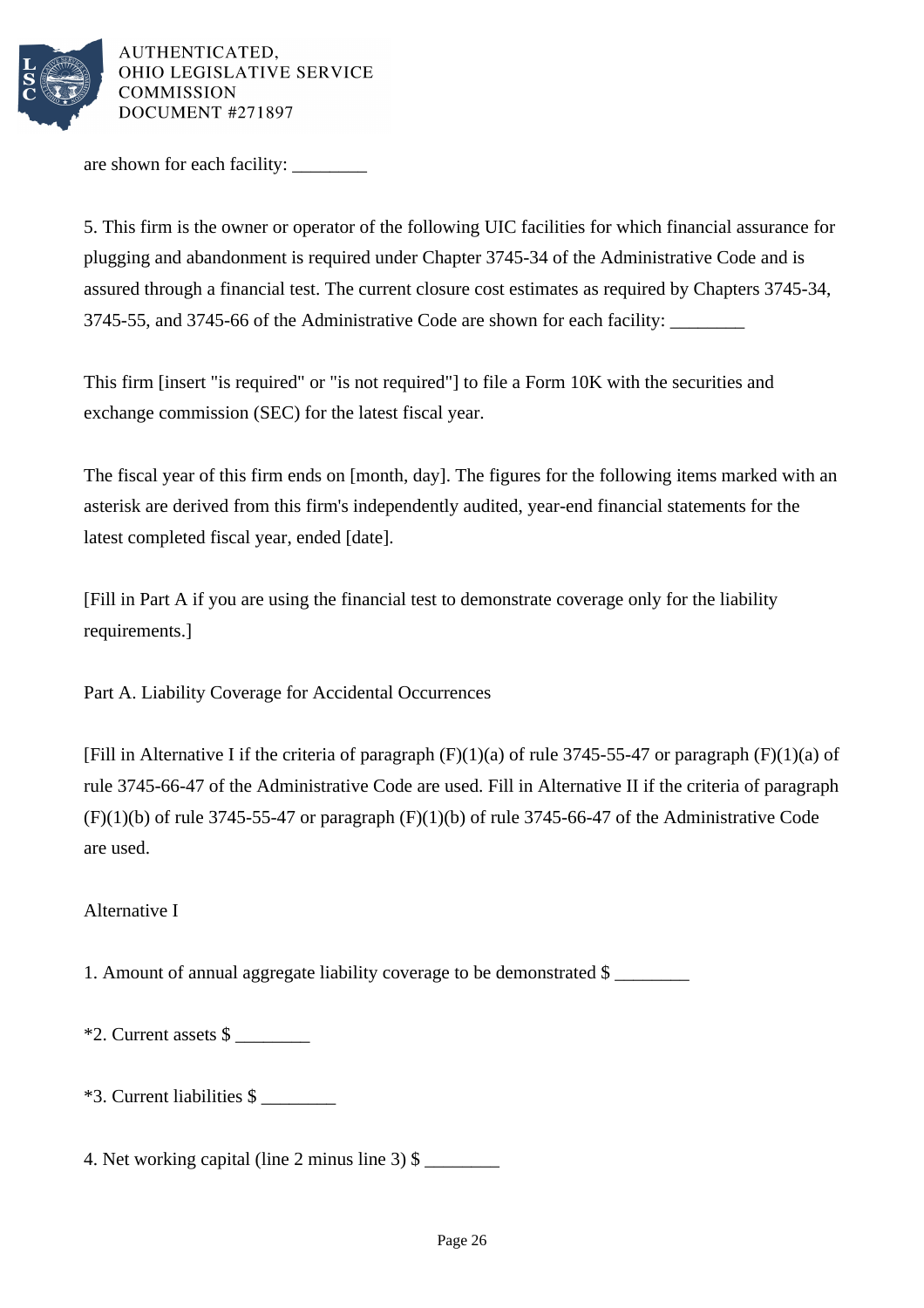

 $*5$ . Tangible net worth \$

 $*6$ . If less than 90% of assets are located in the U.S., give total U.S. assets  $\frac{1}{2}$ 

7. Is line 5 at least \$10 million? [Yes/No] \_\_\_\_\_\_\_\_

8. Is line 4 at least 6 times line 1? [Yes/No] \_\_\_\_\_\_\_\_

9. Is line 5 at least 6 times line 1? [Yes/No] \_\_\_\_\_\_\_\_

\*10. Are at least 90% of assets located in the U.S.? [Yes/No] \_\_\_\_\_\_\_ If not, complete line 11.

11. Is line 6 at least 6 times line  $1$ ? [Yes/No]

Alternative II

1. Amount of annual aggregate liability coverage to be demonstrated \$ \_\_\_\_\_\_\_\_

2. Current bond rating of most recent issuance and name of rating service \_\_\_\_\_\_\_\_

3. Date of issuance of bond \_\_\_\_\_\_\_\_

4. Date of maturity of bond \_\_\_\_\_\_\_\_

\*5. Tangible net worth \$ \_\_\_\_\_\_\_\_

\*6. Total assets in U.S. (required only if less than 90% of assets are located in the U.S.) \$ \_\_\_\_\_\_\_\_

7. Is line 5 at least \$10 million? [Yes/No] \_\_\_\_\_\_\_\_

8. Is line 5 at least 6 times line 1? [Yes/No] \_\_\_\_\_\_\_\_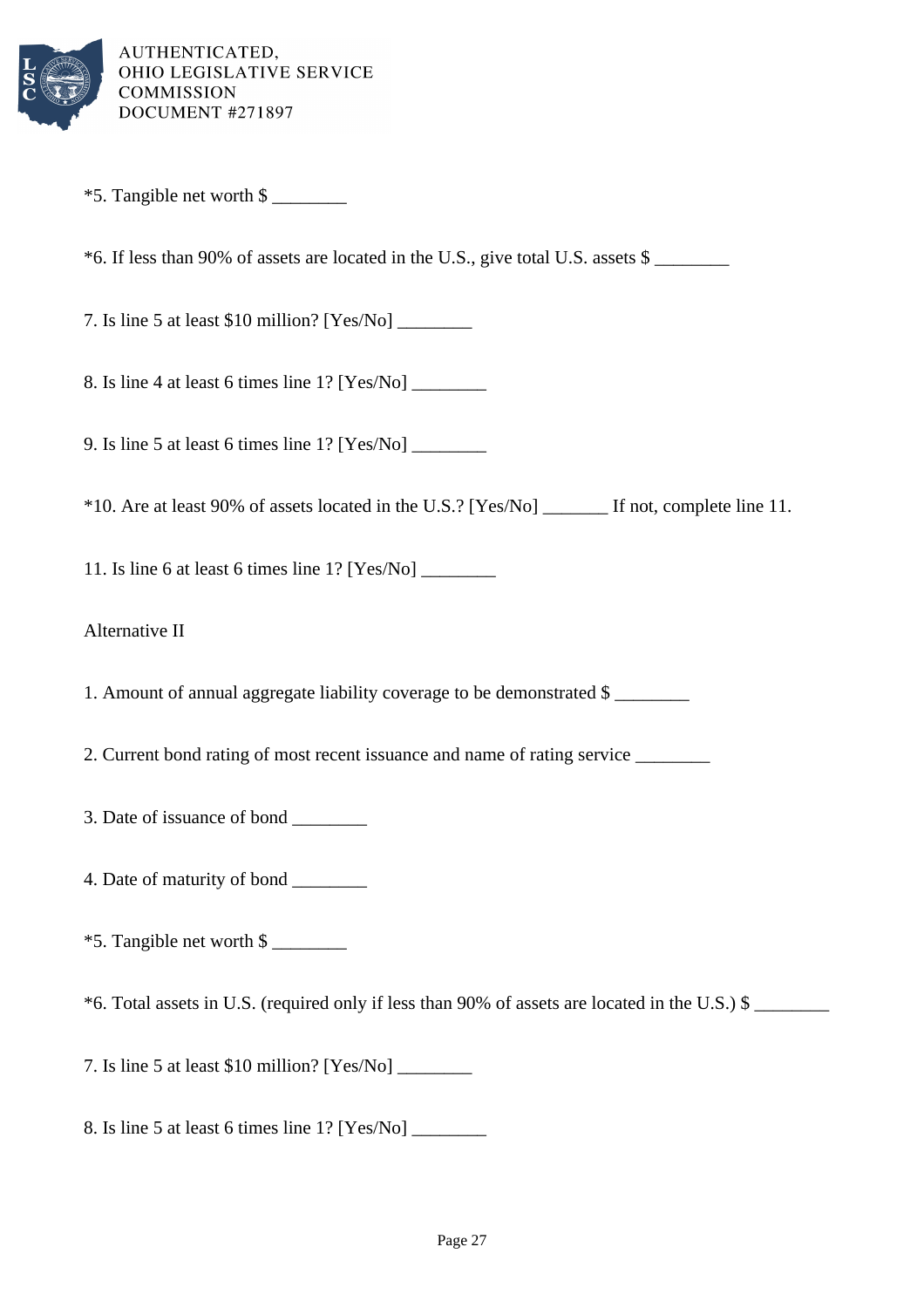

\*9. Are at least 90% of assets located in the U.S.? [Yes/No] \_\_\_\_\_\_\_\_ If not, complete line 10.

10. Is line 6 at least 6 times line 1? [Yes/No] \_\_\_\_\_\_\_\_

[Fill in Part B if you are using the financial test to demonstrate assurance of both liability coverage and closure or post-closure care.]

Part B. Closure or Post-Closure Care and Liability Coverage

[Fill in Alternative I if the criteria of paragraph  $(F)(1)(a)$  of rule 3745-55-43 or paragraph  $(F)(1)(a)$  of rule 3745-55-45 and paragraph (F)(1)(a) of rule 3745-55-47 of the Administrative Code are used or if the criteria in paragraph  $(E)(1)(a)$  of rule 3745-66-43 or paragraph  $(E)(1)(a)$  of rule 3745-66-45 and paragraph (F)(1)(a) of rule 3745-66-47 of the Administrative Code are used. Fill in Alternative II if the criteria of paragraph  $(F)(1)(b)$  of rule 3745-55-43 or paragraph  $(F)(1)(b)$  of rule 3745-55-45 and paragraph (F)(1)(b) of rule 3745-55-47 of the Administrative Code are used or if the criteria of paragraph  $(E)(1)(a)$  of rule 3745-66-43 or paragraph  $(E)(1)(a)$  of rule 3745-66-45 and paragraph (F)(1)(b) of rule 3745-66-47 of the Administrative Code are used.]

Alternative I

\_\_\_\_\_\_\_

\_\_\_\_\_\_\_

1. Sum of current closure and post-closure cost estimates (total of all cost estimates listed above) \$

2. Amount of annual aggregate liability coverage to be demonstrated \$

3. Sum of lines 1 and 2 \$ \_\_\_\_\_\_\_

\*4. Total liabilities (if any portion of your closure or post-closure cost estimates is included in your total liabilities, you may deduct that portion from this line and add that amount to lines 5 and 6) \$

<sup>\*5.</sup> Tangible net worth \$ \_\_\_\_\_\_\_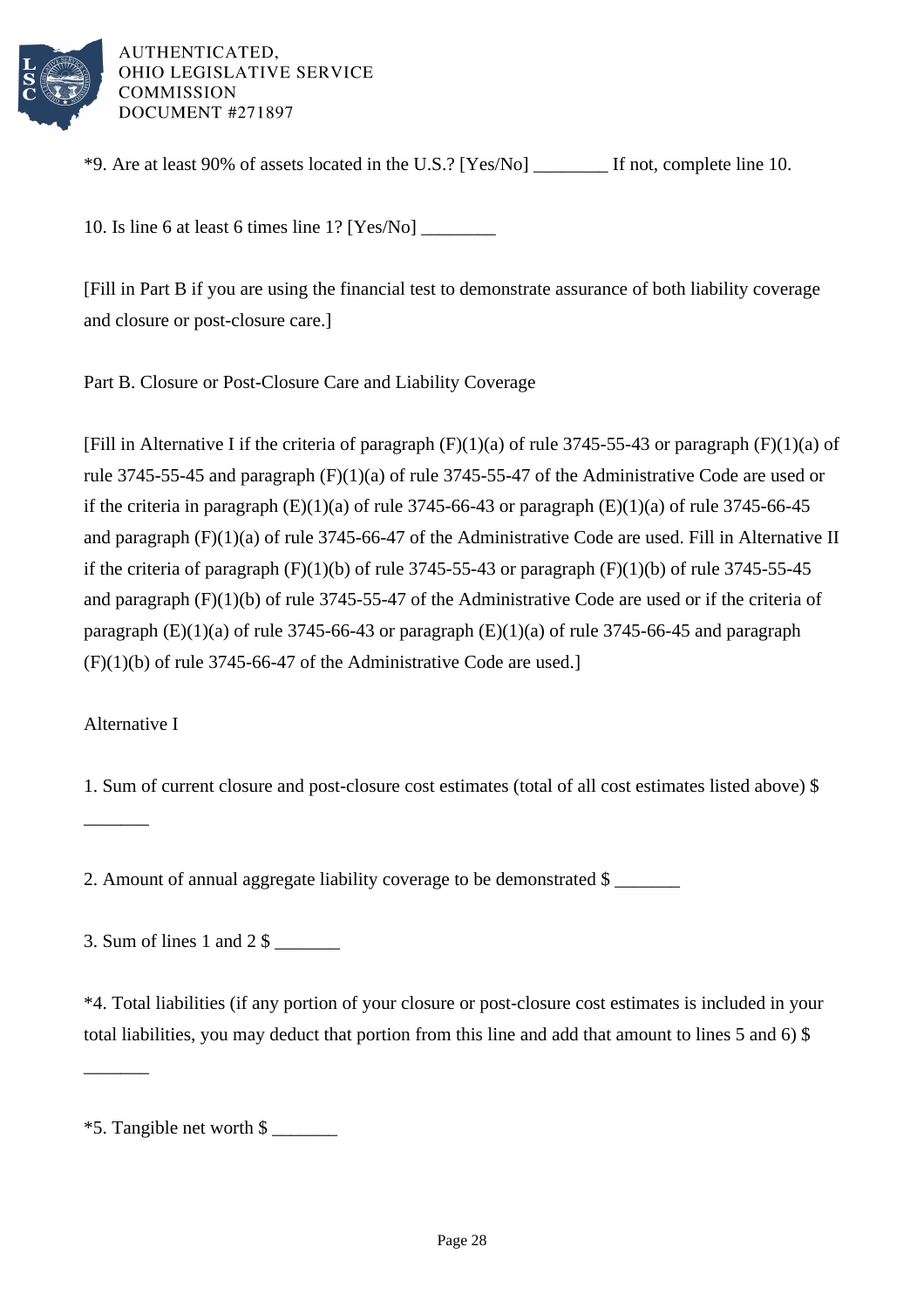

- $*6.$  Net worth \$
- $*7.$  Current assets  $\frac{1}{2}$
- \*8. Current liabilities \$ \_\_\_\_\_\_\_

9. Net working capital (line  $7$  minus line  $8$ )  $\$$ 

\*10. The sum of net income plus depreciation, depletion, and amortization \$ \_\_\_\_\_\_\_

\*11. Total assets in U.S. (required only if less than 90% of assets are located in the U.S.) \$ \_\_\_\_\_\_\_

12. Is line 5 at least \$10 million? [Yes/No] \_\_\_\_\_\_\_

13. Is line 5 at least 6 times line 3? [Yes/No] \_\_\_\_\_\_\_

14. Is line 9 at least 6 times line 3? [Yes/No] \_\_\_\_\_\_\_

\*15. Are at least 90% of assets located in the U.S.? [Yes/No] \_\_\_\_\_\_\_ If not, complete line 16.

16. Is line 11 at least 6 times line 3? [Yes/No] \_\_\_\_\_\_\_

17. Is line 4 divided by line 6 less than 2.0? [Yes/No] \_\_\_\_\_\_\_

18. Is line 10 divided by line 4 greater than  $0.1$ ? [Yes/No]

19. Is line 7 divided by line 8 greater than 1.5? [Yes/No] \_\_\_\_\_\_\_

Alternative II

 $\overline{\phantom{a}}$ 

1. Sum of current closure and post-closure cost estimates (total of all cost estimates listed above \$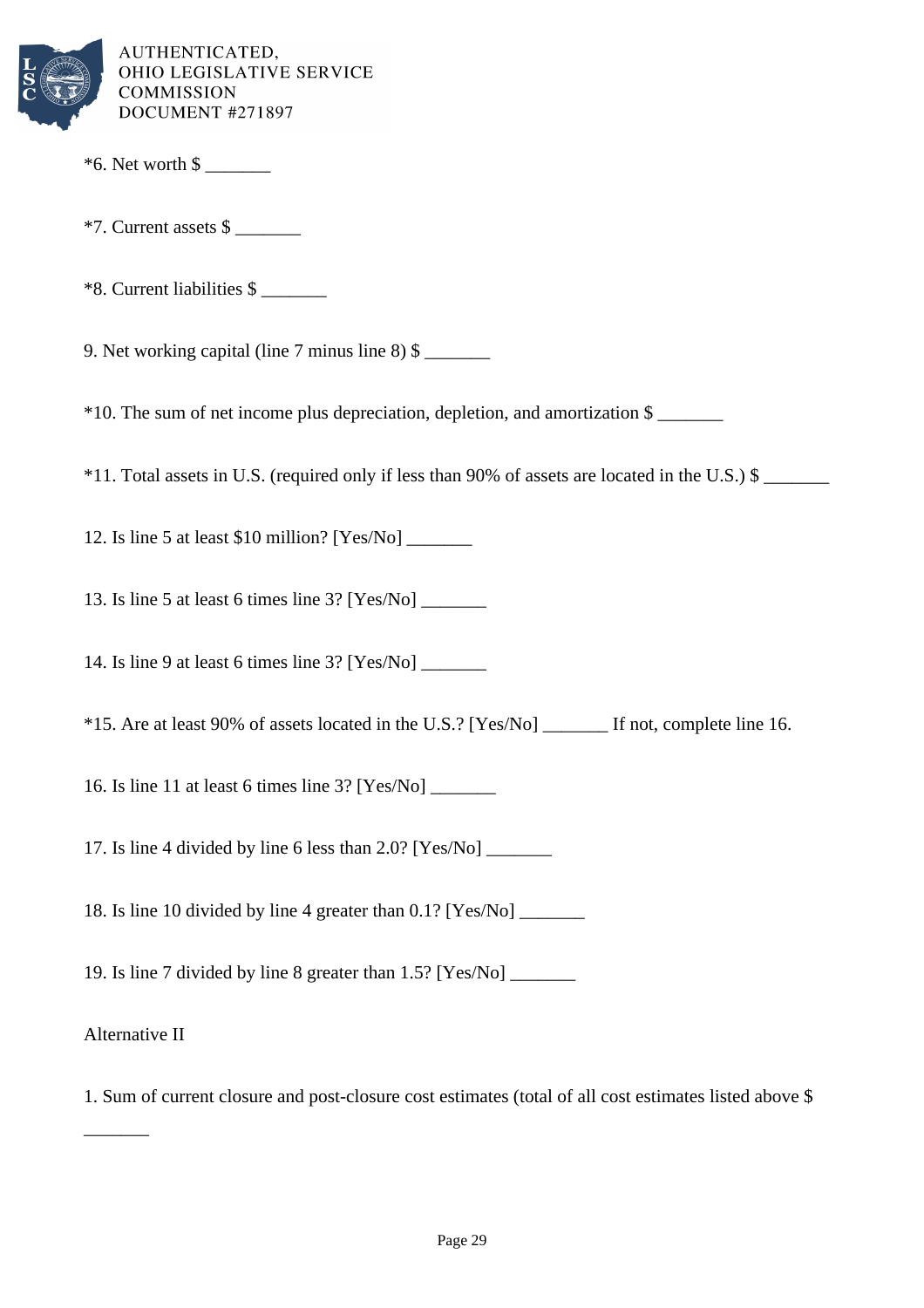

- 2. Amount of annual aggregate liability coverage to be demonstrated \$
- 3. Sum of lines 1 and 2 \$ \_\_\_\_\_\_\_

4. Current bond rating of most recent issuance and name of rating service

5. Date of issuance of bond

6. Date of maturity bond \_\_\_\_\_\_\_

 $\overline{\phantom{a}}$ 

\*7. Tangible net worth (if any portion of the closure or post-closure cost estimates is included in "total liabilities" on your financial statements you may add that portion to this line) \$ \_\_\_\_\_\_\_

\*8. Total assets in the U.S. (required only if less than 90% of assets are located in the U.S.) \$

9. Is line 7 at least \$10 million? [Yes/No] \_\_\_\_\_\_\_

10. Is line 7 at least 6 times line 3? [Yes/No] \_\_\_\_\_\_\_

\*11. Are at least 90% of assets located in the U.S.? [Yes/No] \_\_\_\_\_\_\_ If not, complete line 12.

12. Is line 8 at least 6 times line 3? [Yes/No] \_\_\_\_\_\_\_

I hereby certify that the wording of this letter is identical to the wording specified in paragraph (G) of rule 3745-55-51 of the Administrative Code as such regulations were constituted on the date shown immediately below.

[Signature] \_\_\_\_\_\_\_

[Name]

 $[Title]$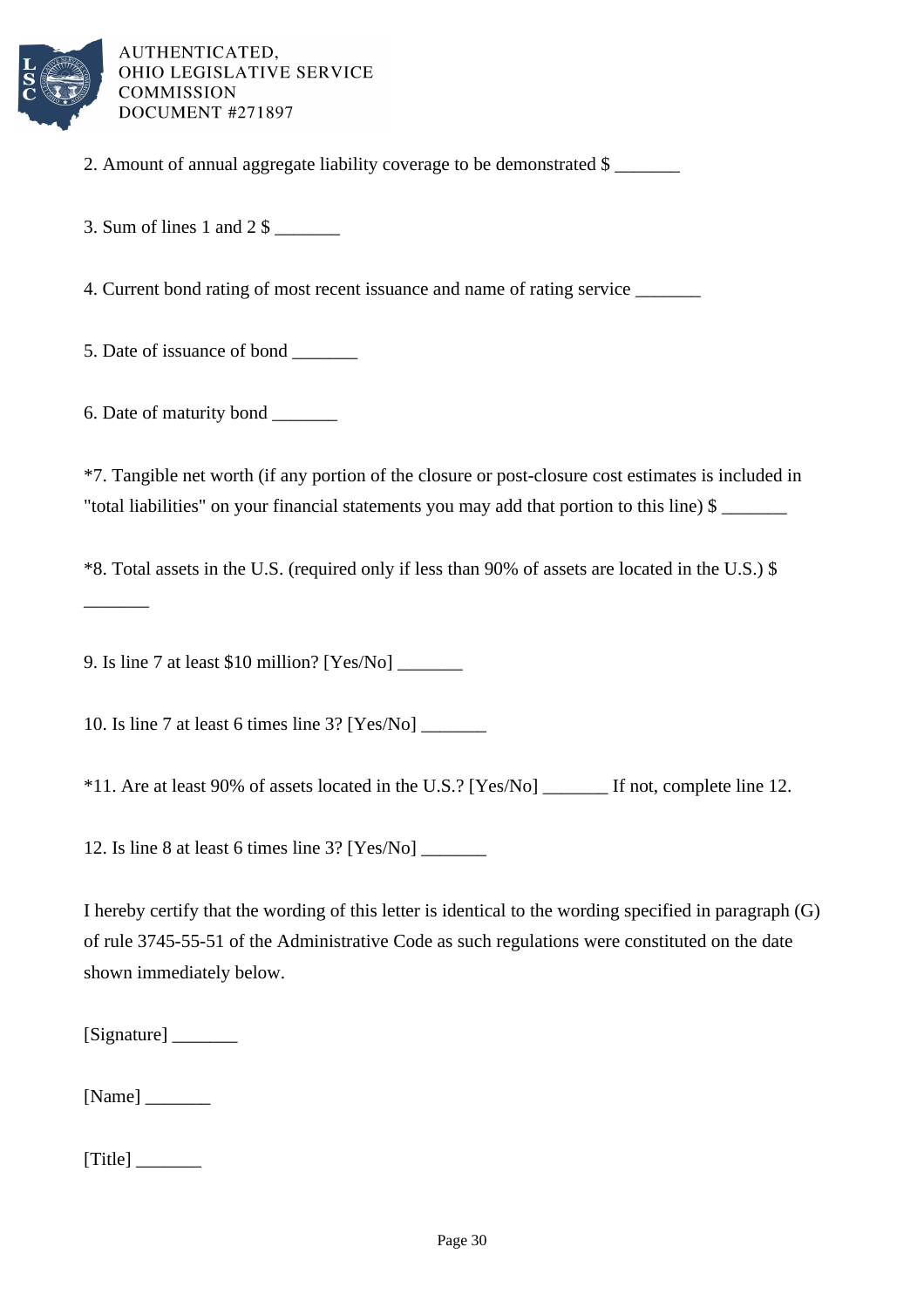

 $[Date]$  "

(1) A guarantee, as specified in paragraph (F) of rule 3745-55-43 or paragraph (F) of rule 3745-55- 45 of the Administrative Code or paragraph (E) of rule 3745-66-43 or paragraph (E) of rule 3745-66- 45 of the Administrative Code, must be worded as follows, except that instructions in brackets are to be replaced with the relevant information and the brackets deleted:

"Guarantee for Closure or Post-Closure Care

Guarantee made this [date] by [name of guaranteeing entity], a business corporation organized under the laws of the State of [insert name of State], herein referred to as guarantor. This guarantee is made on behalf of the [owner or operator] of [business address], which is [one of the following: "our subsidiary"; "a subsidiary of [name and address of common parent corporation], of which guarantor is a subsidiary"; or "an entity with which guarantor has a substantial business relationship, as defined in paragraph (D) of rule 3745-55-41 of the Administrative Code" to the Ohio EPA.

# Recitals

1. Guarantor meets or exceeds the financial test criteria and agrees to comply with the reporting requirements for guarantors as specified in paragraph (F) of rule 3745-55-43 and paragraph (F) of rule 3745-55-45 of the Administrative Code and paragraph (E) of rule 3745-66-43 and paragraph (E) of rule 3745-66-45 of the Administrative Code.

2. [Owner or operator] owns or operates the following hazardous waste management facility(ies) covered by this guarantee: [list for each facility: U.S. EPA identification number, name, and address. Indicate for each whether guarantee is for closure, post-closure care, or both.

3. "Closure plans" and "post-closure plans" as used below refer to the plans maintained as required by rules 3745-55-40 to 3745-55-51 and 3745-66-40 to 3745-66-48 of the Administrative Code for the closure and post-closure care of facilities as identified above.

4. For value received from [owner or operator], guarantor guarantees to Ohio EPA that in the event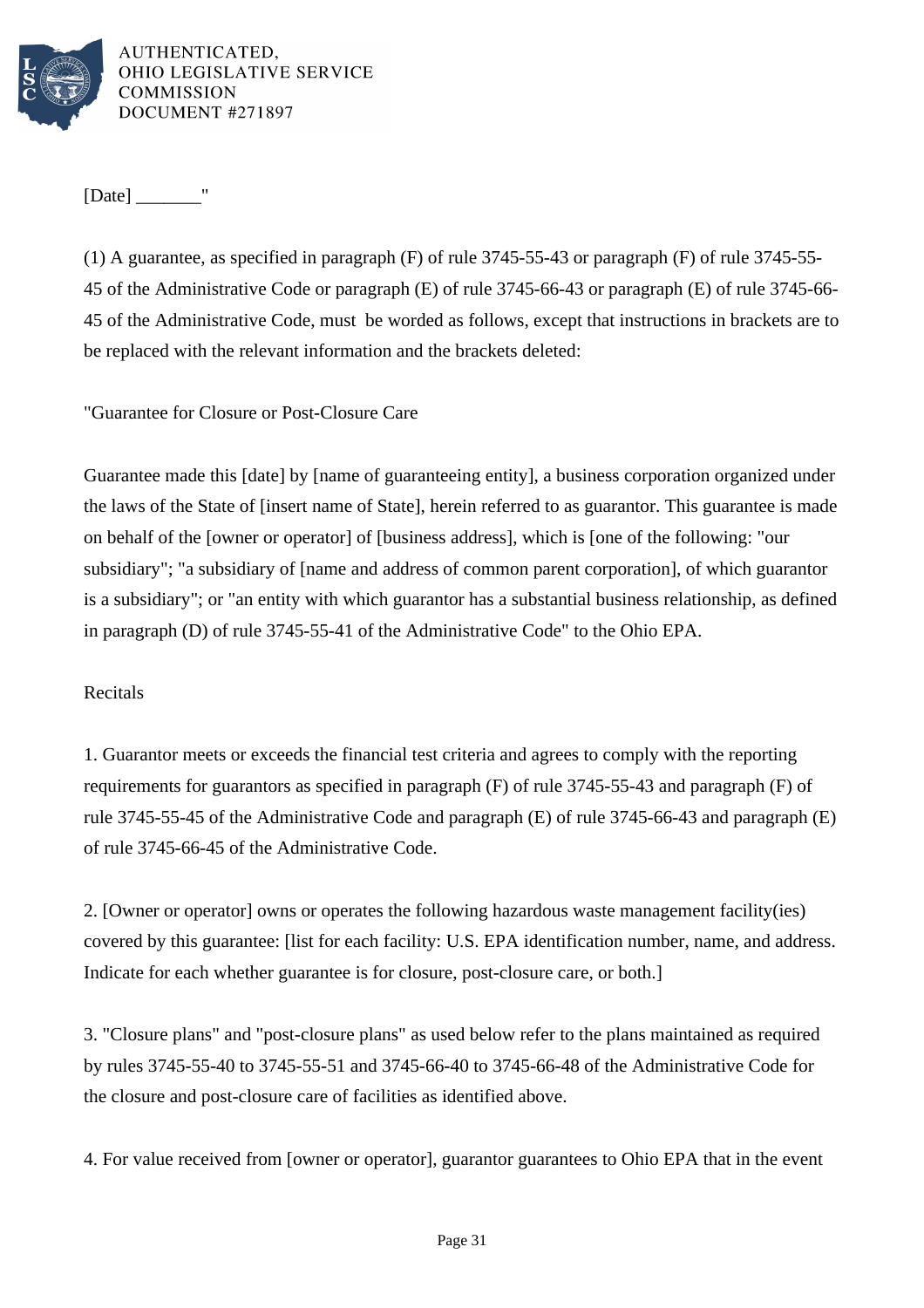

that [owner or operator] fails to perform [insert "closure," "post-closure care" or "closure and postclosure care"] of the above facility(ies) in accordance with the closure or post-closure plans and other permit requirements or requirements in Chapters 3745-65 to 3745-69 and 3745-256 of the Administrative Code whenever required to do so, the guarantor shall do so or establish a trust fund as specified in rules 3745-55-40 to 3745-55-51 of the Administrative Code or rules 3745-66-40 to 3745-66-48 of the Administrative Code, as applicable, in the name of [owner or operator] in the amount of the current closure or post-closure cost estimates as specified in rules 3745-55-40 to 3745- 55-51 and 3745-66-40 to 3745-66-48 of the Administrative Code.

5. Guarantor agrees that if, at the end of any fiscal year before termination of this guarantee, the guarantor fails to meet the financial test criteria, guarantor shall send within ninety days, by certified mail, notice to the director, Ohio EPA and to [owner or operator] that he intends to provide alternate financial assurance as specified in rules 3745-55-40 to 3745-55-51 or rules 3745-66-40 to 3745-66- 48 of the Administrative Code, as applicable, in the name of [owner or operator]. Within one hundred twenty days after the end of such fiscal year, the guarantor shall establish such financial assurance unless [owner or operator] has done so.

6. The guarantor agrees to notify the director by certified mail, of a voluntary or involuntary proceeding under "Title XI (Bankruptcy)", U.S. Code, naming guarantor as debtor, within ten days after commencement of the proceeding.

7. Guarantor agrees that within thirty days after being notified by the director of a determination that guarantor no longer meets the financial test criteria or that he is disallowed from continuing as a guarantor of closure or post-closure care, he shall establish alternate financial assurance as specified in rules 3745-55-40 to 3745-55-51 or rules 3745-66-40 to 3745-66-48 of the Administrative Code, as applicable, in the name of [owner or operator] unless [owner or operator] has done so.

8. Guarantor agrees to remain bound under this guarantee notwithstanding any or all of the following: amendment or modification of the closure or post-closure plan, amendment or modification of the permit, the extension or reduction of the time of performance of closure or postclosure, or any other modification or alteration of an obligation of the owner or operator pursuant to Chapters 3745-54 to 3745-57 and 3745-205, or Chapters 3745-65 to 3745-69 and 3745-256 of the Administrative Code.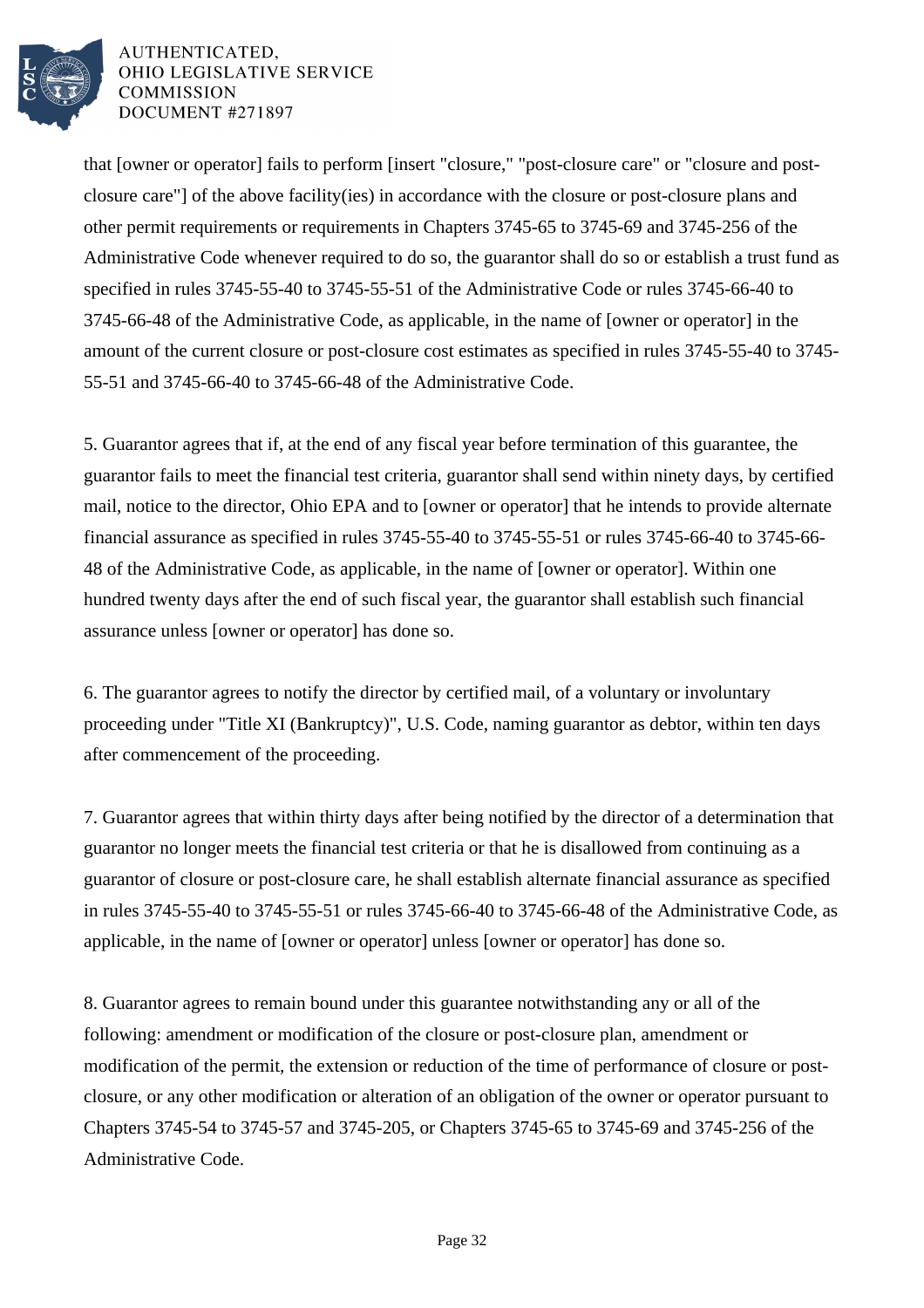

9. Guarantor agrees to remain bound under this guarantee for so long as [owner or operator] must comply with the applicable financial assurance requirements of rules 3745-55-40 to 3745-55-51 and 3745-66-40 to 3745-66-48 of the Administrative Code for the above listed facilities, except as provided in paragraph 10 of this agreement.

10. [Insert the following language if the guarantor is (a) a direct or higher-tier corporate parent, or (b) a firm whose parent corporation is also the parent corporation of the owner or operator]:

Guarantor may terminate this guarantee by sending notice by certified mail to the director and to [owner and operator]; provided that this guarantee may not be terminated unless and until [the owner or operator] obtains, and the director approves, alternate closure and/or post-closure care coverage complying with rules 3745-55-43, 3745-55-45, 3745-66-43, and/or 3745-66-45 of the Administrative Code.

[Insert the following language if the guarantor is a firm qualifying as a guarantor due to its "substantial business relationship" with its owner or operator.]

[Guarantor may terminate this guarantee one hundred twenty days following the receipt of notification, through certified mail, by Ohio EPA and by [the owner or operator].

11. Guarantor agrees that if [owner or operator] fails to provide alternate financial assurance as specified in rules 3745-55-40 to 3745-55-51 or rules 3745-66-40 to 3745-66-48 of the Administrative Code, as applicable, and obtain written approval of such assurance from the director within ninety days after a notice of cancellation by the guarantor is received by the director from guarantor, guarantor shall provide such alternate financial assurance in the name of [owner or operator].

12. Guarantor expressly waives notice of acceptance of this guarantee by the Ohio EPA or by [owner or operator]. Guarantor also expressly waives notice of amendments or modifications of the closure and/or post-closure plan and of amendments or modifications of the facility permit(s).

I hereby certify that the wording of this guarantee is identical to the wording specified in paragraph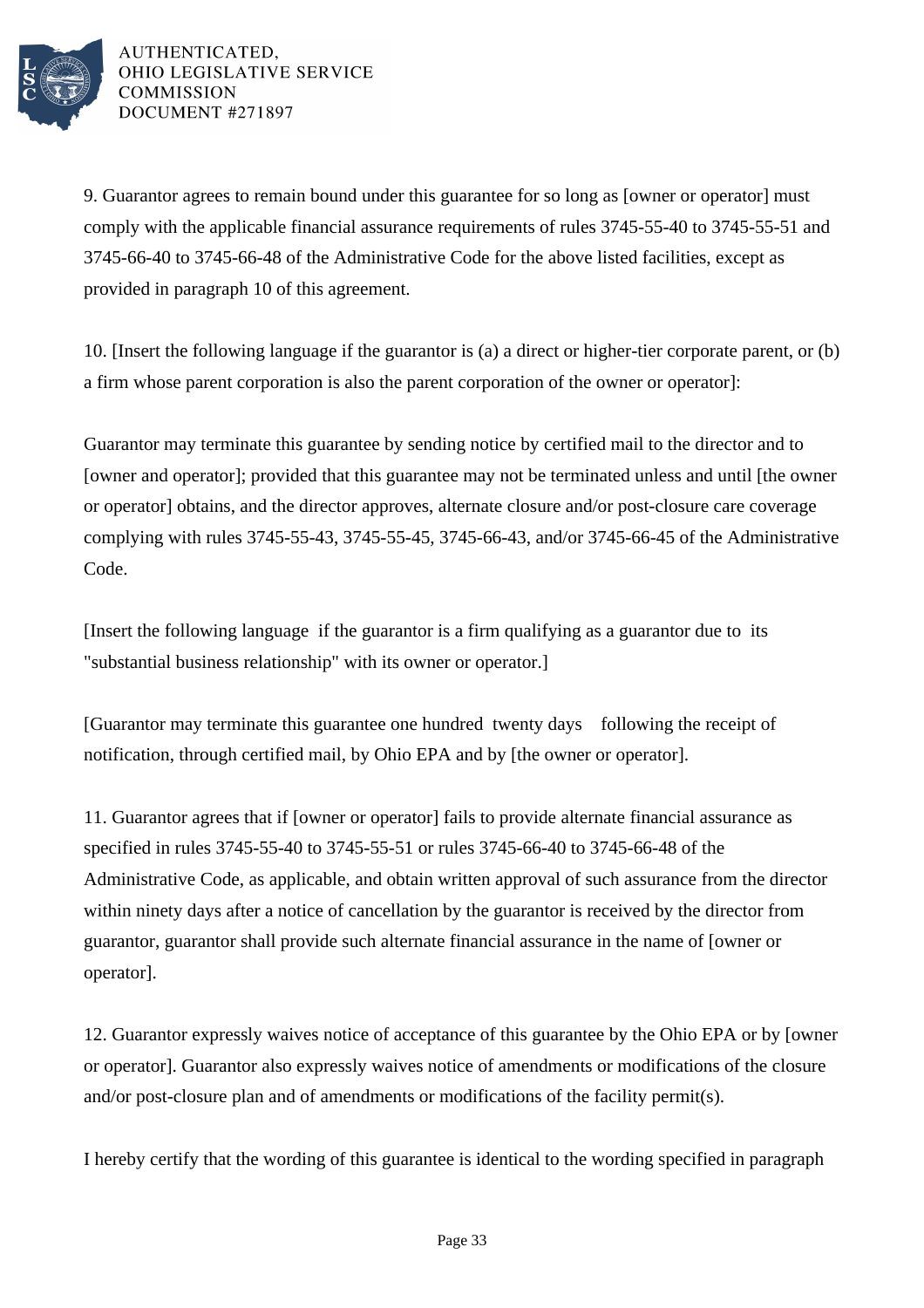

(H) of rule 3745-55-51 of the Administrative Code as such regulations were constituted on the date first above written.

Effective date: \_\_\_\_\_\_\_\_\_

[Name of guarantor] \_\_\_\_\_\_\_\_

[Authorized signature for guarantor] \_\_\_\_\_\_\_\_

[Name of person signing] \_\_\_\_\_\_\_\_

[Title of person signing] \_\_\_\_\_\_\_\_

Signature of witness or notary:

(2) A guarantee, as specified in paragraph (G) of rule 3745-55-47 or in paragraph (G) of rule 3745- 66-47 of the Administrative Code must be worded as follows, except that instructions in brackets are to be replaced with the relevant information and the brackets deleted:

"Guarantee for liability coverage

Guarantee made this [date] by [name of guaranteeing entity], a business corporation organized under the laws of [if incorporated within the United States insert "the State of \_\_\_\_\_" and insert name of state; if incorporated outside the United States insert the name of the country in which incorporated, the principal place of business within the United States, and the name and address of the registered agent in the state of the principal place of business], herein referred to as guarantor. This guarantee is made on behalf of [owner or operator] of [business address], which is one of the following: "our subsidiary;" "a subsidiary of [name and address of common parent corporation], of which guarantor is a subsidiary;" or "an entity with which guarantor has a substantial business relationship, as defined in paragraph (D) of rule 3745-55-41 of the Administrative Code", to any and all third parties who have sustained or may sustain bodily injury or property damage caused by [sudden and/or nonsudden] accidental occurrences arising from operation of the facility(ies) covered by this guarantee.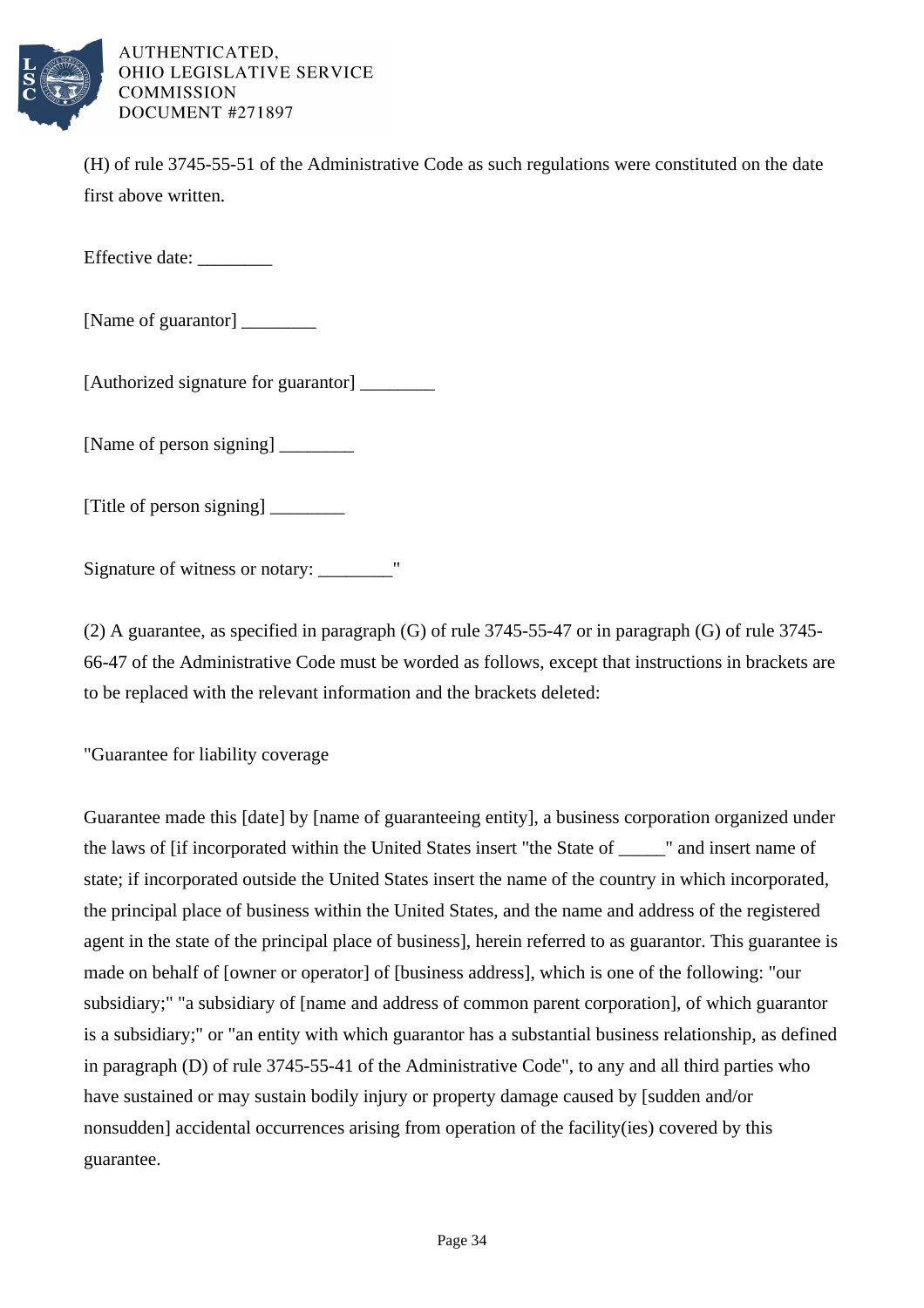

## Recitals

1. Guarantor meets or exceeds the financial test criteria and agrees to comply with the reporting requirements for guarantors as specified in paragraph (G) of rule 3745-55-47 and paragraph (G) of rule 3745-66-47 of the Administrative Code.

2. [Owner or operator] owns or operates the following hazardous waste management facility(ies) covered by this guarantee: [list for each facility: PA identification number, name, and address; and if guarantor is incorporated outside the United States list the name and address of the guarantor's registered agent in each state]. This guarantee satisfies the third-party liability requirements for [insert "sudden" or "nonsudden" or "both sudden and nonsudden"] accidental occurrences in abovenamed owner or operator facilities for coverage in the amount of [insert dollar amount] for each occurrence and [insert dollar amount] annual aggregate.

3. For value received from [owner or operator], guarantor guarantees to any and all third parties who have sustained or may sustain bodily injury or property damage caused by [sudden and/or nonsudden] accidental occurrences arising from operations of the facility(ies) covered by this guarantee that in the event that [owner or operator] fails to satisfy a judgment or award based on a determination of liability for bodily injury or property damage to third parties caused by [sudden and/or nonsudden] accidental occurrences, arising from the operation of the above-named facilities, or fails to pay an amount agreed to in settlement of a claim arising from or alleged to arise from such injury or damage, the guarantor will satisfy such judgment(s), award(s) or settlement agreement(s) up to the limits of coverage identified above.

4. Such obligation does not apply to any of the following:

(a) Bodily injury or property damage for which [insert owner or operator] is obligated to pay damages by reason of the assumption of liability in a contract or agreement. This exclusion does not apply to liability for damages that [insert owner or operator] would be obligated to pay in the absence of the contract or agreement.

(b) Any obligation of [insert owner or operator] under a workers' compensation, disability benefits,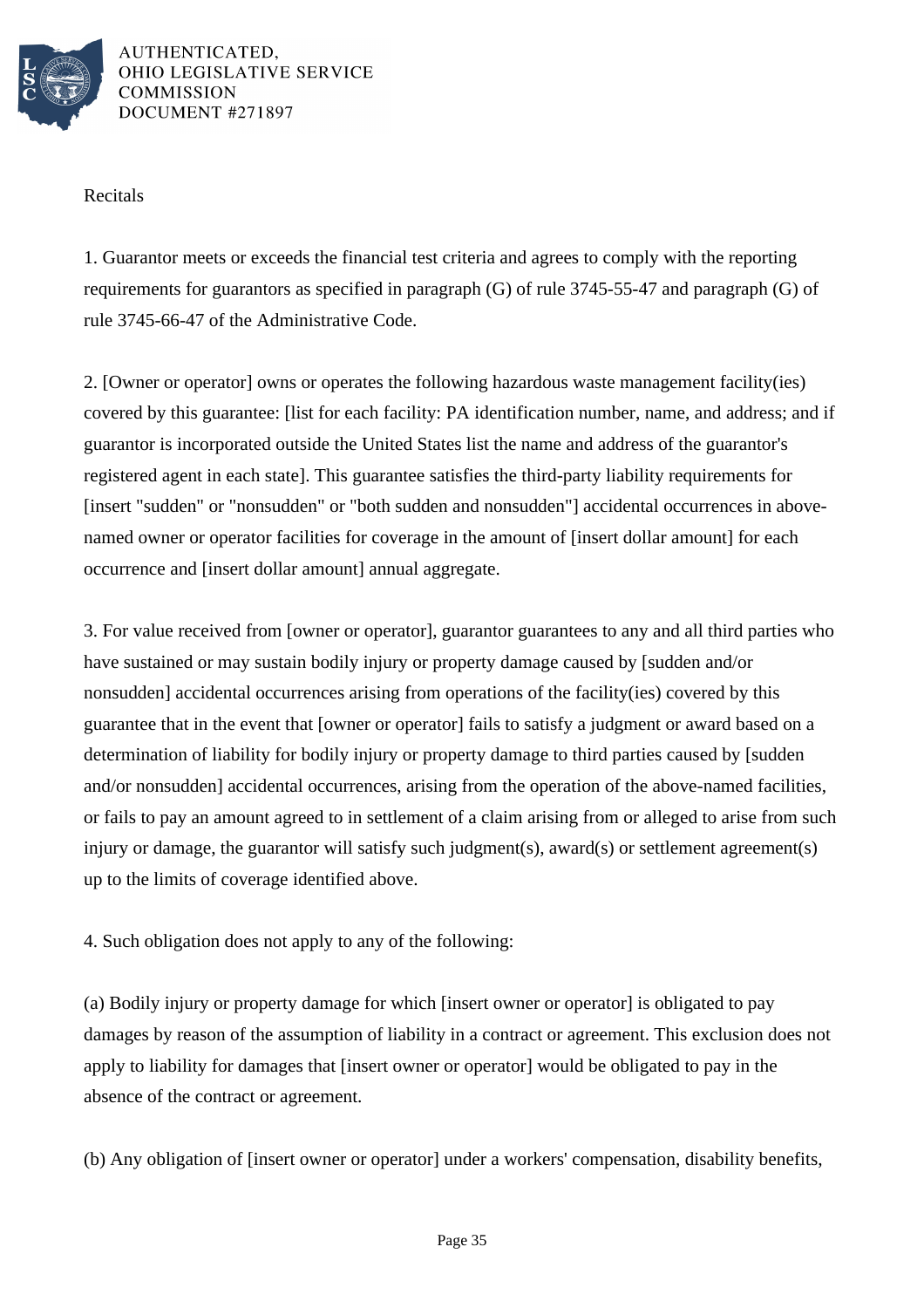

or unemployment compensation law or any similar law.

(c) Bodily injury to:

(1) An employee of [insert owner or operator] arising from, and in the course of, employment by [insert owner or operator]; or

(2) The spouse, child, parent, brother, or sister of that employee as a consequence of or arising from, and in the course of employment by [insert owner or operator]. This exclusion applies:

(A) Whether [insert owner or operator] may be liable as an employer or in any other capacity; and

(B) To any obligation to share damages with or repay another person who must pay damages because of the injury to persons identified in paragraphs (1) and (2).

(d) Bodily injury or property damage arising out of the ownership, maintenance, use, or entrustment to others of any aircraft, motor vehicle or watercraft.

(e) Property damage to:

(1) Any property owned, rented, or occupied by [insert owner or operator];

(2) Premises that are sold, given away or abandoned by [insert owner or operator] if the property damage arises out of any part of those premises;

(3) Property loaned to [insert owner or operator];

(4) Personal property in the care, custody or control of [insert owner or operator];

(5) That particular part of real property on which [insert owner or operator] or any contractors or subcontractors working directly or indirectly on behalf of [insert owner or operator] are performing operations, if the property damage arises out of these operations.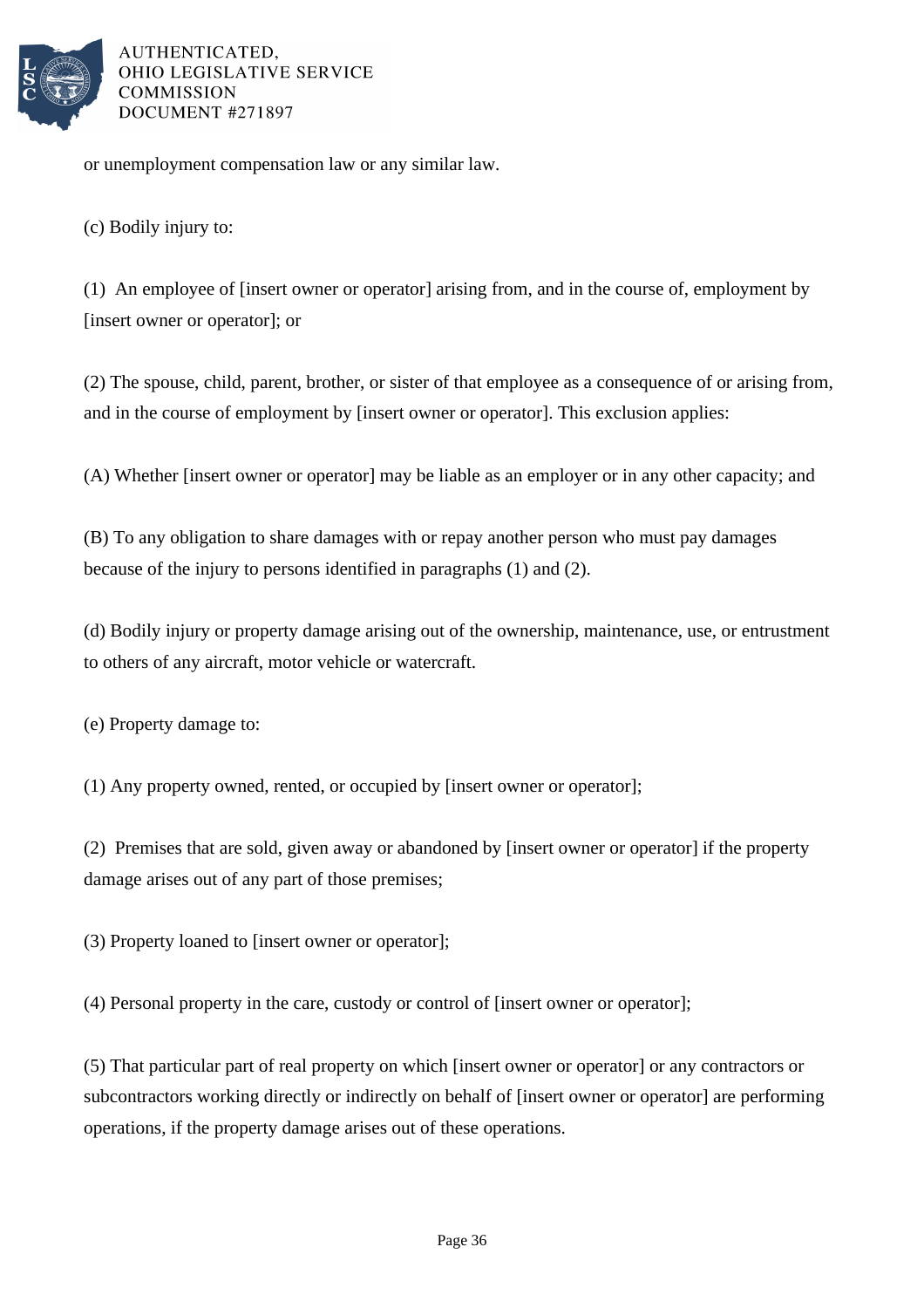

5. Guarantor agrees that if, at the end of any fiscal year before termination of this guarantee, the guarantor fails to meet the financial test criteria, guarantor shall send within 90 days, by certified mail, notice to the director and to [owner or operator] that he intends to provide alternate liability coverage as specified in rules 3745-55-47 and 3745-66-47 of the Administrative Code, as applicable, in the name of [owner or operator]. Within 120 days after the end of such fiscal year, the guarantor shall establish such liability coverage unless [owner or operator] has done so.

6. The guarantor agrees to notify the director by certified mail of a voluntary or involuntary proceeding under "Title 11 (Bankruptcy)," U.S. Code, naming guarantor as debtor, within 10 days after commencement of the proceeding.

7. Guarantor agrees that within 30 days after being notified by the director of a determination that guarantor no longer meets the financial test criteria or that he is disallowed from continuing as a guarantor, he shall establish alternate liability coverage as specified in rule 3745-55-47 or 3745-66- 47 of the Administrative Code in the name of [owner or operator], unless [owner or operator] has done so.

8. Guarantor reserves the right to modify this agreement to take into account amendment or modification of the liability requirements set by rules 3745-55-47 and 3745-66-47 of the Administrative Code, provided that such modification shall become effective only if the director does not disapprove the modification with 30 days of receipt of notification of the modification.

9. Guarantor agrees to remain bound under this guarantee for so long as [owner or operator] must comply with the applicable requirements of rules 3745-55-47 and 3745-66-47 of the Administrative Code for the above-listed facility(ies), except as provided in paragraph 10 of this agreement.

10. [Insert the following language if the guarantor is (a) a direct or higher-tier corporate parent, or (b) a firm whose parent corporation is also the parent corporation of the owner or operator]:

Guarantor may terminate this guarantee by sending notice by certified mail to the director and to [owner or operator], provided that this guarantee may not be terminated unless and until [the owner or operator] obtains, and the director approves, alternate liability coverage complying with rule 3745-55-47 and/or 3745-66-47 of the Administrative Code.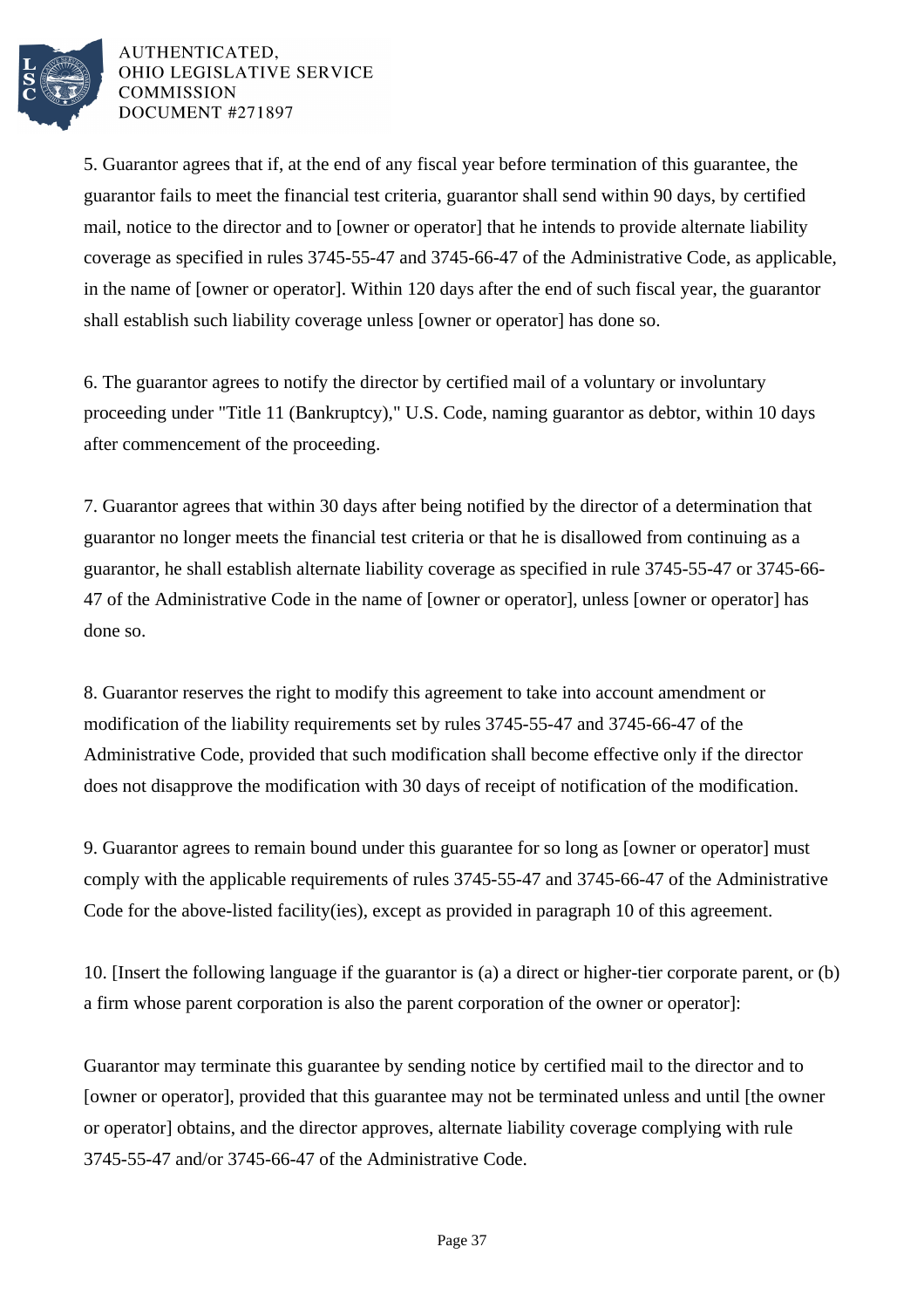

[Insert the following language if the guarantor is a firm qualifying as a guarantor due to its "substantial business relationship" with the owner or operator]:

Guarantor may terminate this guarantee one hundred twenty days following receipt of notification, through certified mail, by the director and by [the owner or operator].

11. Guarantor hereby expressly waives notice of acceptance of this guarantee by any party.

12. Guarantor agrees that this guarantee is in addition to and does not affect any other responsibility or liability of the guarantor with respect to the covered facilities.

13. The guarantor shall satisfy a third-party liability claim only on receipt of one of the following documents:

(a) Certification from the principal and the third-party claimant(s) that the liability claim should be paid. The certification shall be worded as follows, except that instructions in brackets are to be replaced with the relevant information and the brackets deleted:

"Certification of Valid Claim

The undersigned, as parties [insert Principal] and [insert name and address of third-party claimant(s)], hereby certify that the claim of bodily injury and/or property damage caused by a [sudden or nonsudden] accidental occurrence arising from operating [principal's] hazardous waste treatment, storage, or disposal facility should be paid in the amount of  $$$ [  $\qquad$  ].

[Signatures] \_\_\_\_\_\_\_\_\_\_\_

| Principal |  |
|-----------|--|
|-----------|--|

(Notary) Date

[Signatures] \_\_\_\_\_\_\_\_\_\_\_\_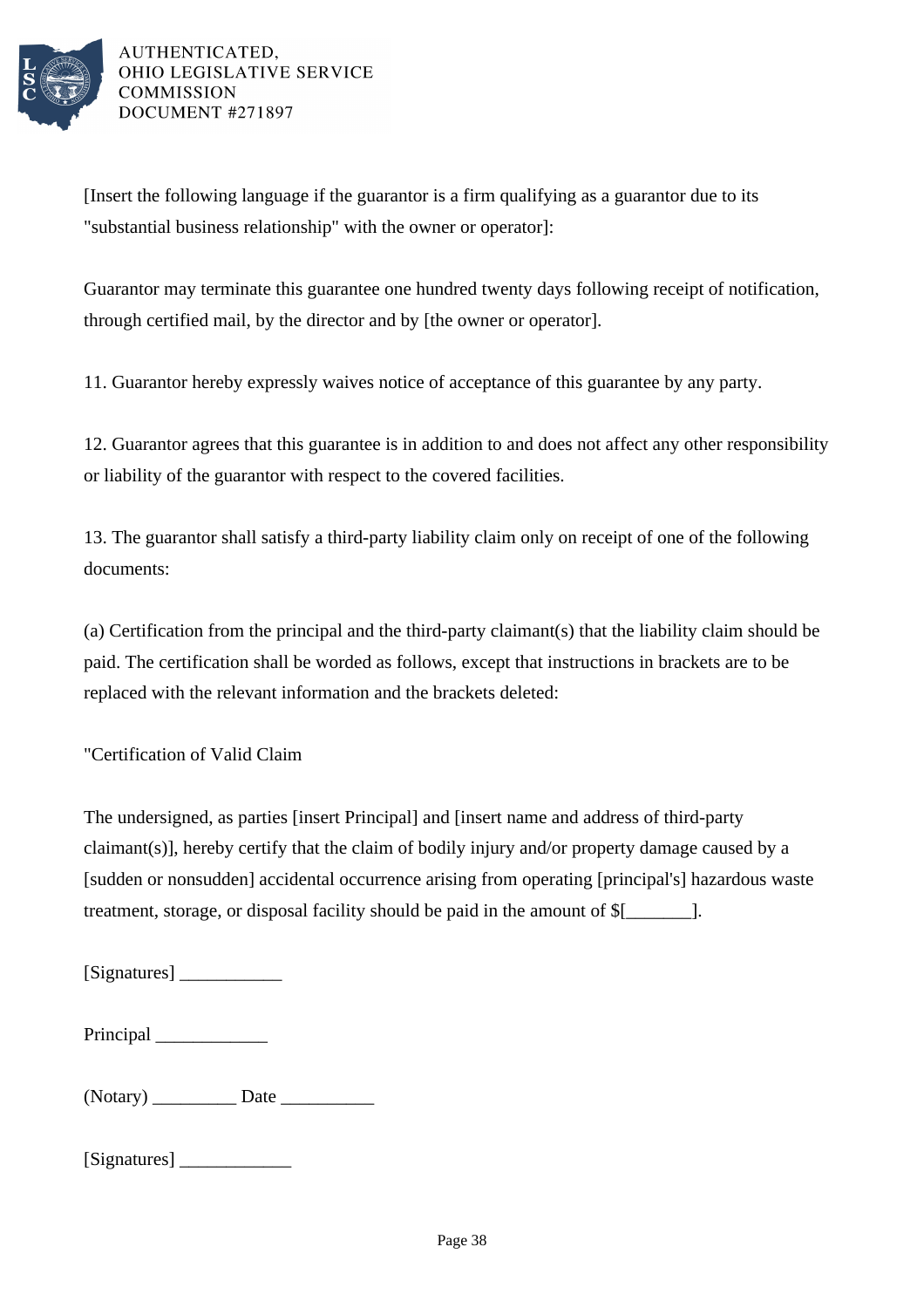

 $Claimant(s)$ 

(Notary) \_\_\_\_\_\_\_\_ Date \_\_\_\_\_\_\_\_

(b) A valid final court order establishing a judgment against the Principal for bodily injury or property damage caused by sudden or nonsudden accidental occurrences arising from the operation of the Principal's facility or group of facilities.

14. In the event of combination of this guarantee with another mechanism to meet liability requirements, this guarantee will be considered [insert "primary" or "excess"] coverage.

I hereby certify that the wording of the guarantee is identical to the wording specified in paragraph (H)(2) of rule 3745-55-51 of the Administrative Code as such regulations were constituted on the date shown immediately below.

Effective date: \_\_\_\_\_\_

[Name of guarantor] \_\_\_\_\_\_\_

[Authorized signature for guarantor] \_\_\_\_\_\_\_\_\_

[Name of person signing] \_\_\_\_\_\_\_\_

[Title of person signing]

Signature of witness or notary: \_\_\_\_\_\_\_\_\_ "

(I) A hazardous waste facility liability endorsement as required in rules 3745-55-47 and 3745-66-47 of the Administrative Code must be worded as follows, except that instructions in brackets are to be replaced with the relevant information and the brackets deleted:

"Hazardous Waste Facility Liability Endorsement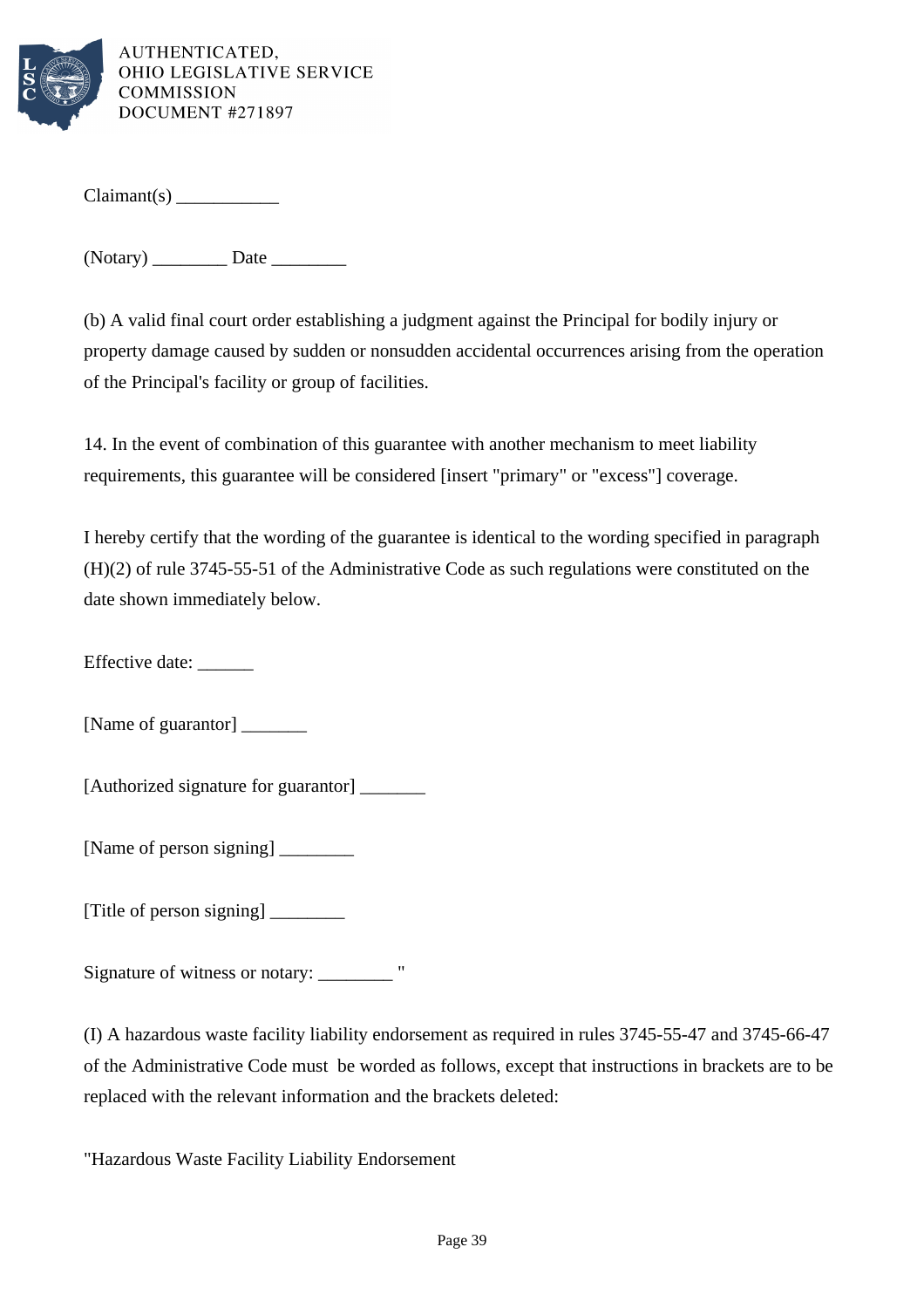

1. This endorsement certifies that the policy to which the endorsement is attached provides liability insurance covering bodily injury and property damage in connection with the insured's obligation to demonstrate financial responsibility under rules 3745-55-47 and 3745-66-47 of the Administrative Code. The coverage applies at [list U.S. EPA identification number, name, and address for each facility] for [insert "sudden accidental occurrences," "nonsudden accidental occurrences," or "sudden and nonsudden accidental occurrences;" if coverage is for multiple facilities and the coverage is different for different facilities, indicate which facilities are insured for sudden accidental occurrences, which are insured for nonsudden accidental occurrences, and which are insured for both]. The limits of liability are [insert the dollar amount of the "each occurrence" and "annual aggregate" limits of the insurer's liability], exclusive of legal defense costs.

2. The insurance afforded with respect to such occurrences is subject to all of the terms and conditions of the policy; provided, however, that any provisions of the policy inconsistent with subsections (a) through (e) of this paragraph 2 are hereby amended to conform with subsections (a) through (e):

(a) Bankruptcy or insolvency of the insured shall not relieve the Insurer of its obligations under the policy to which this endorsement is attached.

(b) The Insurer is liable for the payment of amounts within any deductible applicable to the policy, with a right to reimbursement by the insured for any such payment made by the Insurer. This provision does not apply with respect to that amount of any deductible for which coverage is demonstrated as specified in paragraph (F) of rule 3745-55-47 and paragraph (F) of rule 3745-66-47 of the Administrative Code.

(c) Whenever requested by the director, the Insurer agrees to furnish to the director a signed duplicate original of the policy and all endorsements.

(d) Cancellation of this endorsement, whether by the Insurer, the insured, a parent corporation providing insurance coverage for its subsidiary, or by a firm having an insurable interest in and obtaining liability insurance on behalf of the owner or operator of the hazardous waste management facility, will be effective only upon written notice and only after the expiration of sixty days after a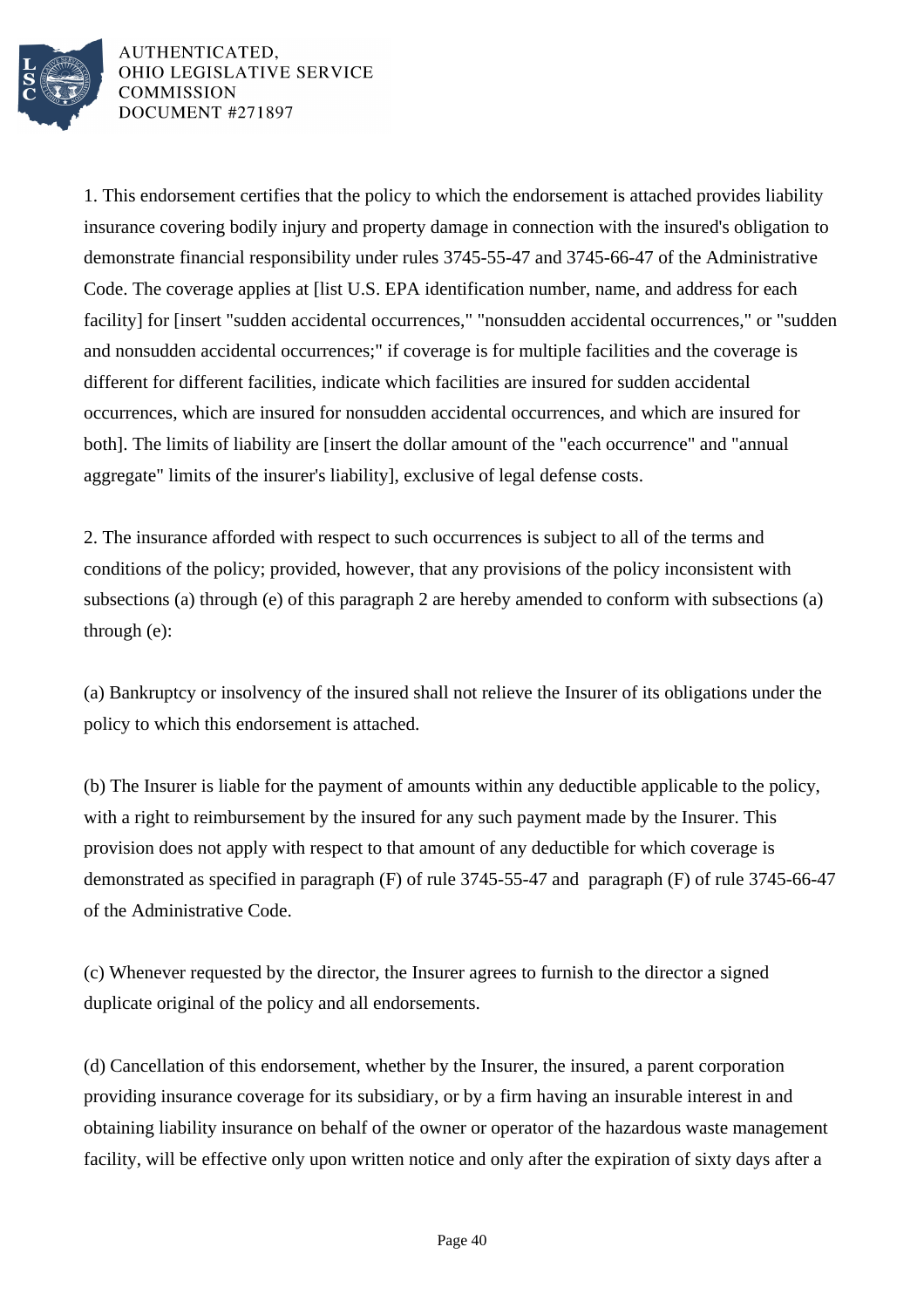

copy of such written notice is received by the director.

(e) Any other termination of this endorsement will be effective only upon written notice and only after the expiration of thirty days after a copy of such written notice is received by the director.

Attached to and forming part of policy no. \_\_\_\_\_ issued by [name of Insurer], herein called the Insurer, of [address of Insurer] to [name of insured] of [address] this day of cases, The effective date of said policy is  $\_\_\_\_\$  day of  $\_\_\_\_\_\$ .

I hereby certify that the wording of this endorsement is identical to the wording specified in paragraph (I) of rule 3745-55-51 of the Administrative Code as such regulation was constituted on the date first above written, and that the Insurer is licensed to transact the business of insurance, or eligible to provide insurance as an excess or surplus lines insurer, in one or more States.

[Signature of authorized representative of Insurer] \_\_\_\_\_\_\_

 $[Type name]$ 

[Title], authorized representative of [name of Insurer] \_\_\_\_\_\_\_\_

[Address of representative] \_\_\_\_\_\_\_\_"

(J) A certificate of liability insurance as required in rule 3745-55-47 or 3745-66-47 of the Administrative Code must be worded as follows, except that the instructions in brackets are to be replaced with the relevant information and the brackets deleted:

"Hazardous Waste Facility Certificate of Liability Insurance

1. [Name of Insurer], (the "Insurer"), of [address of Insurer] hereby certifies that it has issued liability insurance covering bodily injury and property damage to [name of insured], (the "insured"), of [address of insured] in connection with the insured's obligation to demonstrate financial responsibility under rules 3745-55-47 or 3745-66-47 of the Administrative Code. The coverage applies at [list U.S. EPA identification number, name, and address for each facility] for [insert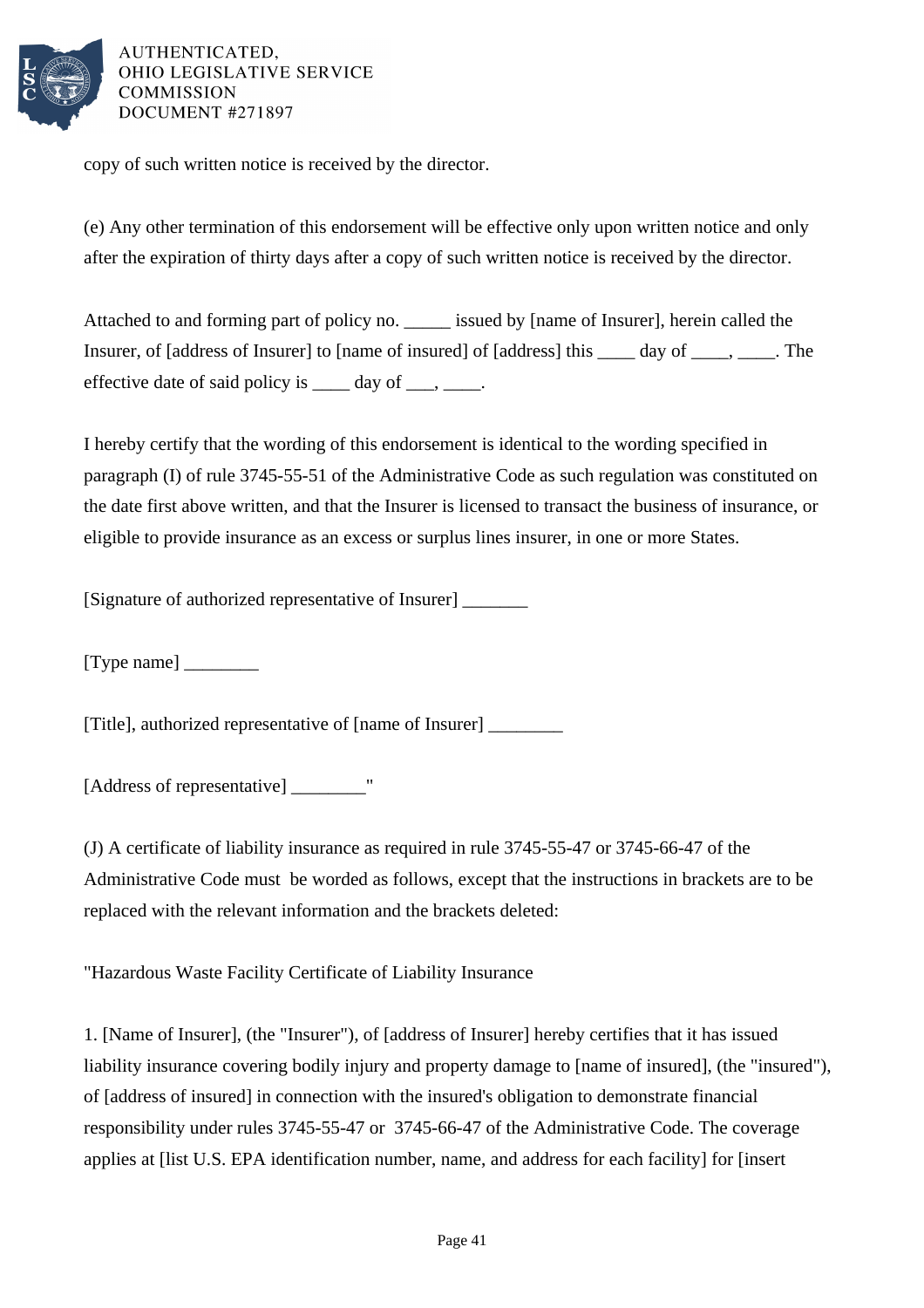

"sudden accidental occurrences," "nonsudden accidental occurrences," or "sudden and nonsudden accidental occurrences;" if coverage is for multiple facilities and the coverage is different for different facilities, indicate which facilities are insured for sudden accidental occurrences, which are insured for nonsudden accidental occurrences, and which are insured for both]. The limits of liability are [insert the dollar amount of the "each occurrence" and "annual aggregate" limits of the Insurer's liability], exclusive of legal defense costs. The coverage is provided under policy number \_\_\_\_\_\_\_\_\_, issued on [date]. The effective date of said policy is [date].

2. The Insurer further certifies the following with respect to the insurance described in Paragraph 1:

(a) Bankruptcy or insolvency of the insured shall not relieve the Insurer of its obligations under the policy.

(b) The Insurer is liable for the payment of amounts within any deductible applicable to the policy, with a right of reimbursement by the insured for any such payment made by the Insurer. This provision does not apply with respect to that amount of any deductible for which coverage is demonstrated as specified in paragraph (F) of rule 3745-55-47 or paragraph (F) of rule 3745-66-47 of the Administrative Code.

(c) Whenever requested by the director of the Ohio Environmental Protection Agency, the Insurer agrees to furnish to the director a signed duplicate original of the policy and all endorsements.

(d) Cancellation of the insurance, whether by the Insurer, the insured, a parent corporation providing insurance coverage for its subsidiary, or by a firm having an insurable interest in and obtaining liability insurance on behalf of the owner or operator of the hazardous waste management facility, will be effective only upon written notice and only after the expiration of sixty days after a copy of such written notice is received by the director.

(e) Any other termination of the insurance will be effective only upon written notice and only after the expiration of thirty days after a copy of such written notice is received by the director.

I hereby certify that the wording of this instrument is identical to the wording specified in paragraph (J) of 3745-55-51 of the Administrative Code as such regulation was constituted on the date first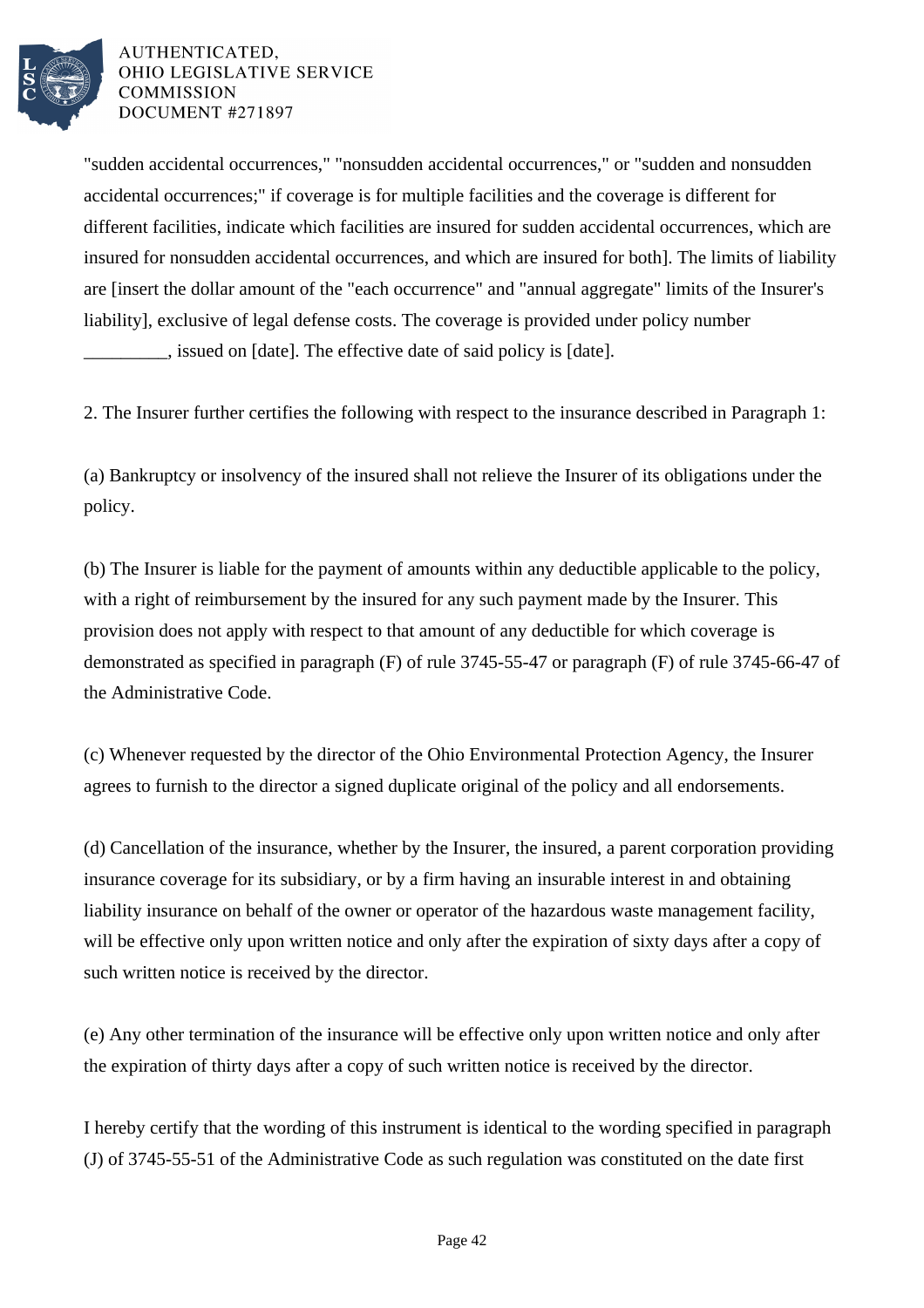

above written, and that the Insurer is licensed to transact the business of insurance, or eligible to provide insurance as an excess or surplus lines insurer, in one or more States.

[Signature of authorized representative of Insurer] \_\_\_\_\_\_\_

[Type name] \_\_\_\_\_\_\_

[Title], authorized representative of [name of Insurer] \_\_\_\_\_\_\_

[Address of representative] \_\_\_\_\_\_\_"

(K) A letter of credit, as specified in paragraph (H) of rule 3745-55-47 or paragraph (H) of rule 3745-66-47 of the Administrative Code, must be worded as follows, except that instructions in brackets are to be replaced with the relevant information and the brackets deleted:

"Irrevocable Standby Letter of Credit

Name and Address of Issuing Institution

Director

Ohio EPA

Dear Sir or Madam: We hereby establish our Irrevocable Standby Letter of Credit No. \_\_\_\_\_\_\_ in the favor of ["any and all third-party liability claimants", or insert name of trustee of the standby trust fund], at the request and for the account of [owner's or operator's name and address] for thirdparty liability awards or settlements up to [in words] U.S. dollars \$\_\_\_\_\_\_\_\_\_ per occurrence and the annual aggregate amount of [in words] U.S. dollars \$\_\_\_\_\_\_\_\_\_\_\_, for sudden accidental occurrences and/or for third-party liability awards or settlements up to the amount of [in words] U.S. dollars \$\_\_\_\_\_\_\_\_\_\_ per occurrence and the annual aggregate amount of [in words] U.S. dollars \$\_\_\_\_\_\_\_\_\_\_\_, for nonsudden accidental occurrences available upon presentation of a sight draft, bearing reference to this letter of credit No. \_\_\_\_\_\_\_\_\_\_\_\_\_, and [insert the following language if the letter of credit is being used without a standby trust fund: ( 1) a signed certificate reading as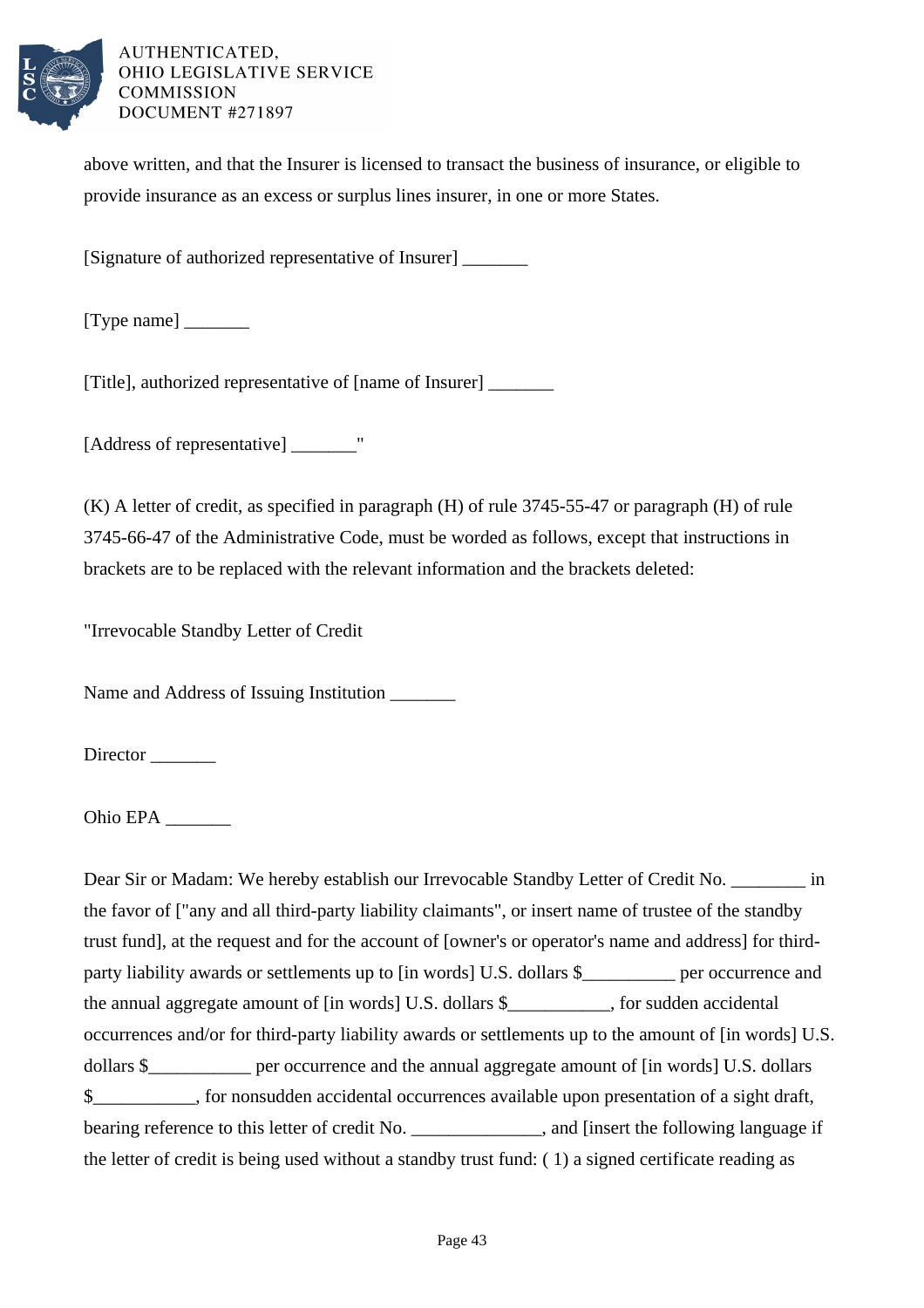

follows:

Certification of Valid Claim

The undersigned, as parties [insert Principal] and [insert name and address of third-party claimants], hereby certify that the claim of bodily injury [and/or] property damage caused by a [sudden or nonsudden] accidental occurrence arising from operations of [Principal's] hazardous waste treatment, storage, or disposal facility should be paid in the amount of \$ \_\_\_\_\_\_\_\_\_\_\_. We hereby certify that the claim does not apply to any of the following:

(a) Bodily injury or property damage for which [insert Principal] is obligated to pay damages by reason of the assumption of liability in a contract or agreement. This exclusion does not apply to liability for damages that [insert Principal] would be obligated to pay in the absence of the contract or agreement.

(b) Any obligation of [insert Principal] under a workers' compensation, disability benefits, or unemployment compensation law or any similar law.

(c) Bodily injury to:

(1) An employee of [insert Principal] arising from, and in the course of, employment by [insert Principal]; or

(2) The spouse, child, parent, brother, or sister of that employee as a consequence of, or arising from, and in the course of employment by [insert Principal]. This exclusion applies:

(A) Whether [insert Principal] may be liable as an employer or in any other capacity; and

(B) To any obligation to share damages with or repay another person who must pay damages because of the injury to persons identified in paragraphs (1) and (2).

(d) Bodily injury or property damage arising out of the ownership, maintenance, use, or entrustment to others of any aircraft, motor vehicle, or watercraft.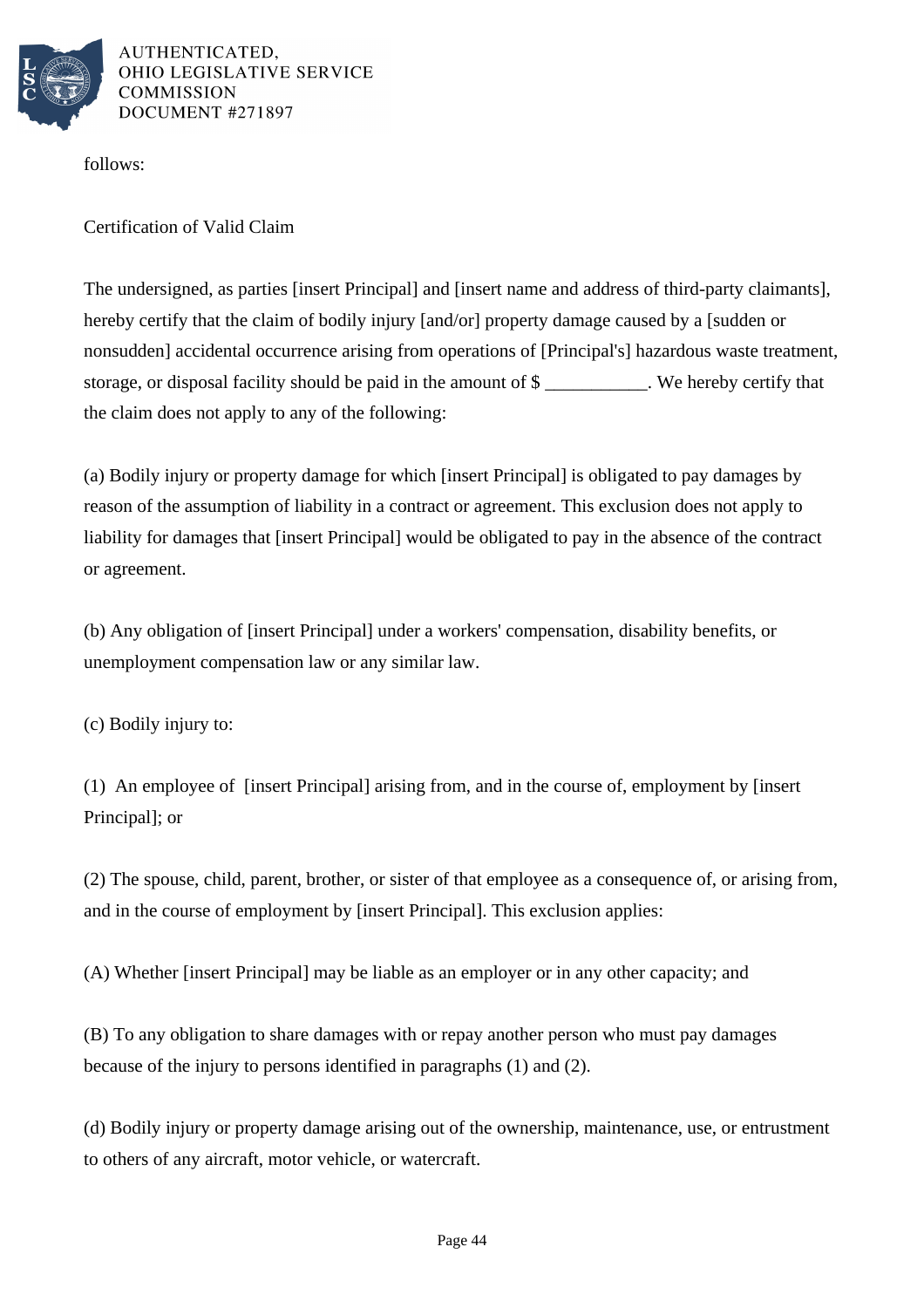

(e) Property damage to:

(1) Any property owned, rented, or occupied by [insert Principal];

(2) Premises that are sold, given away or abandoned by [insert Principal] if the property damage arises out of any part of those premises;

(3) Property loaned to [insert Principal];

(4) Personal property in the care, custody or control of [insert Principal];

(5) That particular part of real property on which [insert Principal] or any contractors or subcontractors working directly or indirectly on behalf of [insert Principal] are performing operations, if the property damage arises out of these operations.

[Signatures]

Principal

[Signatures]

 $Claimant(s)$ 

Or (2) a valid final court order establishing a judgment against the grantor for bodily injury or property damage caused by a sudden or nonsudden accidental occurrence arising from operation of the grantor's facility or group of facilities.

This letter of credit is effective as of [date] and shall expire on [date at least one year later], but such expiration date shall be automatically extended for a period of [at least one year] on [date] and on each successive expiration date, unless, at least one hundred twenty days before the current expiration date, we notify you, the director, and [owner's or operator's name] by certified mail that we have decided not to extend this letter of credit beyond the current expiration date.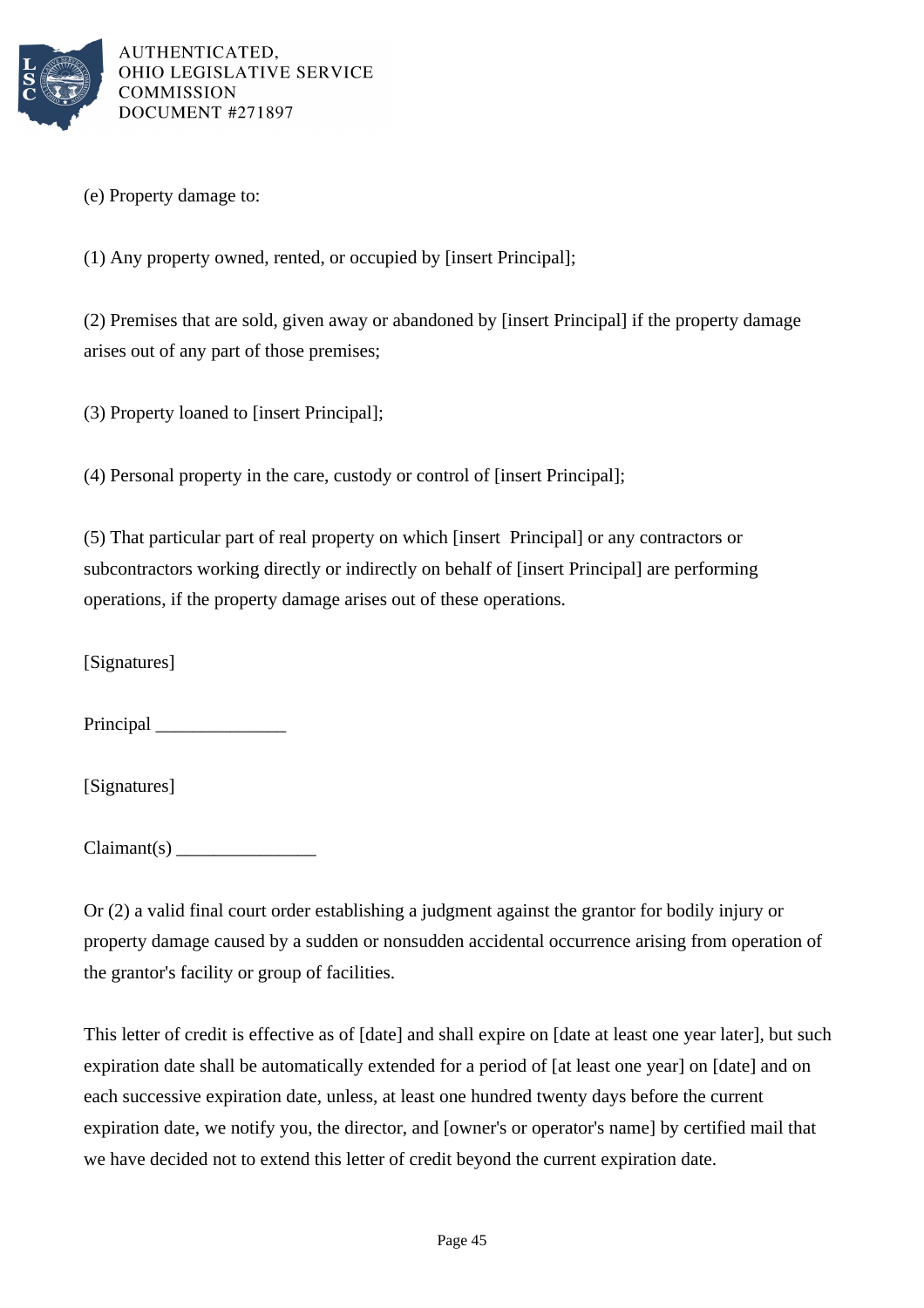

Whenever this letter of credit is drawn on, under and in compliance with the terms of this credit, we shall duly honor such draft upon presentation to us.

[Insert the following language if a standby trust fund is not being used:] In the event that this letter of credit is used in combination with another mechanism for liability coverage, this letter of credit shall be considered [insert "primary" or "excess"] coverage.

We certify that the wording of this letter of credit is identical to the wording specified in paragraph (K) of rule 3745-55-51 of the Administrative Code as such regulations were constituted on the date shown immediately below.

[Signature(s) and title(s) of official(s) of issuing institution]

[Date]

This credit is subject to [insert "the most recent edition of the Uniform Customs and Practice for Documentary Credits, published and copyrighted by the International Chamber of Commerce" or "the Uniform Commercial Code"]."

(L) A surety bond, as specified in paragraph (I) of rule 3745-55-47 or paragraph (I) of rule 3745-66- 47 of the Administrative Code, must be worded as follows except that instructions in brackets are to be replaced with the relevant information and the brackets deleted:

"Payment Bond

Surety Bond No. [insert number]

Parties [insert name and address of owner or operator]. Principal, incorporated in [insert State of incorporation] of [insert city and State of principal place of business] and [insert name and address of surety company(ies)]. Surety company(ies), of [insert Surety(ies) place of business]. U.S. EPA identification number, name, and address for each facility guaranteed by this bond: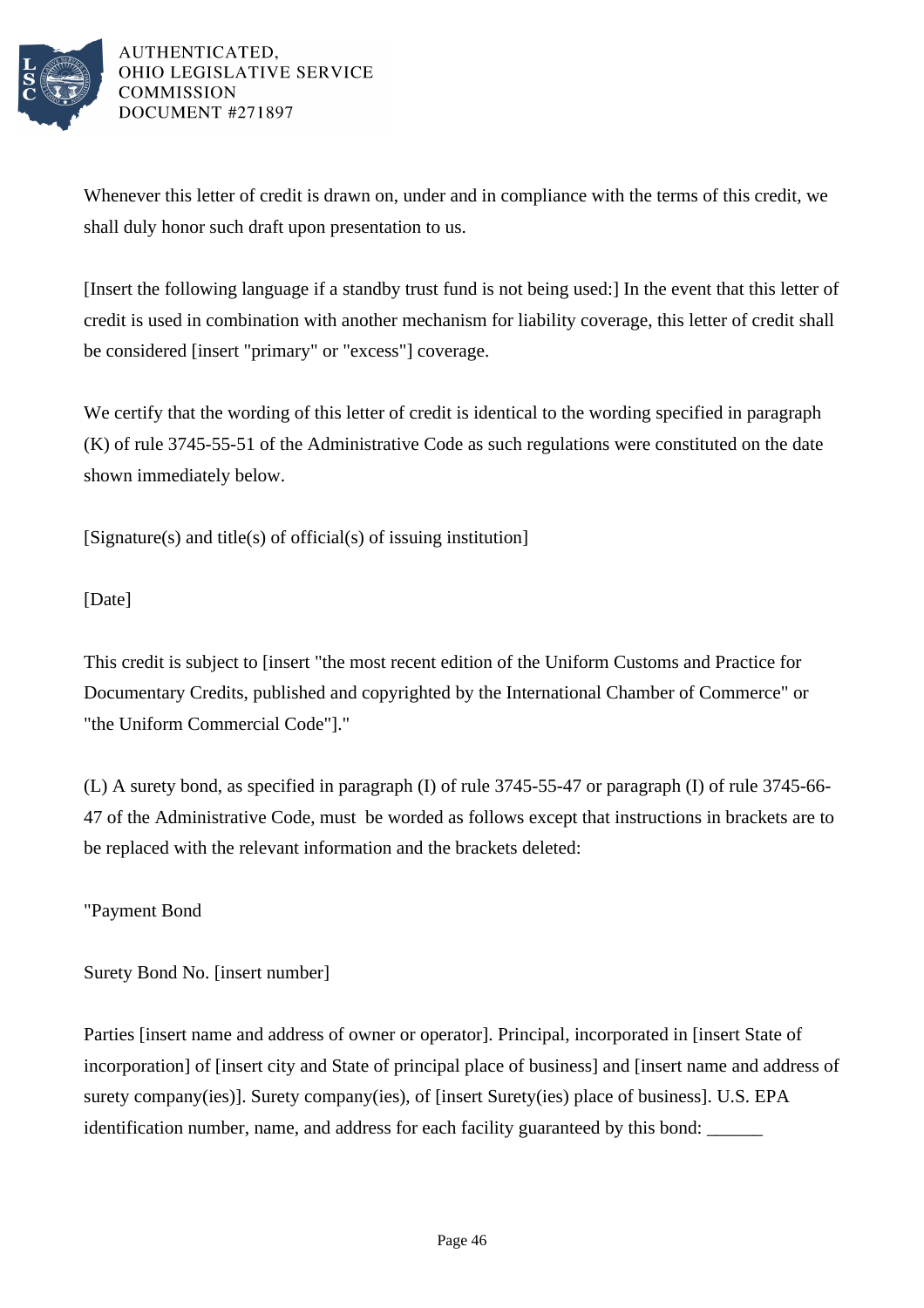

|                          | Sudden accidental<br>occurrences | Nonsudden accidental<br>occurrences |
|--------------------------|----------------------------------|-------------------------------------|
| Penal Sum Per Occurrence | [insert amount]                  | [insert amount]                     |
| Annual Aggregate         | [insert amount]                  | [insert amount]                     |

Purpose: This is an agreement between the surety(ies) and the Principal under which the Surety(ies), its (their) successors and assignees, agree to be responsible for the payment of claims against the Principal for bodily injury and/or property damage to third parties caused by ["sudden" and/or "nonsudden"] accidental occurrences arising from operations of the facility or group of facilities in the sums prescribed herein; subject to the governing provisions and the following conditions.

Governing Provisions:

(1) Section 3004 of the Resource Conservation and Recovery Act of 1976, as amended.

(2) Rules and regulations of the Ohio Environmental Protection Agency particularly rule 3745-55- 47 or rule 3745-66-47 of the Administrative Code (if applicable).

Conditions:

(1) The Principal is subject to applicable governing provisions that require the Principal to have and maintain liability coverage for bodily injury and property damage to third parties caused by ["sudden" and/or "nonsudden"] accidental occurrences arising from operations of the facility or group of facilities. Such obligation does not apply to any of the following:

(a) Bodily injury or property damage for which [insert Principal] is obligated to pay damages by reason of the assumption of liability in a contract or agreement. This exclusion does not apply to liability for damages that [insert Principal] would be obligated to pay in the absence of the contract or agreement.

(b) Any obligation of [insert Principal] under a workers' compensation, disability benefits, or unemployment compensation law or similar law.

(c) Bodily injury to: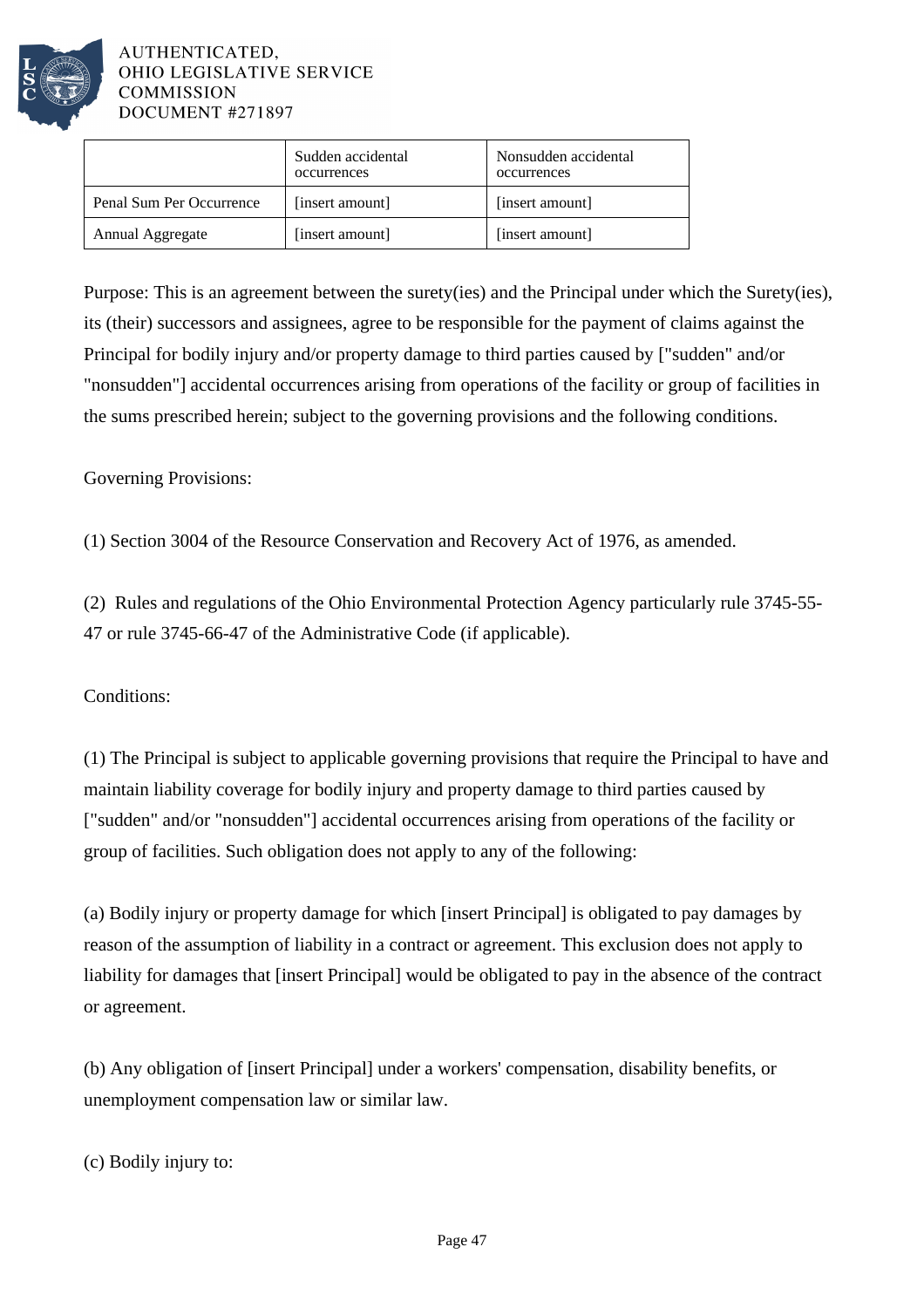

(1) An employee of [insert Principal] arising from, and in the course of, employment by [insert Principal]; or

(2) The spouse, child, parent, brother or sister of that employee as a consequence of, or arising from, and in the course of employment by [insert Principal]. This exclusion applies:

(A) Whether [insert Principal] may be liable as an employer or in any other capacity; and

(B) To any obligation to share damages with or repay another person who must pay damages because of the injury to persons identified in paragraphs (1) and (2).

(d) Bodily injury or property damage arising out of the ownership, maintenance, use, or entrustment to others of any aircraft, motor vehicle, or watercraft.

(e) Property damage to:

(1) Any property owned, rented, or occupied by [insert Principal]:

(2) Premises that are sold, given away or abandoned by [insert Principal] if the property damage arises out of any part of those premises:

(3) Property loaned to [insert Principal]:

(4) Personal property in the care, custody or control of [insert Principal]:

(5) That particular part of real property on which [insert Principal] or any contractors or subcontractors working directly or indirectly on behalf of [insert Principal] are performing operations, if the property damage arises out of these operations.

(2) This bond assures that the Principal will satisfy valid third party liability claims, as described in condition 1.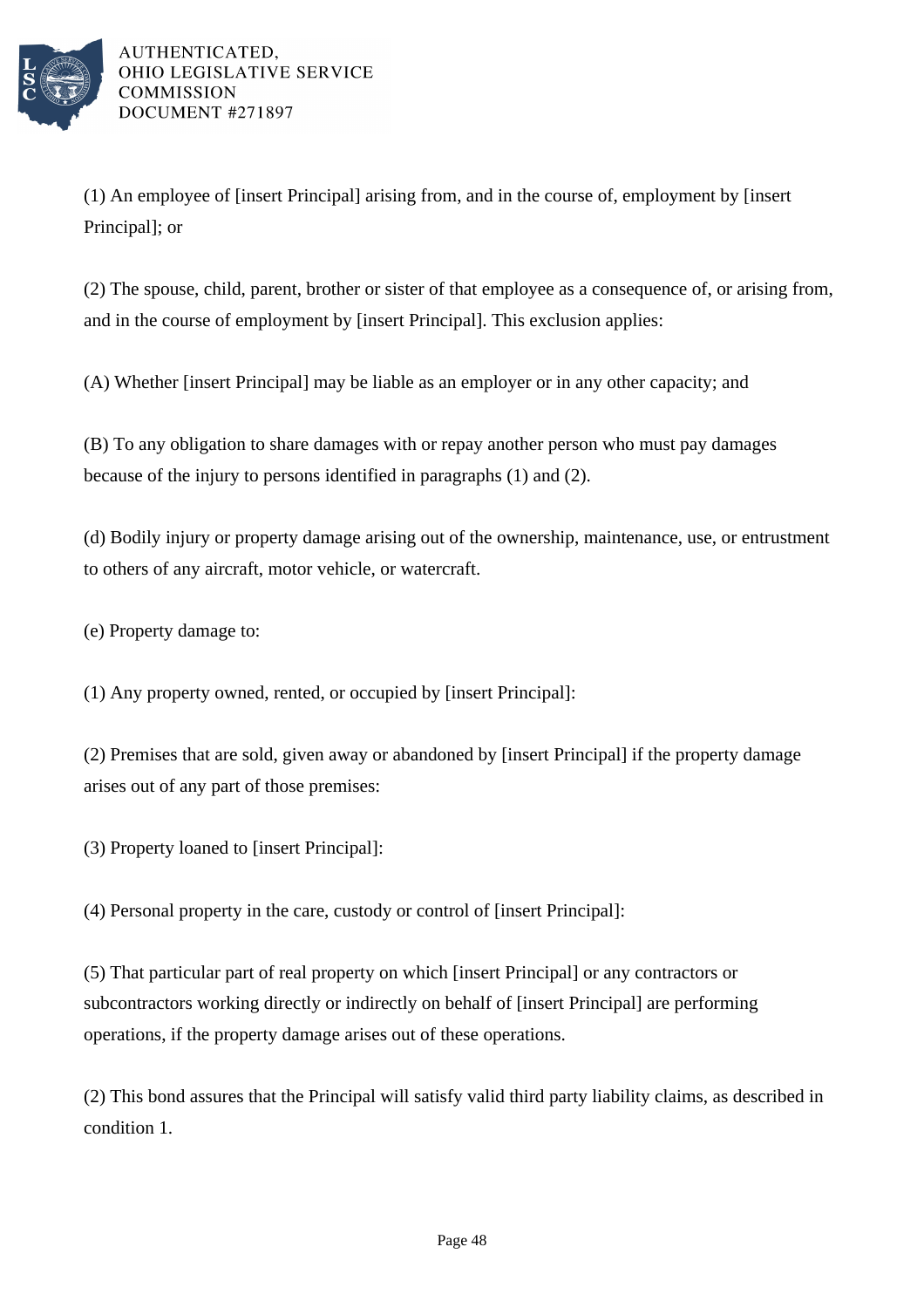

(3) If the Principal fails to satisfy a valid third party liability claim, as described above, the Surety(ies) becomes liable on this bond obligation.

(4) The Surety(ies) shall satisfy a third party liability claim only upon the receipt of one of the following documents:

(a) Certification from the Principal and the third party claimant(s) that the liability claim should be paid. The certification shall be worded as follows, except that instructions in brackets are to be replaced with the relevant information and the brackets deleted:

"Certification of Valid Claim

The undersigned, as parties [insert name of Principal] and [insert name and address of third party claimant(s)], hereby certify that the claim of bodily injury and/or property damage caused by a [sudden or nonsudden] accidental occurrence arising from operating [Principal's] hazardous waste treatment, storage, or disposal facility should be paid in the amount of \$[\_\_\_\_\_].

[Signature]

Principal

 $[Notary]$  Date \_\_\_\_\_\_\_\_

[Signature(s)]

Claimant(s) \_\_\_\_\_

[Notary] Date \_\_\_\_\_\_\_

Or (b) A valid court order establishing a judgment against the Principal for bodily injury or property damage caused by sudden or nonsudden accidental occurrences arising from the operation of the Principal's facility or group of facilities.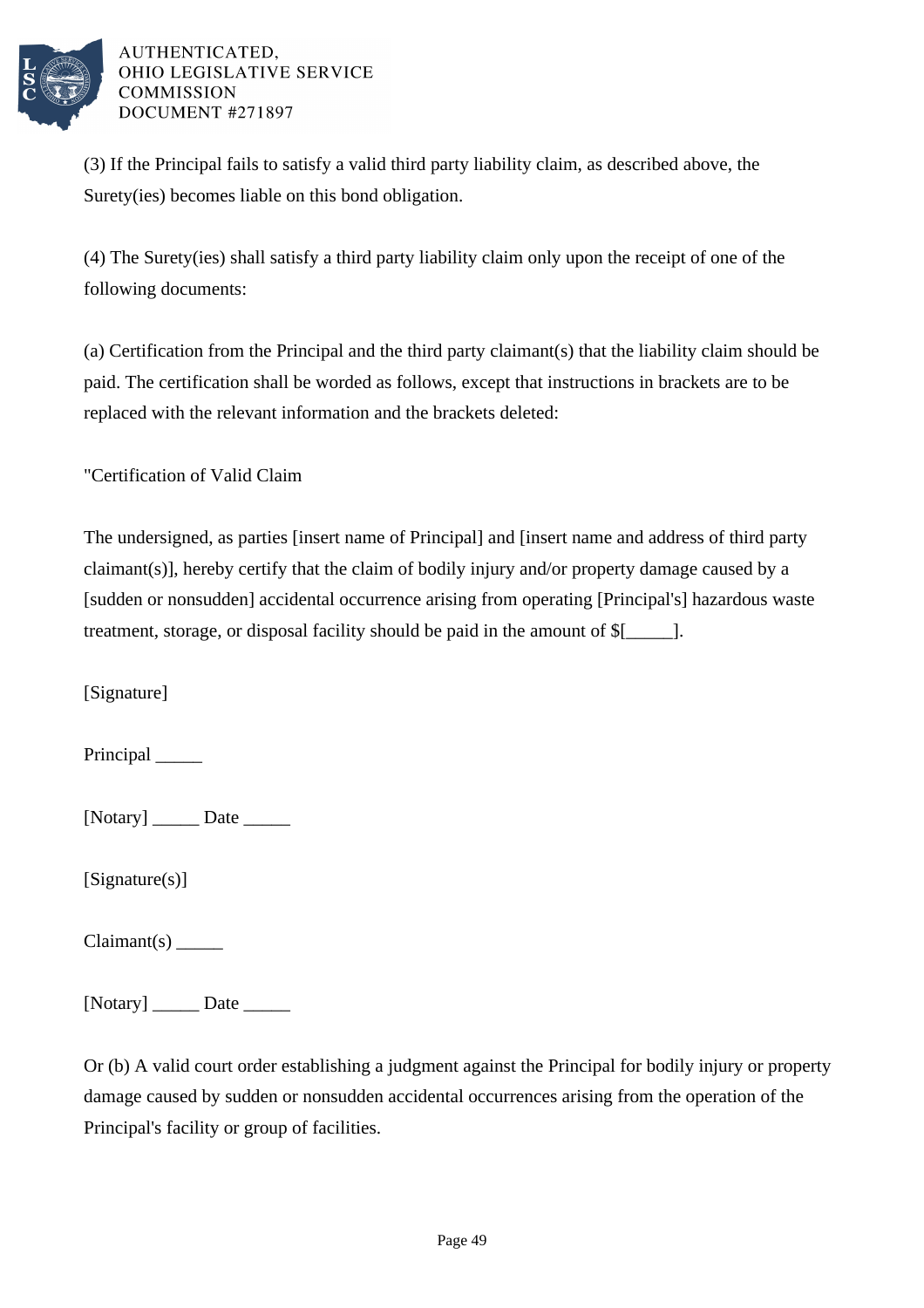

(5) In the event of combination of this bond with another mechanism for liability coverage, this bond will be considered [insert "primary" or "excess"] coverage.

(6) The liability of the Surety(ies) shall not be discharged by any payment or succession of payments hereunder, unless and until such payment or payments shall amount in the aggregate to the penal sum of the bond. In no event shall the obligation of the Surety(ies) hereunder exceed the amount of said annual aggregate penal sum, provided that the Surety(ies) furnish(es) notice to the director forthwith of all claims filed and payments made by the Surety(ies) under this bond.

(7) The Surety(ies) may cancel the bond by sending notice of cancellation by certified mail to the Principal and the director, provided, however, that cancellation shall not occur during the one hundred twenty days beginning on the date of receipt of the notice of cancellation by the Principal and the director, as evidenced by the return receipt.

(8) The Principal may terminate this bond by sending written notice to the Surety(ies) and to the director.

(9) The Surety(ies) hereby waive(s) notification of amendments to applicable laws, statutes, rules and regulations and agree(s) that no such amendment shall in any way alleviate its (their) obligation on this bond.

(10) This bond is effective from [insert date] (12:01 a.m., standard time, at the address of the Principal as stated herein) and shall continue in force until terminated as described above.

In Witness Whereof, the Principal and Surety(ies) have executed this Bond and have affixed their seals on the date set forth above.

The persons whose signatures appear below hereby certify that they are authorized to execute this surety bond on behalf of the Principal and

Surety(ies) and that the wording of this surety bond is identical to the wording specified in paragraph (L) of rule 3745-55-51 of the Administrative Code, as such regulations were constituted on the date this Bond was executed.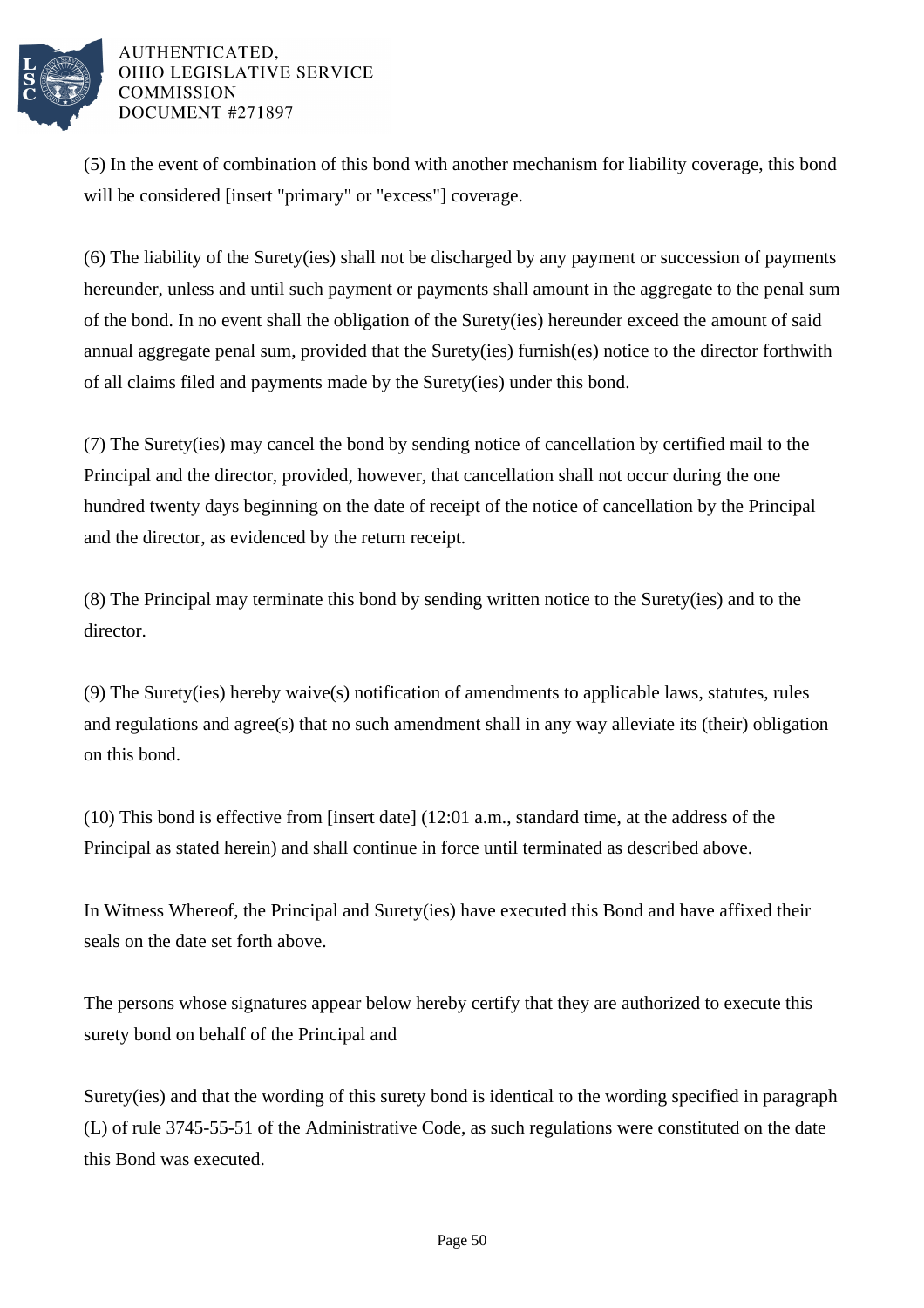

# PRINCIPAL

[Signature(s)]

[Name(s)] \_\_\_\_\_

[Title(s)] \_\_\_\_\_

[Corporate seal]

# CORPORATE SURETY(IES)

[Name and address] \_\_\_\_\_\_\_\_

State of incorporation: \_\_\_\_\_

Liability Limit: \$

[Signature(s)] \_\_\_\_\_

[Name(s) and title(s)]  $\_\_\_\_\_\_\_\_\_\_\_\$ 

[Corporate seal]

[For every co-surety, provide signature(s), corporate seal, and other information in the same manner as for Surety above.]

Bond premium: \$ \_\_\_\_\_"

(1) A trust agreement, as specified in paragraph (J) of rule 3745-55-47 or paragraph (J) of rule 3745- 66-47 of the Administrative Code, must be worded as follows, except that instructions in brackets are to be replaced with the relevant information and the brackets deleted: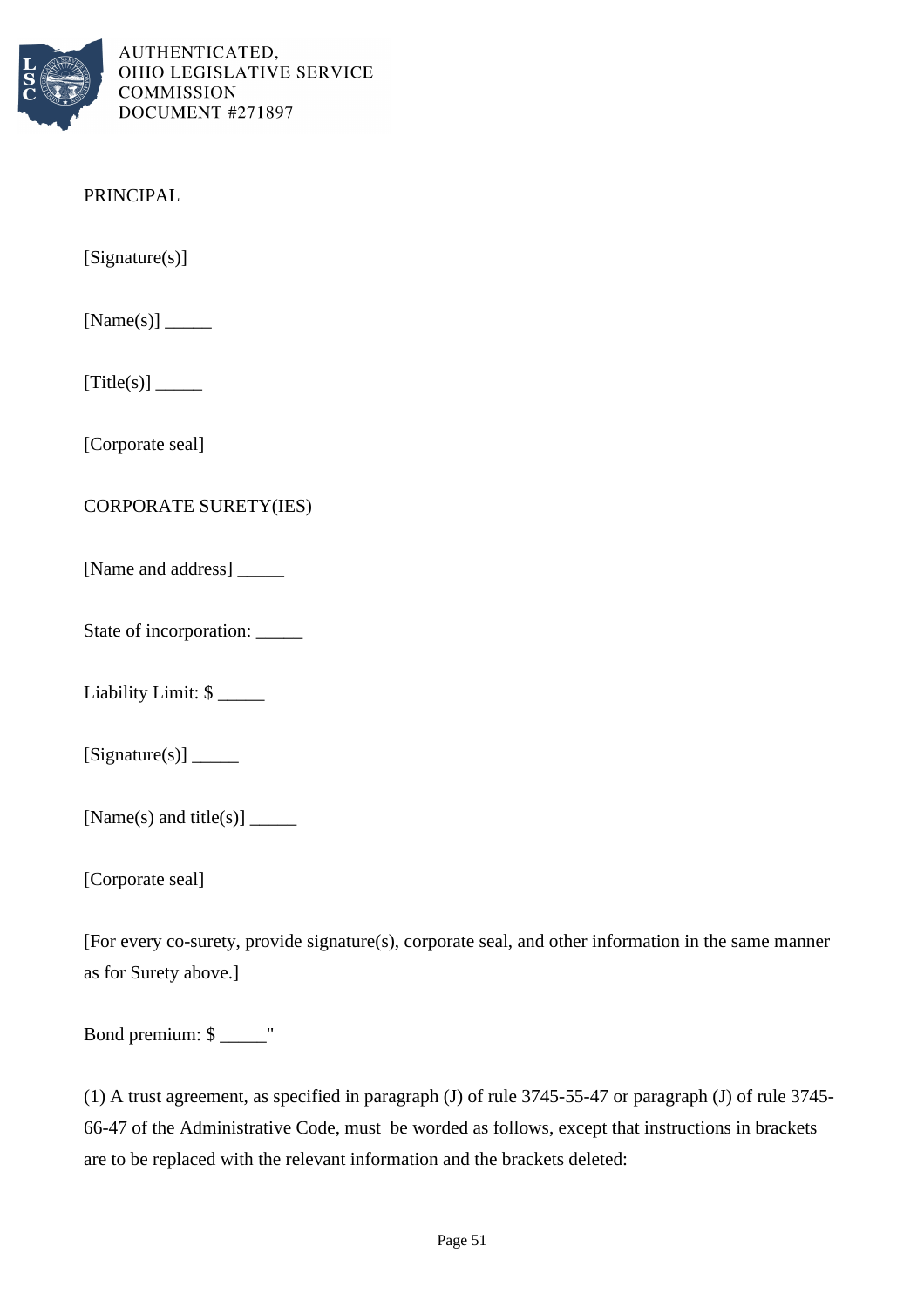

"Trust Agreement

Trust Agreement, the "Agreement" entered into as of [date] by and between [name of the owner or operator] a [name of state] [insert "corporation," "partnership," "associations," or "proprietorship"] the "Grantor", and [name of corporate trustee], [insert "incorporated in the State of \_\_\_\_\_" or "a national bank"], the "trustee".

Whereas, the Ohio Environmental Protection Agency, "Ohio EPA," an agency of the state of Ohio has established certain regulations applicable to the Grantor requiring that an owner or operator of a hazardous waste management facility or group of facilities shall demonstrate financial responsibility for bodily injury and property damage to third parties caused by sudden accidental and/or nonsudden accidental occurrences arising from operations of the facility or group of facilities.

Whereas, the Grantor has elected to establish a trust to assure all or part of such financial responsibility for the facilities identified herein.

Whereas, the Grantor acting through its duly authorized officers, has selected the Trustee to be the trustee under this Agreement, and the Trustee is willing to act as trustee.

Now, therefore, the Grantor and the Trustee agree as follows:

Section 1. Definitions as used in this Agreement:

(a) The term "Grantor" means the owner or operator who enters into this Agreement and any successors or assigns of the Grantor.

(b) The term "Trustee" means the Trustee who enters into this Agreement and any successor Trustee.

Section 2. Identification of facilities. This agreement pertains to the facilities identified on attached schedule A [on schedule A, for each facility list the U.S. EPA identification number, name, and address of the facility(ies) and the amount of liability coverage, or portions thereof, if more than one instrument affords combined coverage as demonstrated by this Agreement].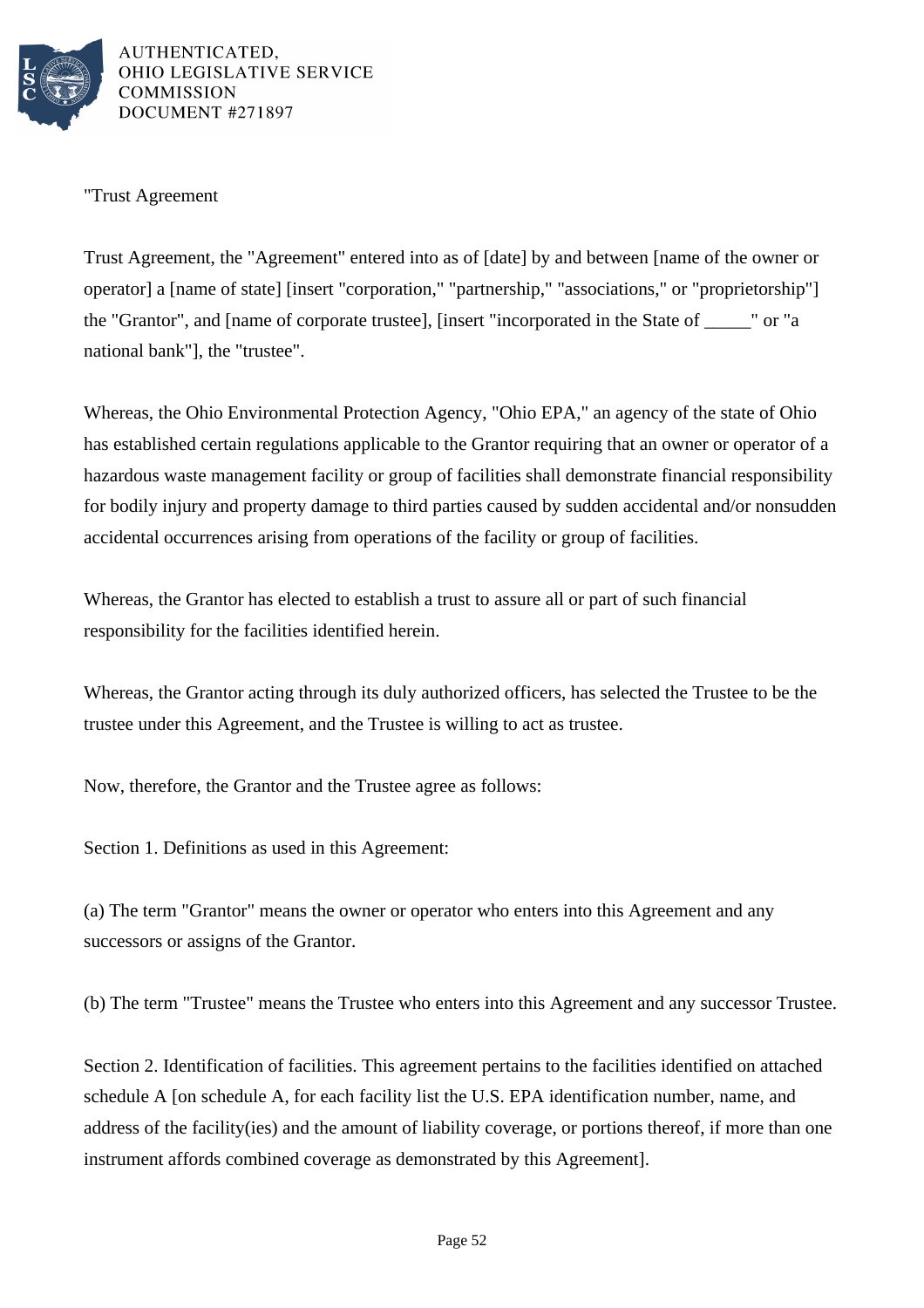

Section 3. Establishment of Fund. The Grantor and the Trustee hereby establish a trust fund, hereinafter the "Fund" for the benefit of any and all third parties injured or damaged by [sudden and/or nonsudden] accidental occurrences arising from operation of the facility(ies) covered by this guarantee, in the amounts of [up to \$1 million] per occurrence and [up to \$2 million] annual aggregate for sudden accidental occurrences and [up to \$3 million] per occurrence and \_\_\_\_\_ [up to \$6 million] annual aggregate for nonsudden occurrences, except that the Fund is not established for the benefit of third parties for the following:

(a) Bodily injury or property damage for which [insert Grantor] is obligated to pay damages by reason of the assumption of liability in a contract or agreement. This exclusion does not apply to liability for damages that [insert Grantor] would be obligated to pay in the absence of the contract or agreement.

(b) Any obligation of [insert Grantor] under a workers' compensation, disability benefits, or unemployment compensation law or any similar law.

(c) Bodily injury to:

(1) An employee of [insert Grantor] arising from, and in the course of employment by [insert Grantor]; or

(2) The spouse, child, parent, brother or sister of that employee as a consequence of or arising from, and in the course of employment by [insert Grantor].

This exclusion applies:

(A) Whether [insert Grantor] may be liable as an employer or in any other capacity; and

(B) To any obligation to share damages with or repay another person who must pay damages because of the injury to persons identified in paragraphs (1) and (2).

(d) Bodily injury or property damage arising out of the ownership, maintenance, use, or entrustment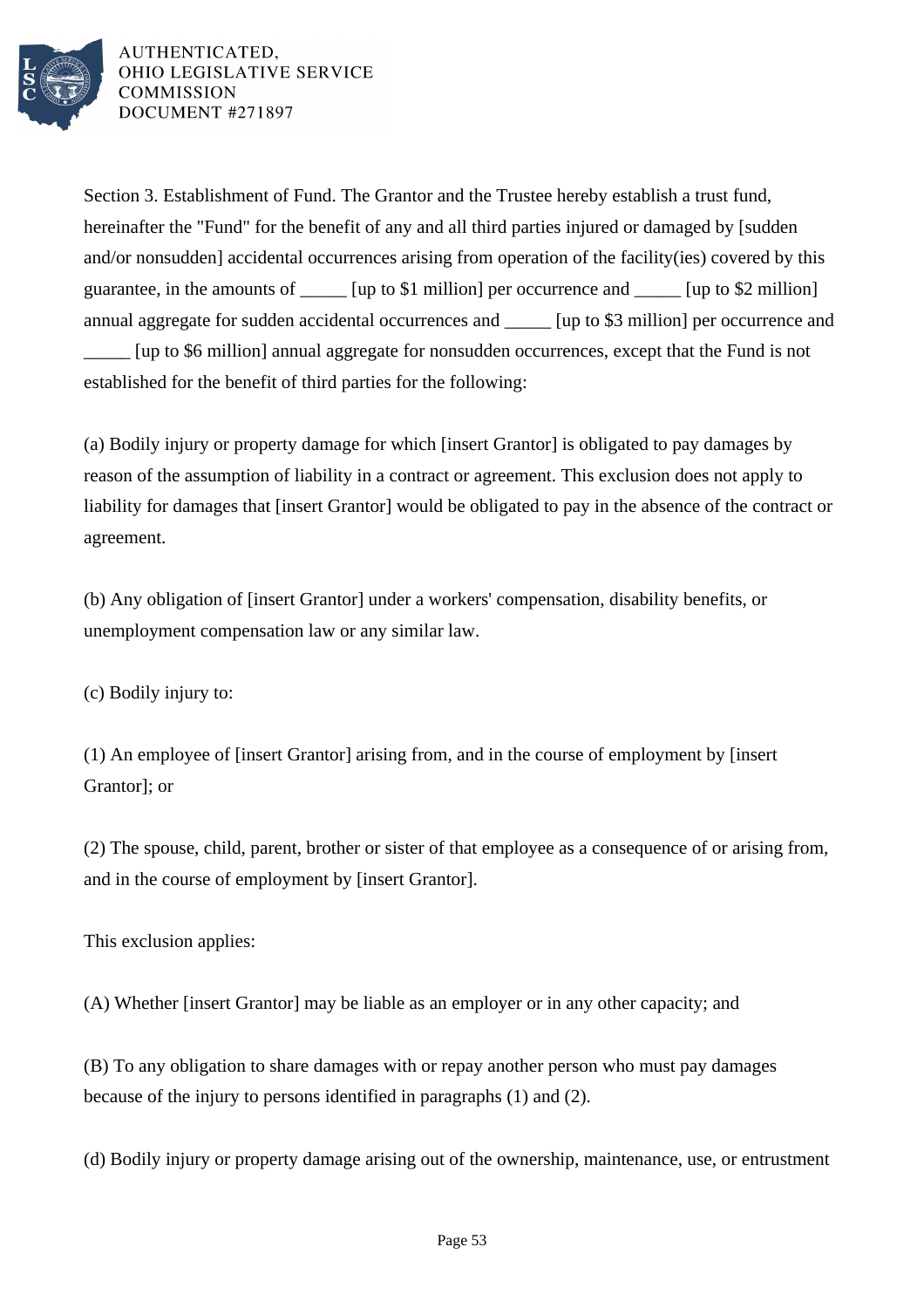

to others of any aircraft, motor vehicle, or watercraft.

(e) Property damage to:

(1) Any property owned, rented, or occupied by [insert Grantor];

(2) Premises that are sold, given away or abandoned by [insert Grantor] if the property damage arises out of any part of those premises;

(3) Property loaned to [insert Grantor];

(4) Personal property in the care, custody or control of [insert Grantor];

(5) That particular part of real property on which [insert Grantor] or any contractors or subcontractors working directly or indirectly on behalf of [insert Grantor] are performing operations, if the property damage arises out of these operations.

In the event of combination with another mechanism for liability coverage, the fund shall be considered [insert "primary" or "excess"] coverage.

The Fund is established initially as consisting of the property, which is acceptable to the Trustee, described in schedule B attached hereto. Such property and any other property subsequently transferred to the Trustee is referred to as the Fund, together with all earnings and profits thereon, less any payments or distributions made by the Trustee pursuant to this Agreement. The Fund shall be held by the Trustee, in trust, as hereinafter provided. The Trustee shall not be responsible nor shall it undertake any responsibility for the amount or adequacy of, nor any duty to collect from the Grantor, any payments necessary to discharge any liabilities of the Grantor established by Ohio EPA.

Section 4. Payment for Bodily Injury or Property Damage. The Trustee shall satisfy a third party liability claim by making payments from the Fund only upon receipt of one of the following documents:

(a) Certification from the Grantor and the third party claimant(s) that the liability claim should be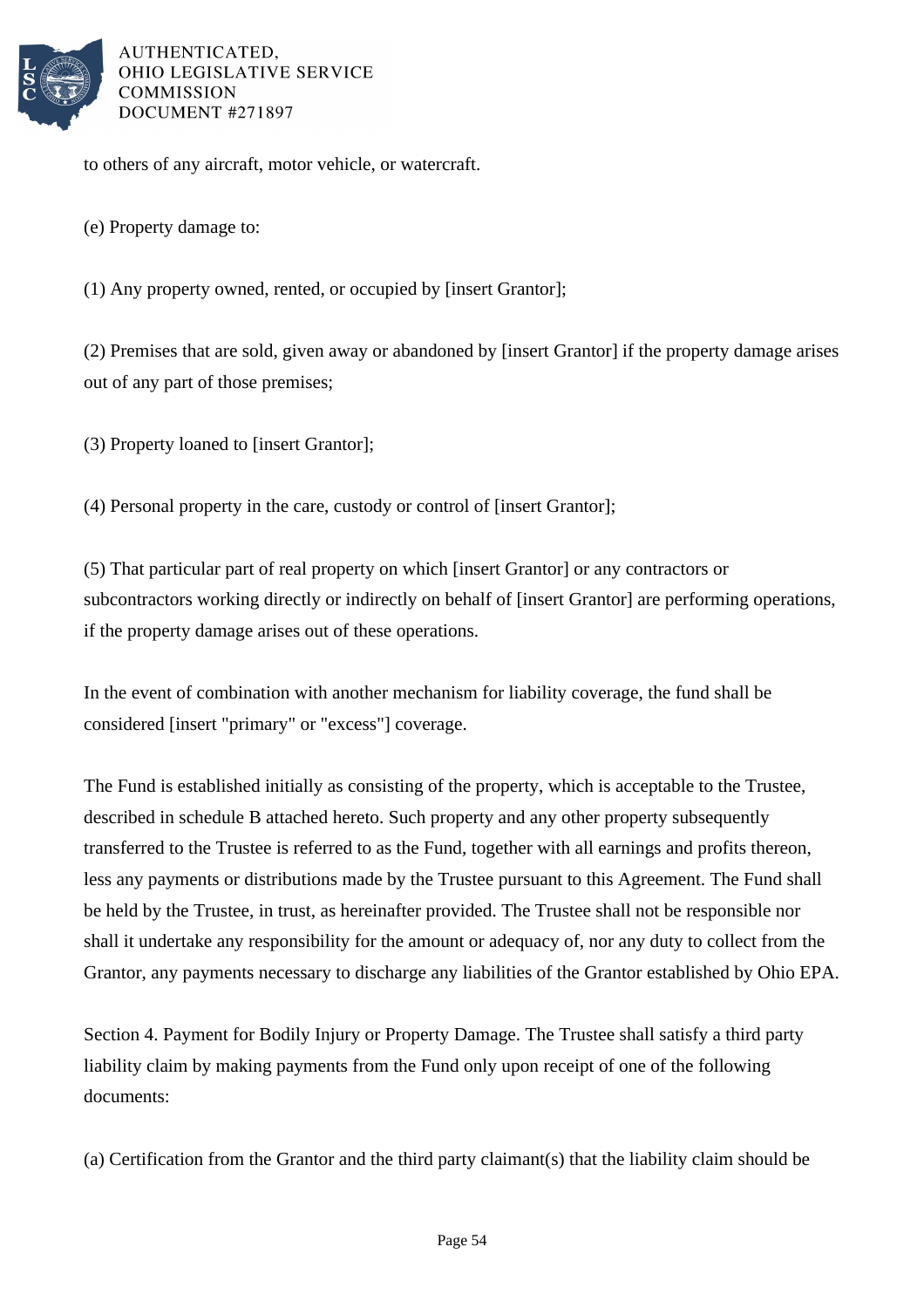

paid. The certification shall be worded as follows, except that instructions in brackets are to be replaced with the relevant information and the brackets deleted:

"Certification of Valid Claim

The undersigned, as parties [insert Grantor] and [insert name and address of third party claimant(s)], hereby certify that the claim of bodily injury and/or property damage caused by a [sudden or nonsudden] accidental occurrence arising from operating [Grantor's] hazardous waste treatment, storage, or disposal facility should be paid in the amount of \$[\_\_].

[Signatures]

Grantor

[Signatures]

Claimant(s) \_\_\_\_\_

(b) A valid final court order establishing a judgment against the Grantor for bodily injury or property damage caused by sudden or nonsudden accidental occurrences arising from the operation of the Grantor's facility or group of facilities.

Section 5. Payments Comprising the Fund. Payments made to the Trustee for the Fund shall consist of cash or securities acceptable to the Trustee.

Section 6. Trustee Management. The Trustee shall invest and reinvest the principal and income, in accordance with general investment policies and guidelines which the Grantor may communicate in writing to the Trustee from time to time, subject, however, to the provisions of this section. In investing, reinvesting, exchanging, selling, and managing the Fund the Trustee shall discharge his duties with respect to the trust fund solely in the interest of the beneficiary and with the care, skill, prudence, and diligence under the circumstance then prevailing which persons of prudence acting in a like capacity and familiar with such matters, would use in the conduct of an enterprise of a like character and with like aims; except that: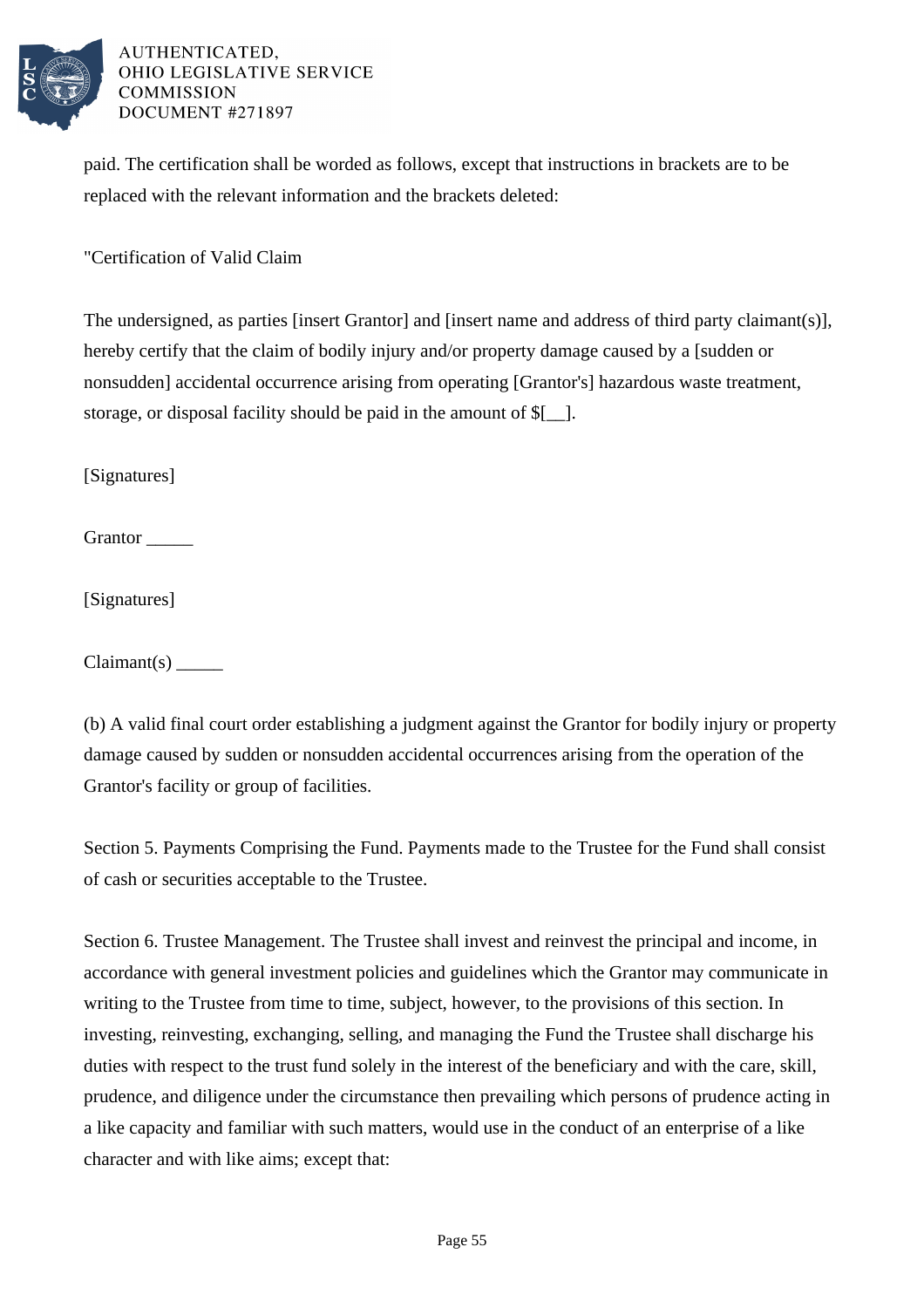

(i) Securities or other obligations of the Grantor, or any other owner or operator of the facilities, or any of their affiliates as defined in the Investment Company Act of 1940, as amended, 15 U.S.C. 80a-2.(a), shall not be acquired or held unless they are securities or other obligations of the federal or a state government;

(ii) The Trustee is authorized to invest the Fund in time or demand deposits of the Trustee, to the extent insured by an agency of the federal or state government; and

(iii) The Trustee is authorized to hold cash awaiting investment or distribution uninvested for a reasonable time and without liability for the payment of interest thereon.

Section 7. Commingling and Investment. The Trustee is expressly authorized in its discretion:

(a) To transfer from time to time any or all of the assets of the Fund to any common commingled, or collective trust fund created by the Trustee in which the fund is eligible to participate, subject to all of the provisions thereof, to be commingled with the assets of other trusts participating therein; and

(b) To purchase shares in any investment company registered under the Investment Company Act of 1940, 15 U.S.C. 81a-1 et seq., including one which may be created, managed, underwritten, or to which investment advice is rendered or the shares of which are sold by the Trustee. The Trustee may vote such shares in its discretion.

Section 8. Express Powers of Trustee. Without in any way limiting the powers and discretions conferred upon the Trustee by the other provisions of this Agreement or by law, the Trustee is expressly authorized and empowered:

(a) To sell, exchange, convey, transfer, or otherwise dispose of any property held by it, by public or private sale. No person dealing with the Trustee shall be bound to see to the application of the purchase money or to inquire into the validity or expediency of any such sale or other disposition;

(b) To make, execute, acknowledge, and deliver any and all documents of transfer and conveyance and any and all other instruments that may be necessary or appropriate to carry out the powers herein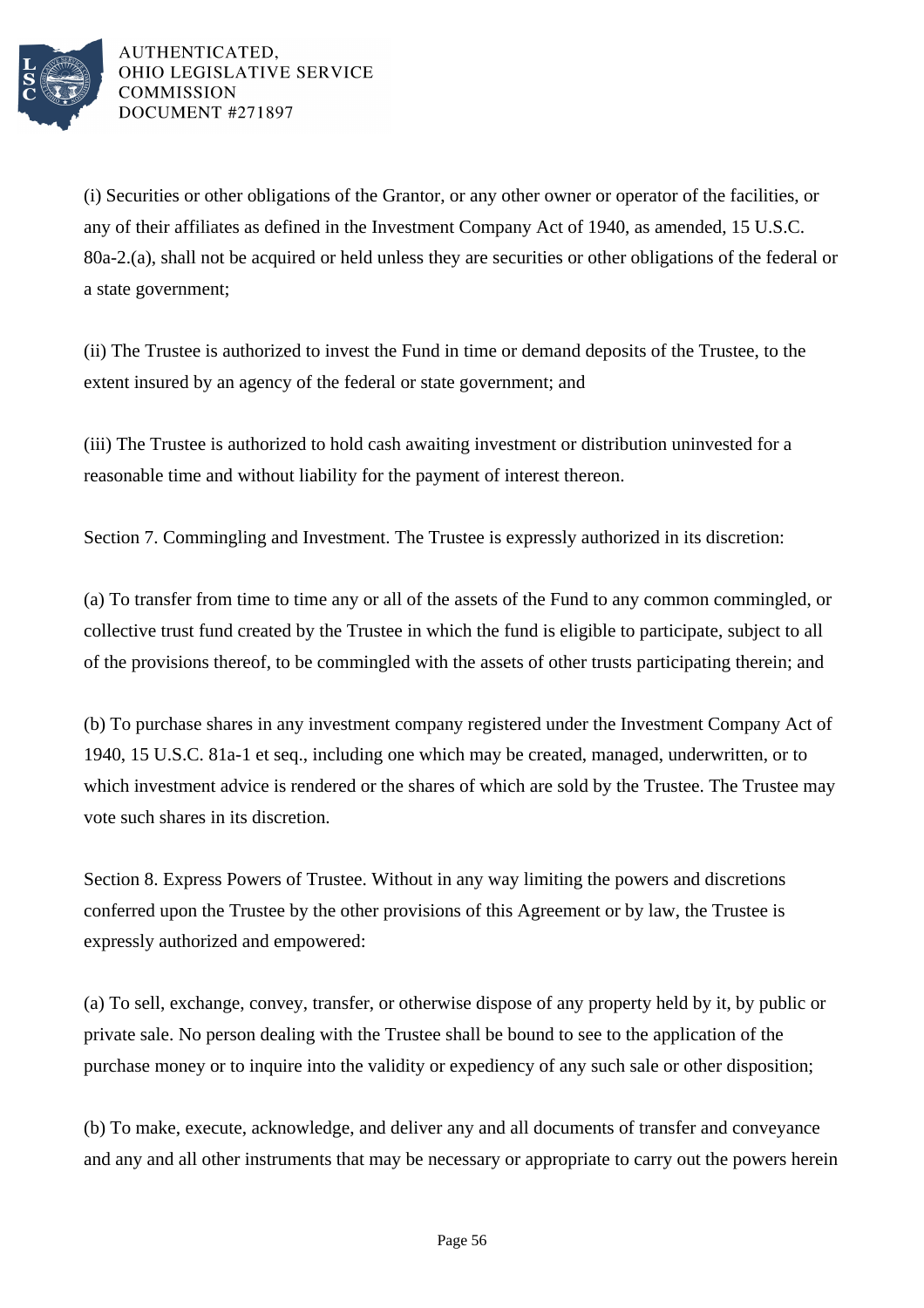

granted;

(c) To register any securities held in the Fund in its own name or in the name of a nominee and to hold any security in bearer form or in book entry, or to combine certificates representing such securities with certificates of the same issue held by the Trustee in other fiduciary capacities, or to deposit or arrange for the deposit of such securities in a qualified central depository even though, when so deposited, such securities may be merged and held in bulk in the name of the nominee of such depository with other securities deposited therein by another person, or to deposit or arrange for the deposit of any securities issued by the United States Government, or any agency or instrumentality thereof, with a Federal Reserve bank, but the books and records of the Trustee shall at all times show that all such securities are part of the Fund;

(d) To deposit any cash in the Fund in interest-bearing accounts maintained or savings certificates issued by the Trustee, in its separate corporate capacity, or in any other banking institution affiliated with the Trustee, to the extent insured by an agency of the Federal or State government; and

(e) To compromise or otherwise adjust all claims in favor of or against the Fund.

Section 9. Taxes and Expenses. All taxes of any kind that may be assessed or levied against or in respect of the Fund and all brokerage commissions incurred by the Fund shall be paid from the Fund. All other expenses incurred by the Trustee in connection with the administration of this Trust including fees for legal services rendered to the Trustee, the compensation of the trustee to the extent not paid directly by the Grantor, and all other proper charges and disbursements of the Trustee shall be paid from the Fund.

Section 10. Annual Valuations. The Trustee shall annually, at least thirty days prior to the anniversary date of establishment of the Fund, furnish to the Grantor and to the director a statement confirming the value of the Trust. Any securities in the Fund shall be valued at market value as of no more than sixty days prior to the anniversary date of establishment of the Fund. The failure of the Grantor to object in writing to the Trustee within ninety days after the statement has been furnished to the Grantor and the director shall constitute a conclusively binding assent by the Grantor barring the Grantor from asserting any claim or liability against the Trustee with respect to matters disclosed in the statement.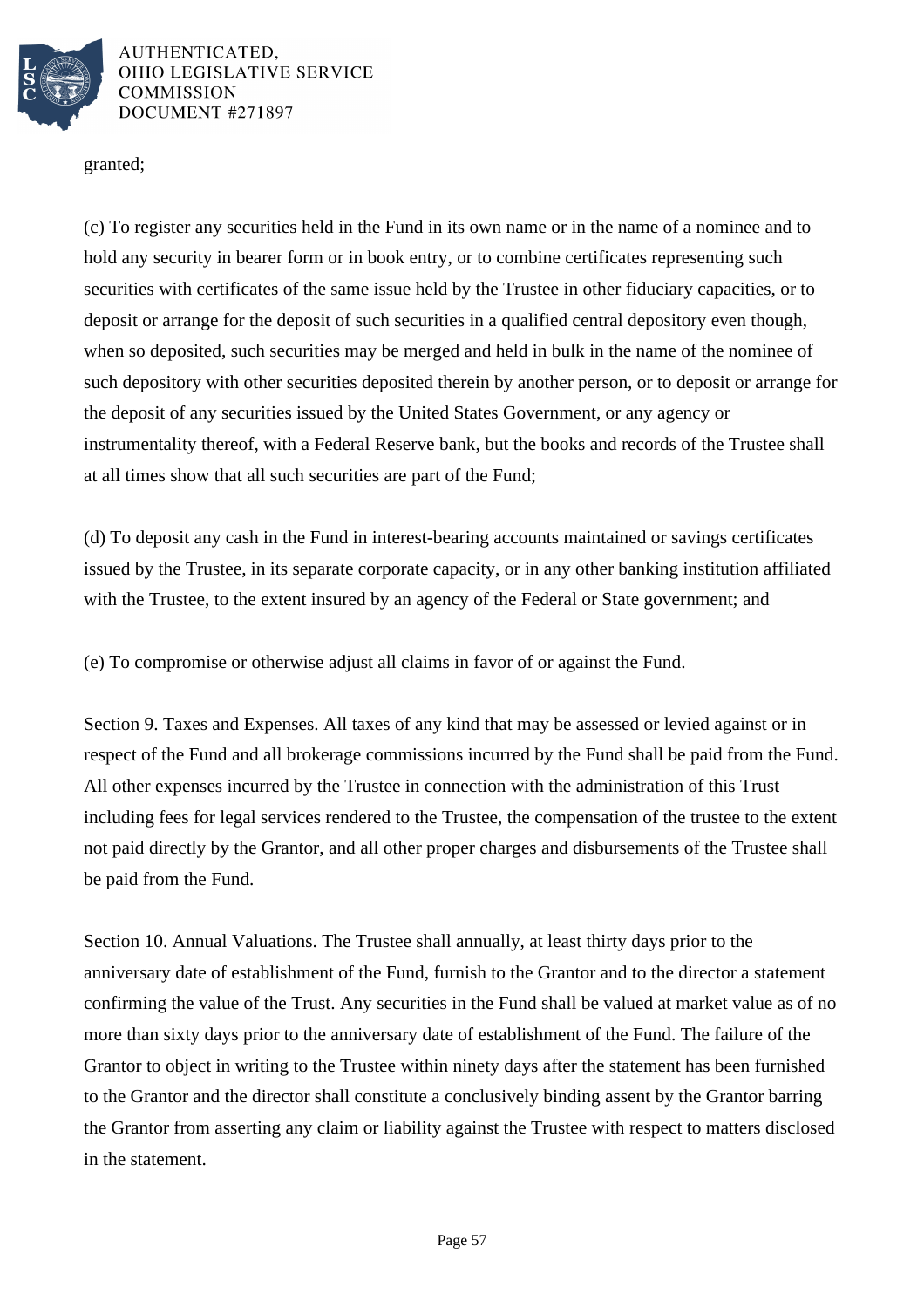

Section 11. Advice of Counsel. The Trustee may from time to time consult with counsel, who may be counsel to the Grantor with respect to any question arising as to the construction of this Agreement or any action to be taken hereunder. The Trustee shall be fully protected, to the extent permitted by law in acting upon the advice of counsel.

Section 12. Trustee Compensation. The Trustee shall be entitled to reasonable compensation for its services as agreed upon in writing from time to time with the Grantor.

Section 13. Successor Trustee. The Trustee may resign or the Grantor may replace the Trustee, but such resignation or replacement shall not be effective until the Grantor has appointed a successor trustee and this successor accepts the appointment. The successor trustee shall have the same powers and duties as those conferred upon the Trustee hereunder. Upon the successor trustee's acceptance of the appointment, the Trustee shall assign, transfer, and pay over to the successor trustee the funds and properties then constituting the Fund. If for any reason the Grantor cannot or does not act in the event of the resignation of the Trustee, the Trustee may apply to a court of competent jurisdiction for the appointment of a successor trustee or for instructions. The successor trustee shall specify the date on which it assumes administration of the trust in writing sent to the Grantor, the director and the present Trustee by certified mail ten days before such change becomes effective. Any expenses incurred by the Trustee as a result of any of the acts contemplated by this section shall be paid as provided in Section 9.

Section 14. Instructions to the Trustee. All orders, requests, and instructions by the Grantor to the Trustee shall be in writing, signed by such persons as are designated in the attached Exhibit A or such other designees as the Grantor may designate by amendments to Exhibit A. The Trustee shall be fully protected in acting without inquiry in accordance with the Grantor's orders, requests, and instructions. All orders, requests, and instructions by the director to the Trustee shall be in writing, signed by the director of the Ohio EPA, or his designees, and the Trustee shall act and shall be fully protected in acting in accordance with such orders, requests, and instructions. The Trustee shall have the right to assume, in the absence of written notice to the contrary, that no event constituting a change or a termination of the authority of any person to act on behalf of the Grantor or Ohio EPA hereunder has occurred. The Trustee shall have no duty to act in the absence of such orders, requests, and instructions from the Grantor and/or Ohio EPA, except as provided for herein.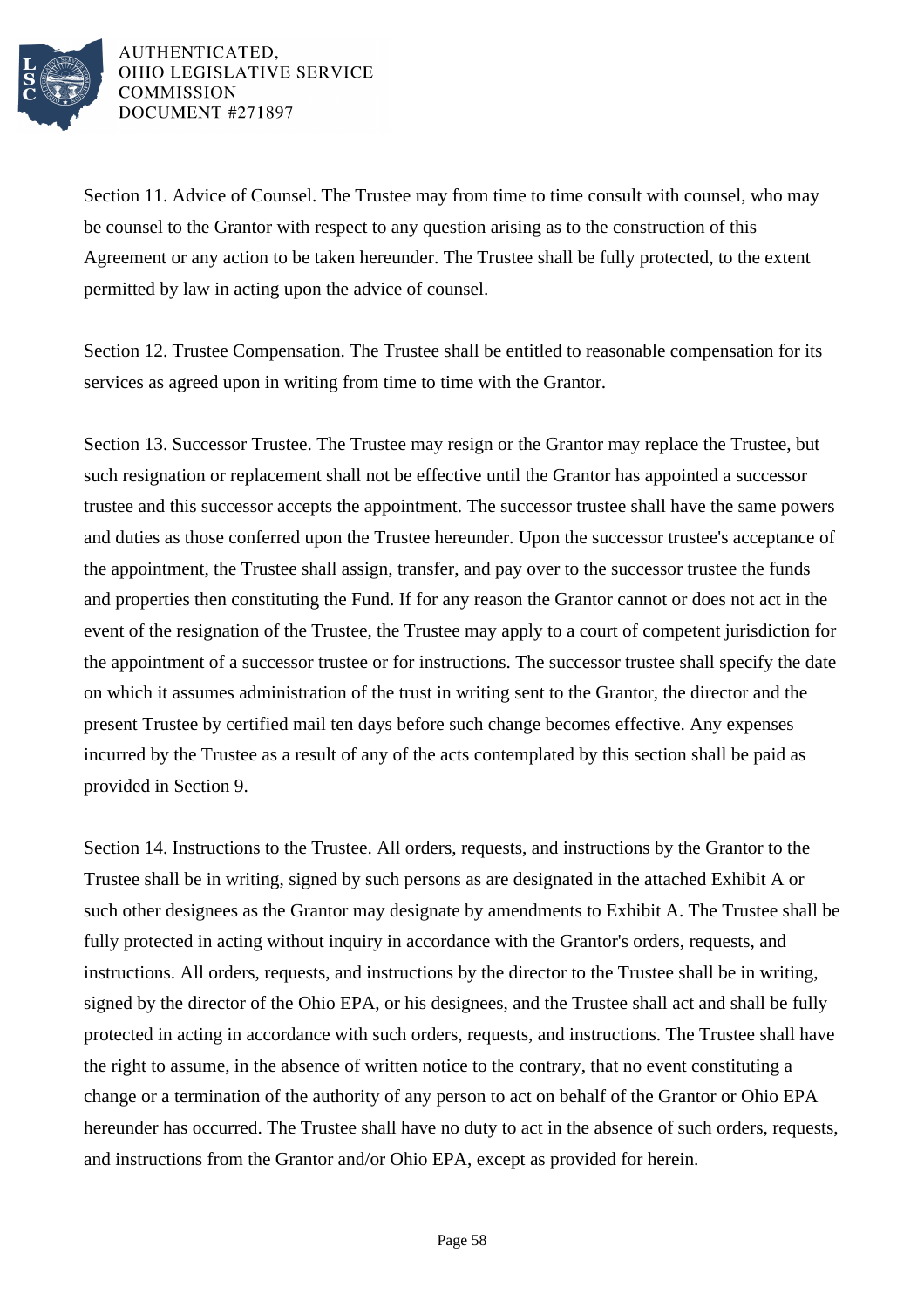

Section 15. Notice of Nonpayment. If a payment for bodily injury or property damage is made under Section 4 of this trust, the Trustee shall notify the Grantor of such payment and the amount(s) thereof within five working days. The Grantor shall on or before the anniversary date of the establishment of the Fund following such notice, either make payments to the Trustee in amounts sufficient to cause the trust to return to its value immediately prior to the payment of claims under Section 4, or shall provide written proof to the Trustee that other financial assurance for liability coverage has been obtained equalling the amount necessary to return the trust to its value prior to the payment of claims. If the Grantor does not either make payments to the Trustee or provide the Trustee with such proof, the Trustee shall within ten working days after the anniversary date of the establishment of the Fund provide a written notice of nonpayment to the director.

Section 16. Amendment of Agreement. This Agreement may be amended by an instrument in writing executed by the Grantor, the Trustee, and the director, or by the Trustee and the director if the Grantor ceases to exist.

Section 17. Irrevocability and Termination. Subject to the right of the parties to amend this Agreement as provided in Section 16, this Trust shall be irrevocable and shall continue until terminated at the written agreement of the Grantor, the Trustee, and the director, or by the Trustee and the director, if the Grantor ceases to exist. Upon termination of the Trust all remaining trust property, less final trust administration expenses shall be delivered to the Grantor.

The director will agree to termination of the Trust when the owner or operator substitutes alternate financial assurance as specified in this section.

Section 18. Immunity and Indemnification. The Trustee shall not incur personal liability of any nature in connection with any act or omission, made in good faith, in the administration of the Trust or in carrying out any directions by the Grantor or the director issued in accordance with this Agreement. The Trustee shall be indemnified and saved harmless by the Grantor or from the Trust Fund, or both, from and against any personal liability to which the Trustee may be subjected by reason of any act or conduct in its official capacity, including all expenses reasonably incurred in its defense in the event the Grantor fails to provide such defense.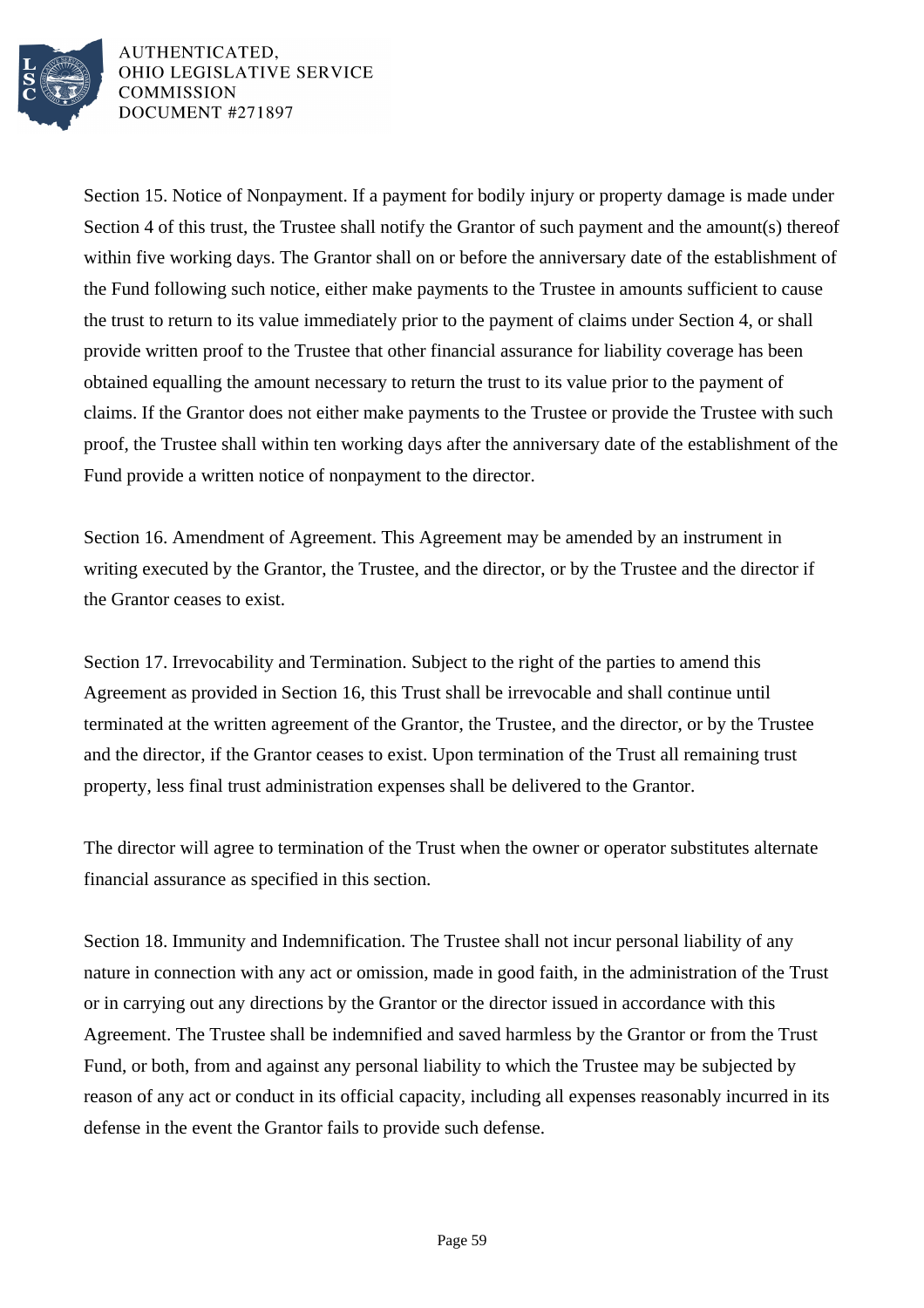

Section 19. Choice of Law. This Agreement shall be administered, construed, and enforced according to the laws of the state of Ohio.

Section 20. Interpretation. As used in this Agreement words in the singular include the plural and words in the plural include the singular. The descriptive headings for each section of this Agreement shall not affect the interpretation or the legal efficacy of this Agreement.

In Witness Whereof the parties have caused the Agreement to be executed by their respective officers duly authorized and their corporate seals to be hereunto affixed and attested as of the date first above written. The parties below certify that the wording of this Agreement is identical to the wording specified in paragraph (M) of rule 3745-55-51 of the Administrative Code as such regulations were constituted on the date first above written.

[Signature of Grantor] \_\_\_\_\_\_\_

 $[Title]$ 

Attest: \_\_\_\_\_\_\_

 $[Title]$ 

[Seal]

[Signature of Trustee] \_\_\_\_\_\_\_

Attest:

 $[Title]$ 

[Seal]"

(2) The following is an example of the certification of acknowledgement which must accompany the trust agreement for a trust fund as specified in paragraph (J) of rule 3745-55-47 or paragraph (J) of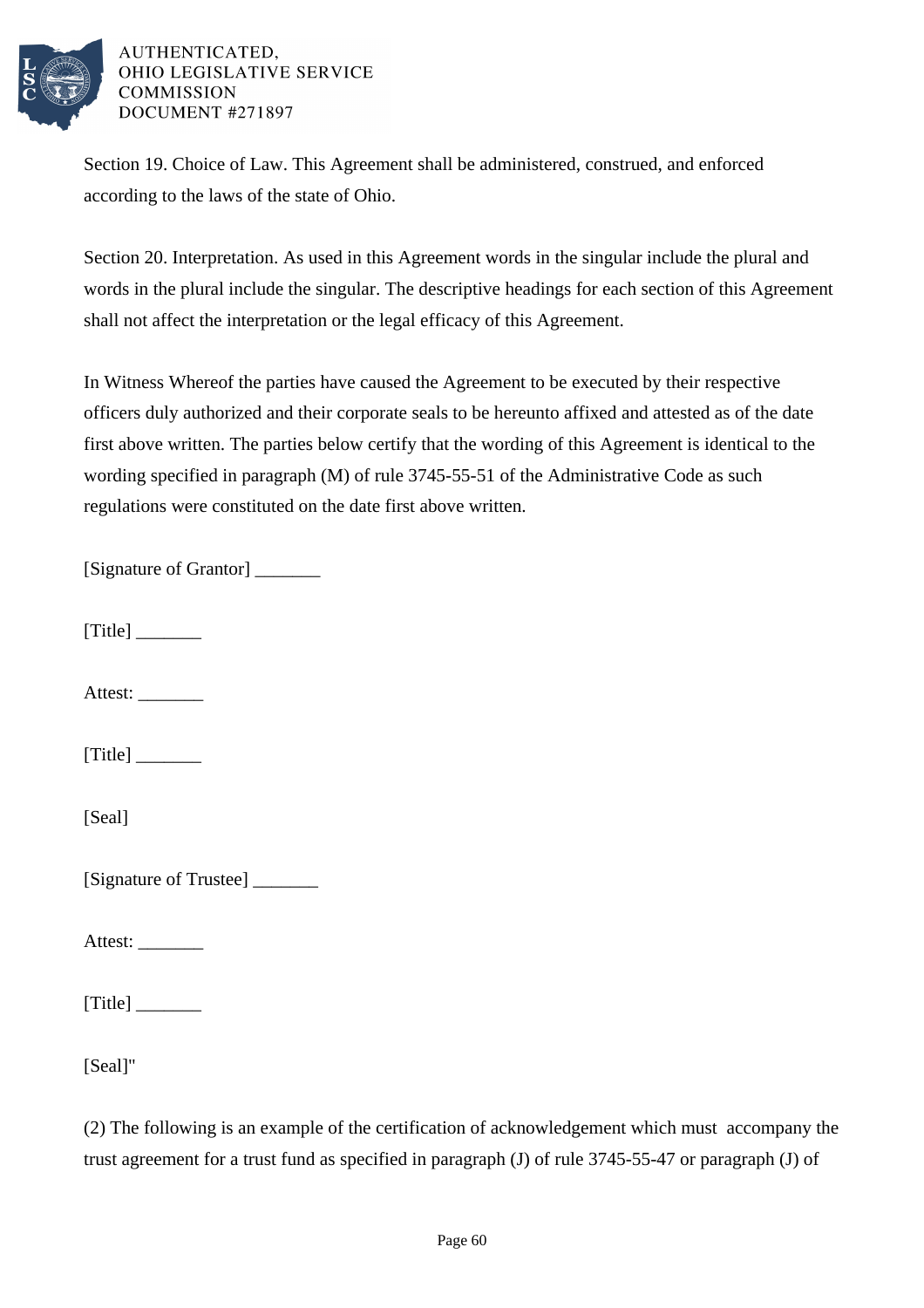

rule 3745-66-47 of the Administrative Code.

"State of \_\_\_\_\_\_\_\_

County of

On this [date], before me personally came [owner or operator] to me known, who, being by me duly sworn, did depose and say that she/he resides at [address], that she/he is [title] of [corporation], the corporation described in and which executed the above instrument; that she/he knows the seal of said corporation; that the seal affixed to such instrument is such corporate seal; that it was so affixed by order of the Board of Directors of said corporation, and that she/he signed her/his name thereto by like order.

[Signature of Notary Public]"

 $\overline{\phantom{a}}$ 

(1) A standby trust agreement, as specified in paragraph (H) of rule 3745-55-47 or paragraph (H) of rule 3745-66-47 of the Administrative Code, must be worded as follows, except that instructions in brackets are to be replaced with the relevant information and the brackets deleted:

"Standby Trust Agreement

Trust Agreement, the "Agreement," entered into as of [date] by and between [name of the owner or operator] a [name of a state] [insert "corporation," "partnership," "association," or "proprietorship"], the "Grantor," and [name of corporate trustee], [insert, "incorporated in the state of \_\_\_\_\_\_\_" or "a national bank"], the "trustee."

Whereas Ohio EPA has established certain regulations applicable to the Grantor, requiring that an owner or operator of a hazardous waste management facility or group of facilities shall demonstrate financial responsibility for bodily injury and property damage to third parties caused by sudden and/or nonsudden accidental occurrences arising from operations of the facility or group of facilities.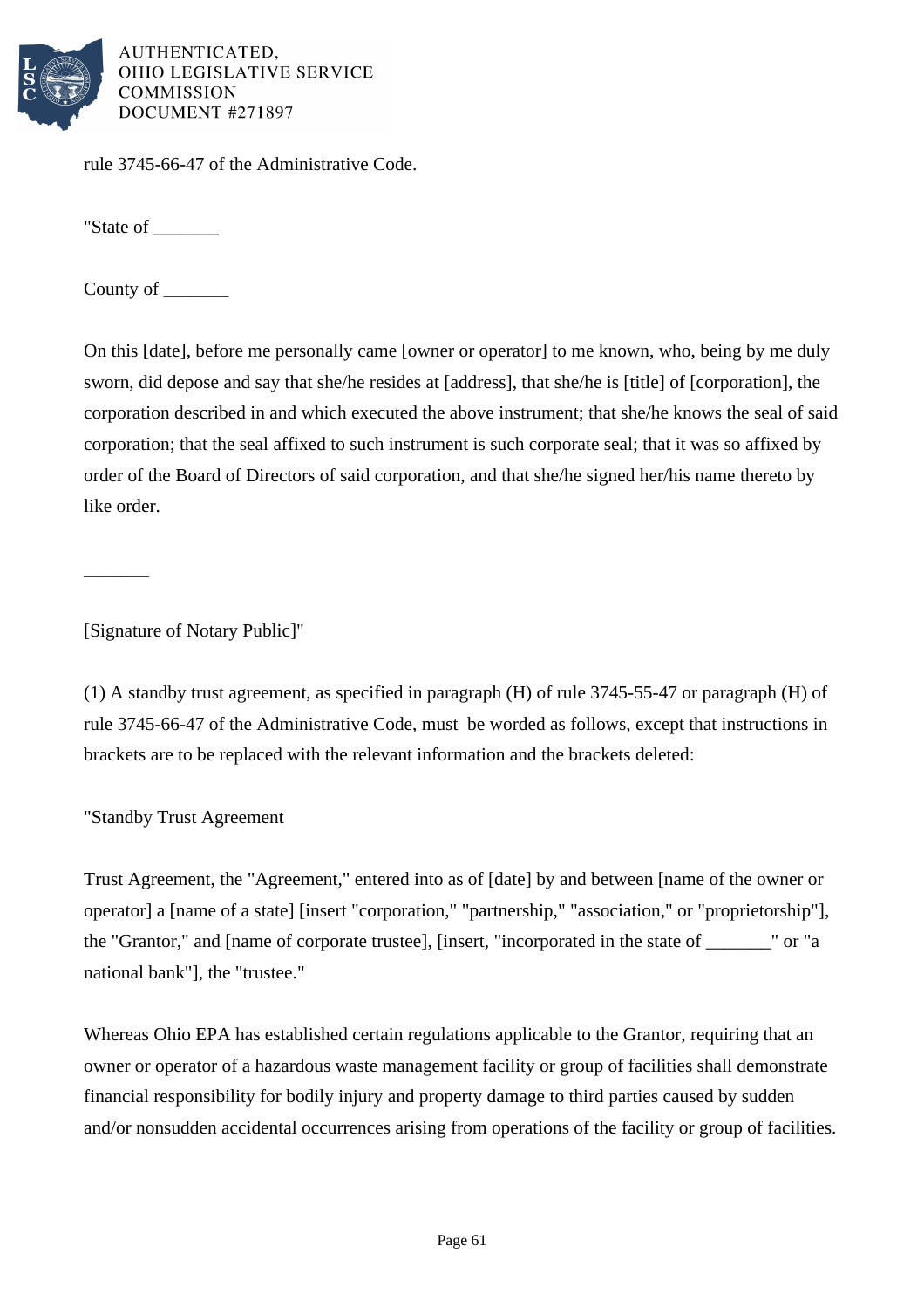

Whereas, the Grantor has elected to establish a standby trust into which the proceeds from a letter of credit may be deposited to assure all or part of such financial responsibility for the facilities identified herein.

Whereas, the Grantor, acting through its duly authorized officers, has selected the Trustee to be the trustee under this agreement, and the Trustee is willing to act as trustee.

Now, therefore, the Grantor and the Trustee agree as follows:

Section 1. Definitions. As used in this Agreement:

(a) The term "Grantor" means the owner or operator who enters into this Agreement and any successors or assign of the Grantor.

(b) The term "Trustee" means the Trustee who enters into this Agreement and any successor Trustee.

Section 2. Identification of Facilities. This agreement pertains to the facilities identified on attached schedule A [on schedule A, for each facility list the U.S. EPA identification number, name and address of the facility(ies), and the amount of liability coverage, or portion thereof, if more than one instrument affords combined coverage as demonstrated by this Agreement].

Section 3. Establishment of Fund. The Grantor and the Trustee hereby establish a standby trust fund, hereafter the "Fund," for the benefit of any and all third parties injured or damaged by [sudden and/or nonsudden] accidental occurrences arising from operation of the facility(ies) covered by this guarantee, in the amount of [up to \$1 million] per occurrence and [up to \$2 million] annual aggregate for sudden accidental occurrences and \_\_\_\_\_ [up to \$3 million] per occurrence and \_\_\_\_ [up to \$6 million] annual aggregate for nonsudden occurrences, except that the Fund is not established for the benefit of third parties for the following:

(a) Bodily injury or property damage for which [insert Grantor] is obligated to pay damages by reason of the assumption of liability in a contract or agreement. This exclusion does not apply to liability for damages that [insert Grantor] would be obligated to pay in the absence of the contract or agreement.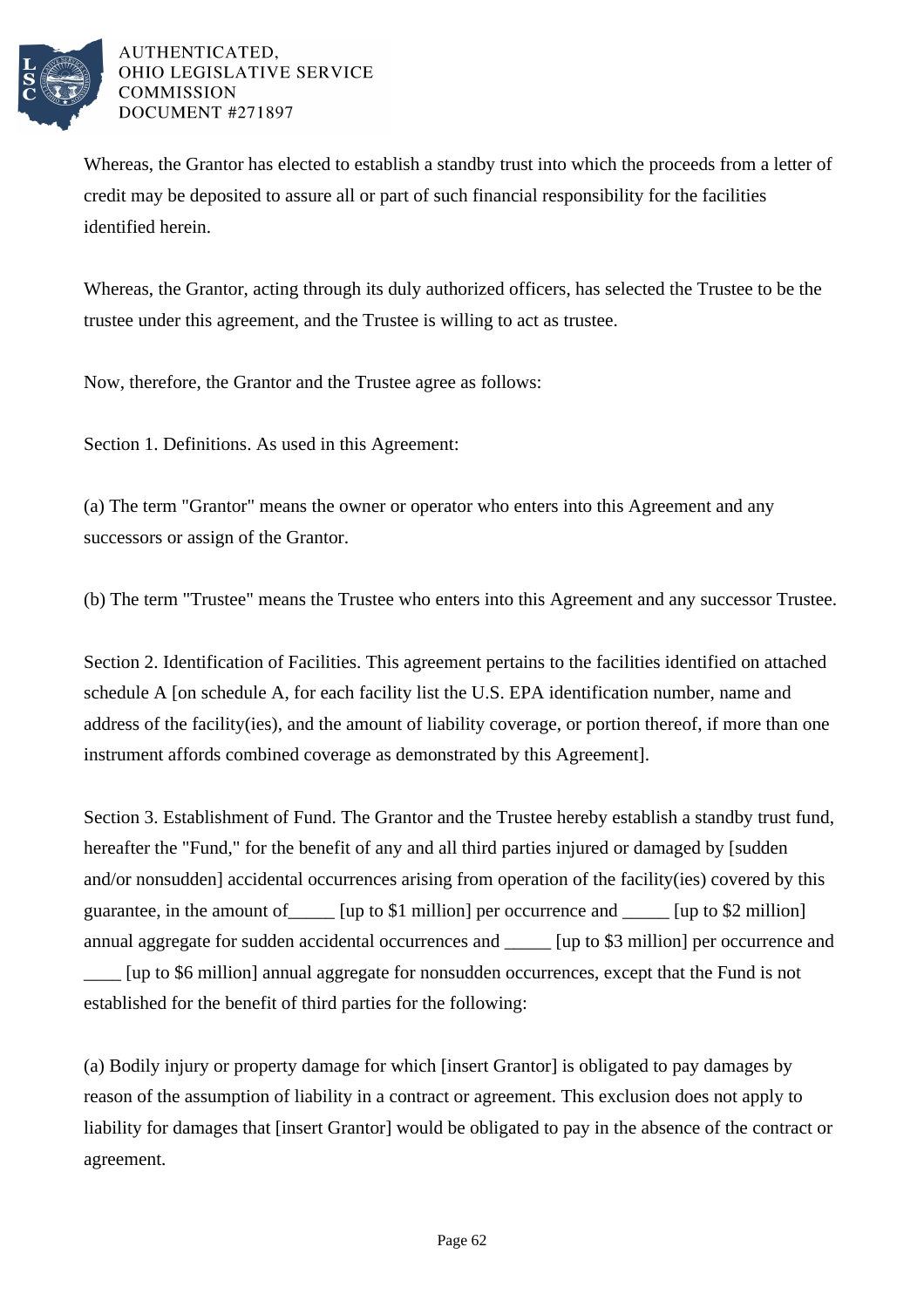

(b) Any obligation of [insert Grantor] under a workers' compensation, disability benefits, or unemployment compensation law or any similar law.

(c) Bodily injury to:

(1) An employee of [insert Grantor] arising from, and in the course of, employment by [insert Grantor]; or

(2) The spouse, child, parent, brother, or sister of that employee as a consequence of or arising from, and in the course of employment by [insert Grantor].

This exclusion applies:

(A) Whether [insert Grantor] may be liable as an employer or in any other capacity; and

(B) To any obligation to share damages with or repay another person who must pay damages because of the injury to persons identified in paragraphs (1) and (2).

(d) Bodily injury or property damage arising out of the ownership, maintenance, use, or entrustment to others of any aircraft, motor vehicle, or watercraft.

(e) Property damage to:

(1) Any property owned, rented, or occupied by [insert Grantor];

(2) Premises that are sold, given away or abandoned by [insert Grantor] if the property damage arises out of any part of those premises;

(3) Property loaned by [insert Grantor];

(4) Personal property in the care, custody or control of [insert Grantor];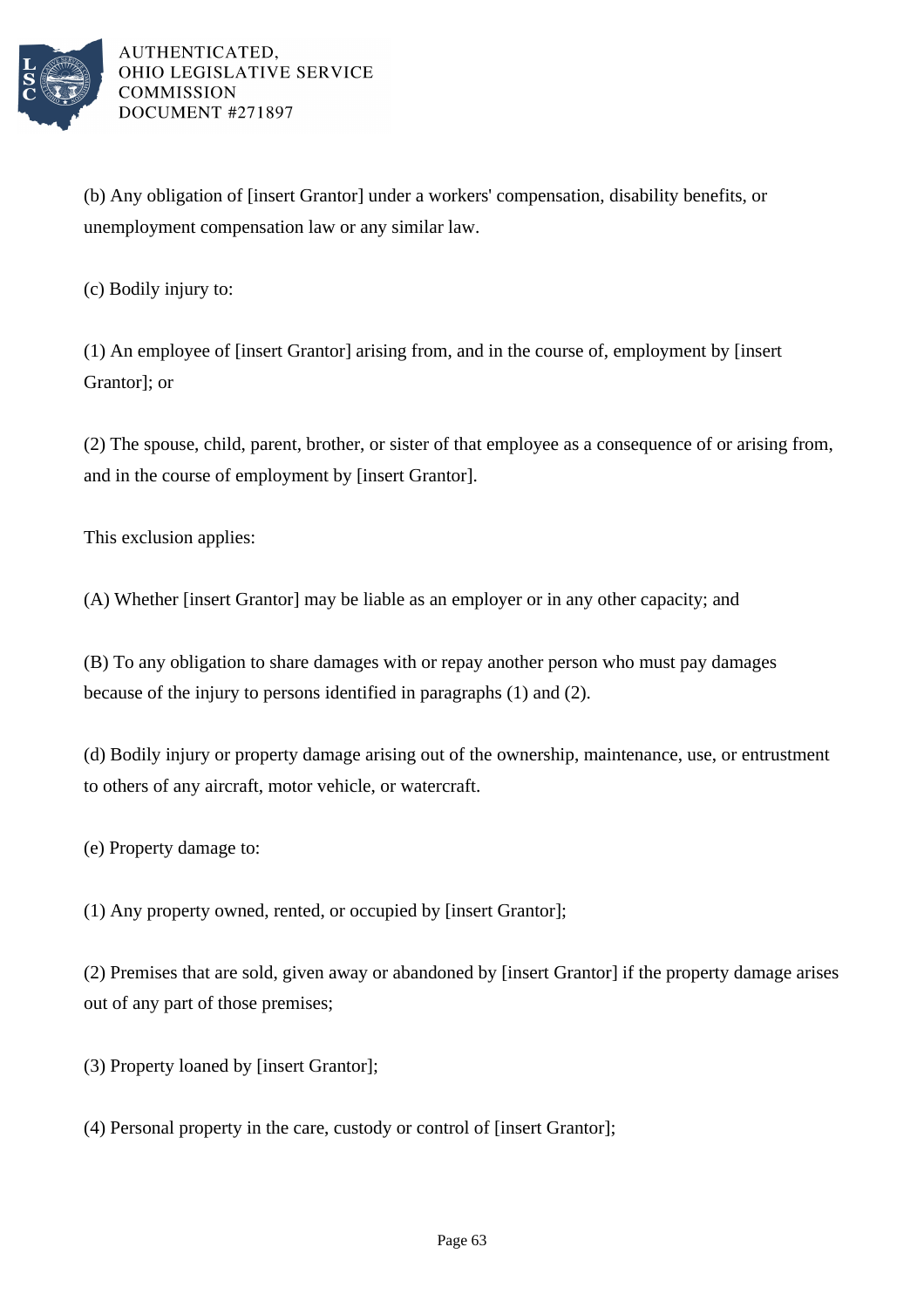

(5) That particular part of real property on which [insert Grantor] or any contractors or subcontractors working directly or indirectly on behalf of [insert Grantor] are performing operations, if the property damage arises out of these operations.

In the event of combination with another mechanism for liability coverage, the fund shall be considered [insert "primary" or "excess"] coverage.

The Fund is established initially as consisting of the proceeds of the letter of credit deposited into the Fund. Such proceeds and any other property subsequently transferred to the Trustee is referred to as the Fund, together with all earnings and profits thereon, less any payments or distributions made by the Trustee pursuant to this Agreement. The Fund shall be held by the Trustee, in trust, as hereinafter provided. The Trustee shall not be responsible nor shall it undertake any responsibility for the amount or adequacy of, nor any duty to collect from the Grantor, any payments necessary to discharge any liabilities of the Grantor established by Ohio EPA.

Section 4. Payment for Bodily Injury or Property Damage. The Trustee shall satisfy a third party liability claim by drawing on the letter of credit described in Schedule B and by making payments from the Fund only upon receipt of one of the following documents:

(a) Certification from the Grantor and the third party claimant(s) that the liability claim should be paid. The certification shall be worded as follows, except that instructions in brackets are to be replaced with the relevant information and the brackets deleted:

Certification of Valid Claim

The undersigned, as parties [insert Grantor] and [insert name and address of third party claimant(s)], hereby certify that the claim of bodily injury and/or property damage caused by a [sudden or nonsudden] accidental occurrence arising from operating [Grantor's] hazardous waste treatment, storage, or disposal facility should be paid in the amount of \$[\_\_\_\_].

[Signature]

# Grantor  $\Box$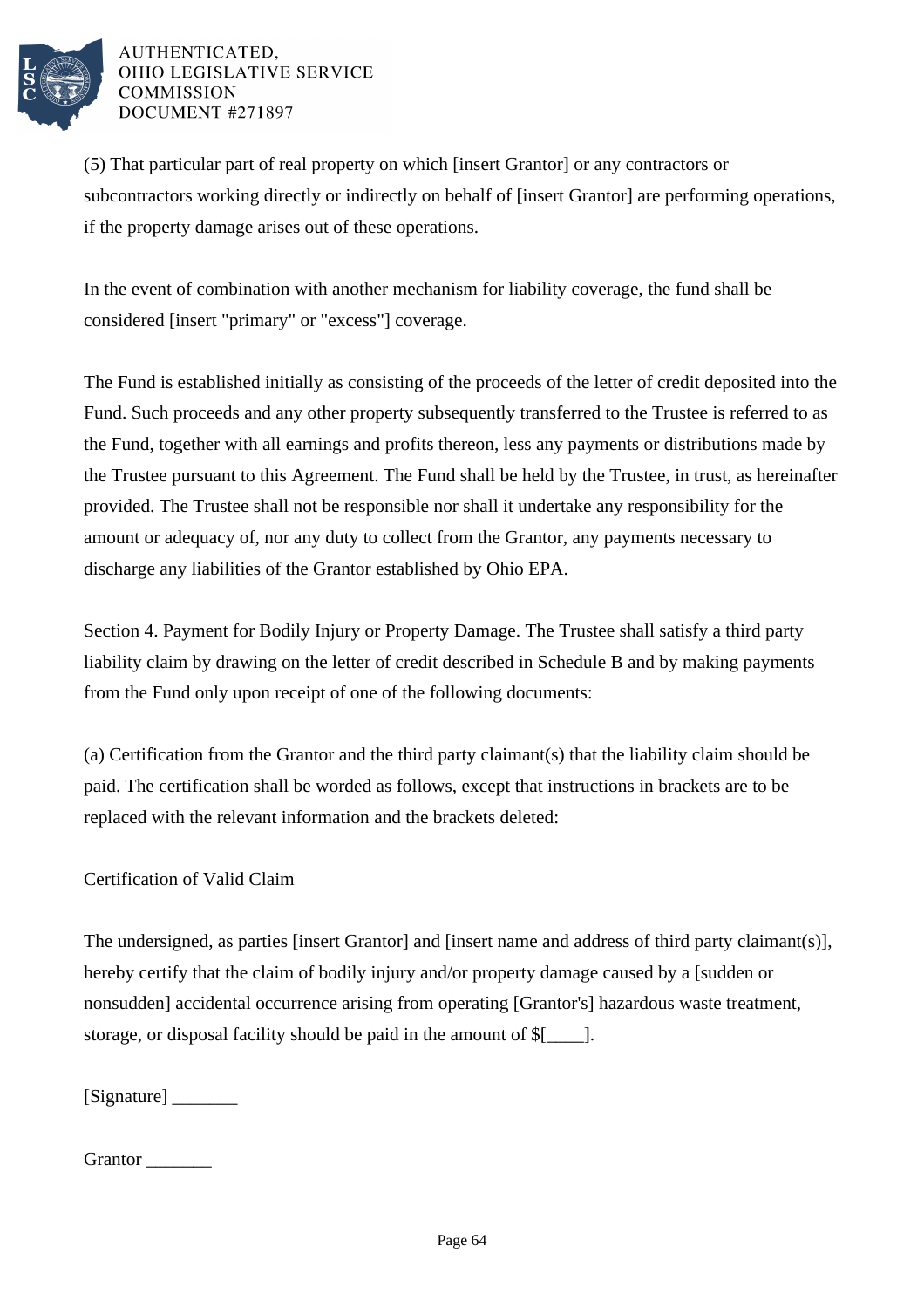

[Signatures] \_\_\_\_\_\_\_

Claimant(s) \_\_\_\_\_\_\_

(b) A valid court order establishing a judgment against the Grantor for bodily injury or property damage caused by sudden or nonsudden accidental occurrences arising from the operation of the Grantor's facility or group of facilities.

Section 5. Payments Comprising the Fund. Payments made to the Trustee for the Fund shall consist of the proceeds from the letter of credit drawn upon by the Trustee in accordance with the requirements of paragraph (K) of rule 3745-55-51 of the Administrative Code and Section 4 of this Agreement.

Section 6. Trustee Management. The Trustee shall invest and reinvest the principal and income, in accordance with general investment policies and guidelines which the Grantor may communicate in writing to the Trustee from time to time, subject, however, to the provisions of this Section. In investing, reinvesting, exchanging, selling, and managing the Fund, the Trustee shall discharge his duties with respect to the trust fund solely in the interest of the beneficiary and with the care, skill, prudence, and diligence under the circumstances then prevailing which persons of prudence, acting in a like capacity and familiar with such matters, would use in the conduct of an enterprise of a like character and with like aims; except that:

(i) Securities or other obligations of the Grantor, or any other owner or operator of the facilities, or any of their affiliates as defined in the Investment Company Act of 1940, as amended, 15 U.S.C. 80a-2(a), shall not be acquired or held, unless they are securities or other obligations of the federal or a state government;

(ii) The Trustee is authorized to invest the Fund in time or demand deposits of the Trustee, to the extent insured by an agency of the federal or a state government; and

(iii) The Trustee is authorized to hold cash awaiting investment or distribution uninvested for a reasonable time and without liability for the payment of interest thereon.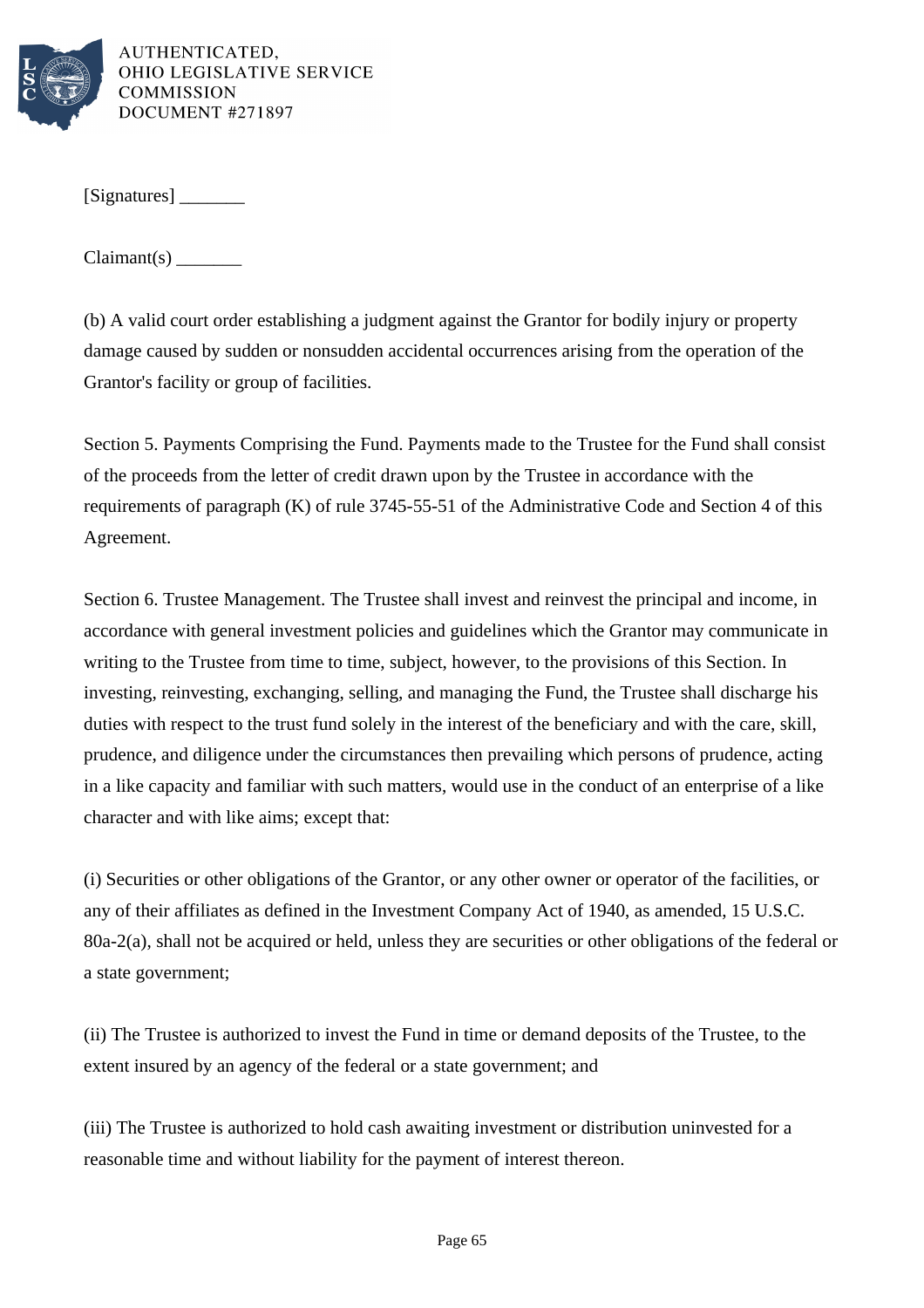

Section 7. Commingling and Investment. The Trustee is expressly authorized in its discretion:

(a) To transfer from time to time any or all of the assets of the Fund to any common, commingled, or collective trust fund created by the Trustee in which the Fund is eligible to participate, subject to all of the provisions thereof, to be commingled with the assets of other trusts participating therein; and

(b) To purchase shares in any investment company registered under the Investment Company Act of 1940, 15 U.S.C. 80a-1 et seq., including one which may be created, managed, underwritten, or to which investment advice is rendered or the shares of which are sold by the Trustee. The Trustee may vote such shares in its discretion.

Section 8. Express Powers of Trustee. Without in any way limiting the powers and discretions conferred upon the Trustee by the other provisions of this Agreement or by law, the Trustee is expressly authorized and empowered:

(a) To sell, exchange, convey, transfer, or otherwise dispose of any property held by it, by public or private sale. No person dealing with the Trustee shall be bound to see to the application of the purchase money or to inquire into the validity or expediency of any such sale or other disposition;

(b) To make, execute, acknowledge, and deliver any and all documents of transfer and conveyance and any and all other instruments that may be necessary or appropriate to carry out the powers herein granted;

(c) To register any securities held in the Fund in its own name or in the name of a nominee and to hold any security in bearer form or in book entry, or to combine certificates representing such securities with certificates of the same issue held by the Trustee in other fiduciary capacities, or to deposit or arrange for the deposit of such securities in a qualified central depositary even though, when so deposited, such securities may be merged and held in bulk in the name of the nominee of such depositary with other securities deposited therein by another person, or to deposit or arrange for the deposit of any securities issued by the United States government, or any agency or instrumentality thereof, with a Federal Reserve bank, but the books and records of the Trustee shall at all times show that all such securities are part of the Fund;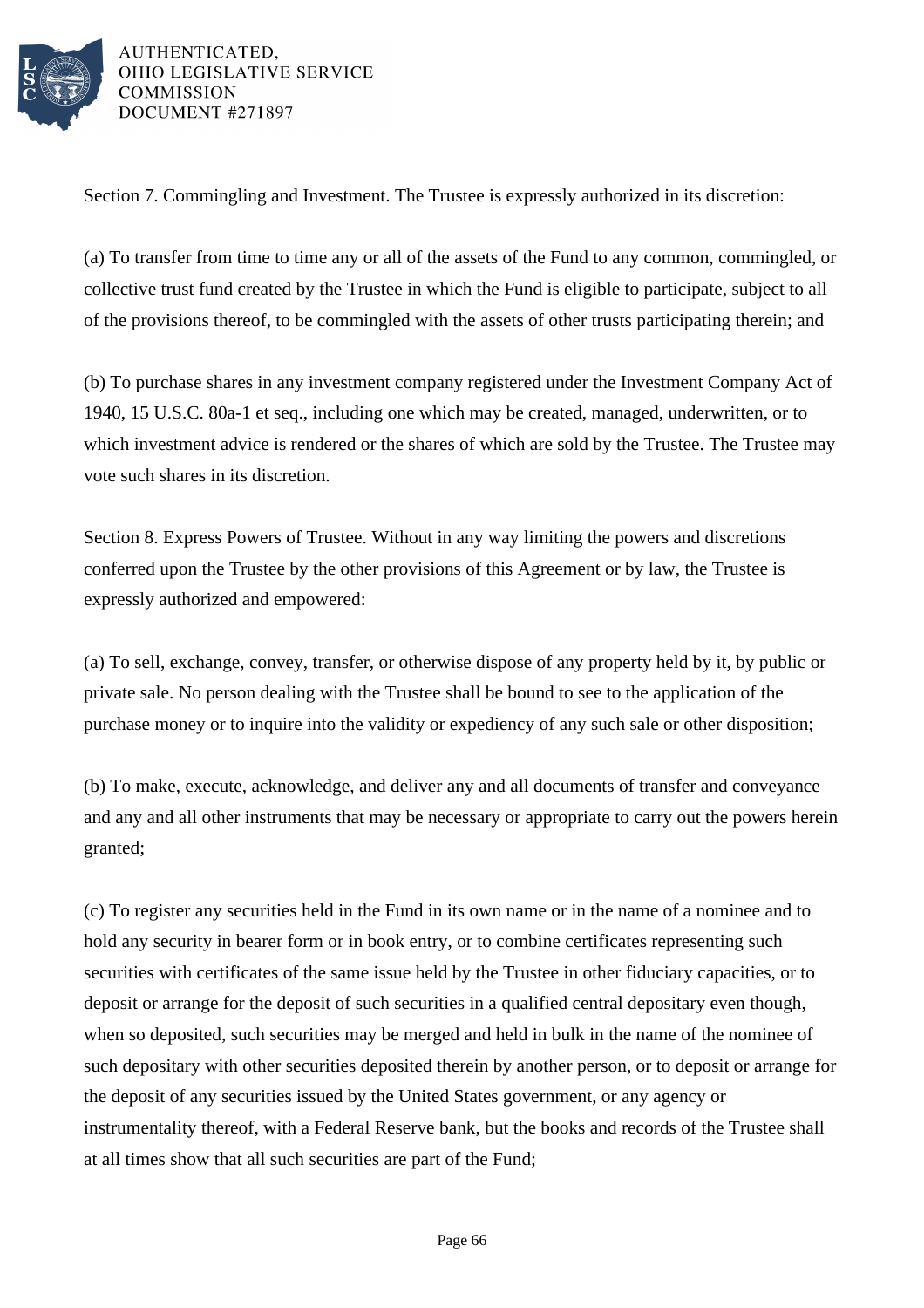

(d) To deposit any cash in the Fund in interest-bearing accounts maintained or savings certificates issued by the Trustee, in its separate corporate capacity, or in any other banking institution affiliated with the Trustee, to the extent insured by an agency of the federal or state government; and

(e) To compromise or otherwise adjust all claims in favor of or against the Fund.

Section 9. Taxes and Expenses. All taxes of any kind that may be assessed or levied against or in respect of the Fund and all brokerage commissions incurred by the Fund shall be paid from the Fund. All other expenses incurred by the Trustee in connection with the administration of this Trust, including fees for legal services rendered to the Trustee, the compensation of the Trustee to the extent not paid directly by the Grantor, and all other proper charges and disbursements to the Trustee shall be paid from the Fund.

Section 10. Advice of Counsel. The Trustee may from time to time consult with counsel, who may be counsel to the Grantor, with respect to any question arising as to the construction of this Agreement or any action to be taken hereunder. The Trustee shall be fully protected, to the extent permitted by law, in acting upon the advice of counsel.

Section 11. Trustee Compensation. The Trustee must be entitled to reasonable compensation for its services as agreed upon in writing from time to time with the Grantor.

Section 12. Successor Trustee. The Trustee may resign or the Grantor may replace the Trustee, but such resignation or replacement shall not be effective until the Grantor has appointed a successor trustee and this successor accepts the appointment. The successor trustee shall have the same powers and duties as those conferred upon the Trustee hereunder. Upon the successor trustee's acceptance of the appointment, the Trustee shall assign, transfer, and pay over to the successor trustee the funds and properties then constituting the Fund. If for any reason the Grantor cannot or does not act in the event of the resignation of the Trustee, the Trustee may apply to a court of competent jurisdiction for the appointment of a successor trustee or for instructions. The successor trustee shall specify the date on which it assumes administration of the trust in a writing sent to the Grantor, the director, and the present Trustee by certified mail ten days before such change becomes effective. Any expenses incurred by the Trustee as a result of any of the acts contemplated by this Section shall be paid as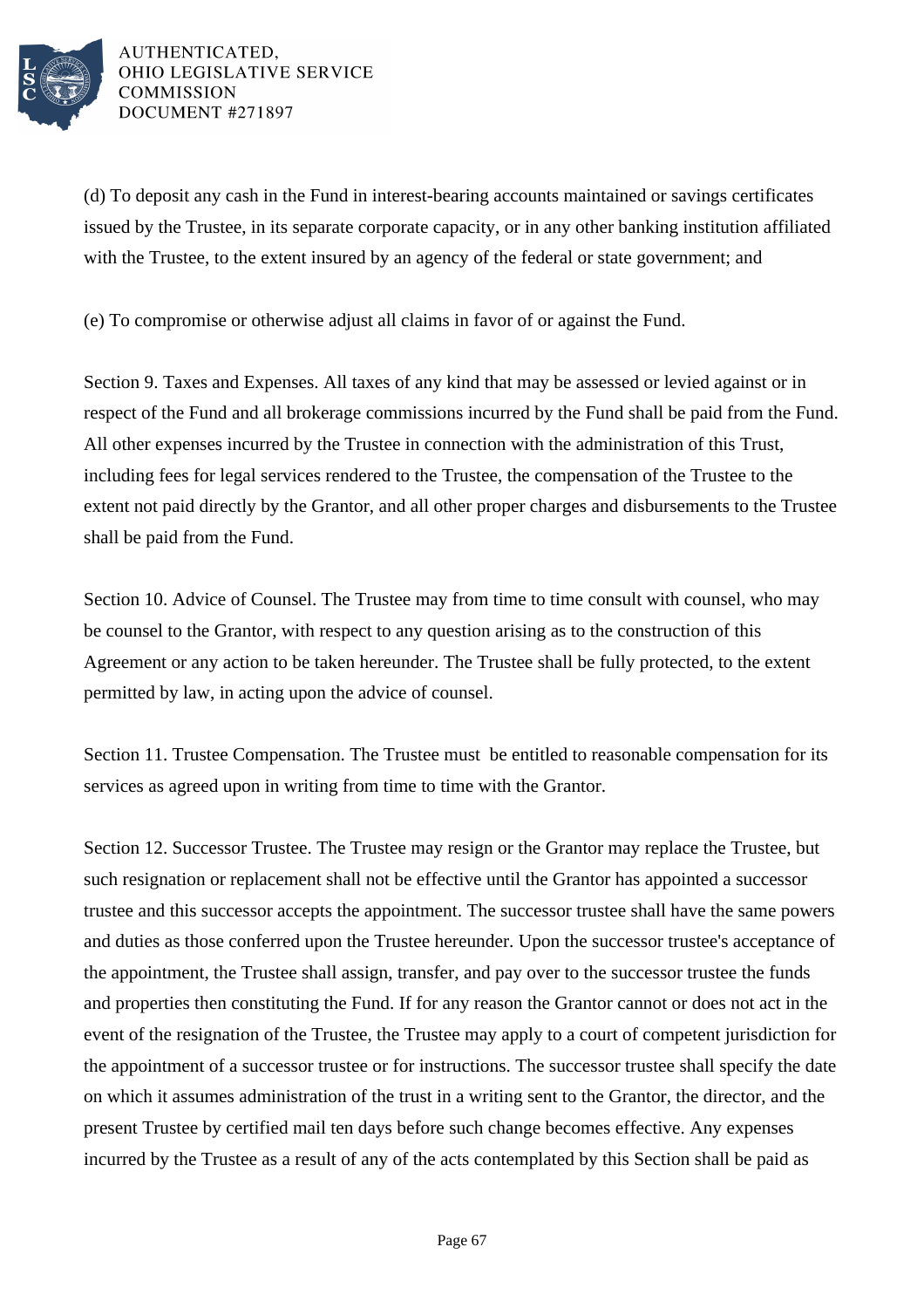

provided in Section 9.

Section 13. Instructions to the Trustee. All orders, requests, certifications of valid claims, and instructions to the Trustee shall be in writing, signed by such persons as are designated in the attached Exhibit A or such other designees as the Grantor may designate by amendment to Exhibit A. The Trustee shall be fully protected in acting without inquiry in accordance with the Grantor's orders, requests, and instructions. The Trustee shall have the right to assume, in the absence of written notice to the contrary, that no event constituting a change or a termination of the authority of any person to act on behalf of the Grantor or the director hereunder has occurred. The Trustee shall have no duty to act in the absence of such orders, requests, and instructions from the Grantor and/or the director except as provided for herein.

Section 14. Amendment of Agreement. This Agreement may be amended by an instrument in writing executed by the Grantor, the Trustee, and the director, or by the Trustee and the director if the Grantor ceases to exist.

Section 15. Irrevocability and Termination. Subject to the right of the parties to amend this Agreement as provided in Section 14, this Trust shall be irrevocable and shall continue until terminated at the written agreement of the Grantor, the Trustee, and the director, or by the Trustee and the director if the Grantor ceases to exist. Upon termination of the Trust, all remaining trust property, less final trust administration expenses, shall be delivered to the Grantor.

The director will agree to termination of the Trust when the owner or operator substitutes alternative financial assurance as specified in this section.

Section 16. Immunity and Indemnification. The Trustee shall not incur personal liability of any nature in connection with any act or omission, made in good faith, in the administration of this Trust, or in carrying out any directions by the Grantor and the director issued in accordance with this Agreement. The Trustee shall be indemnified and saved harmless by the Grantor or from the Trust Fund, or both, from and against any personal liability to which the Trustee may be subjected by reason of any act or conduct in its official capacity, including all expenses reasonably incurred in its defense in the event the Grantor fails to provide such defense.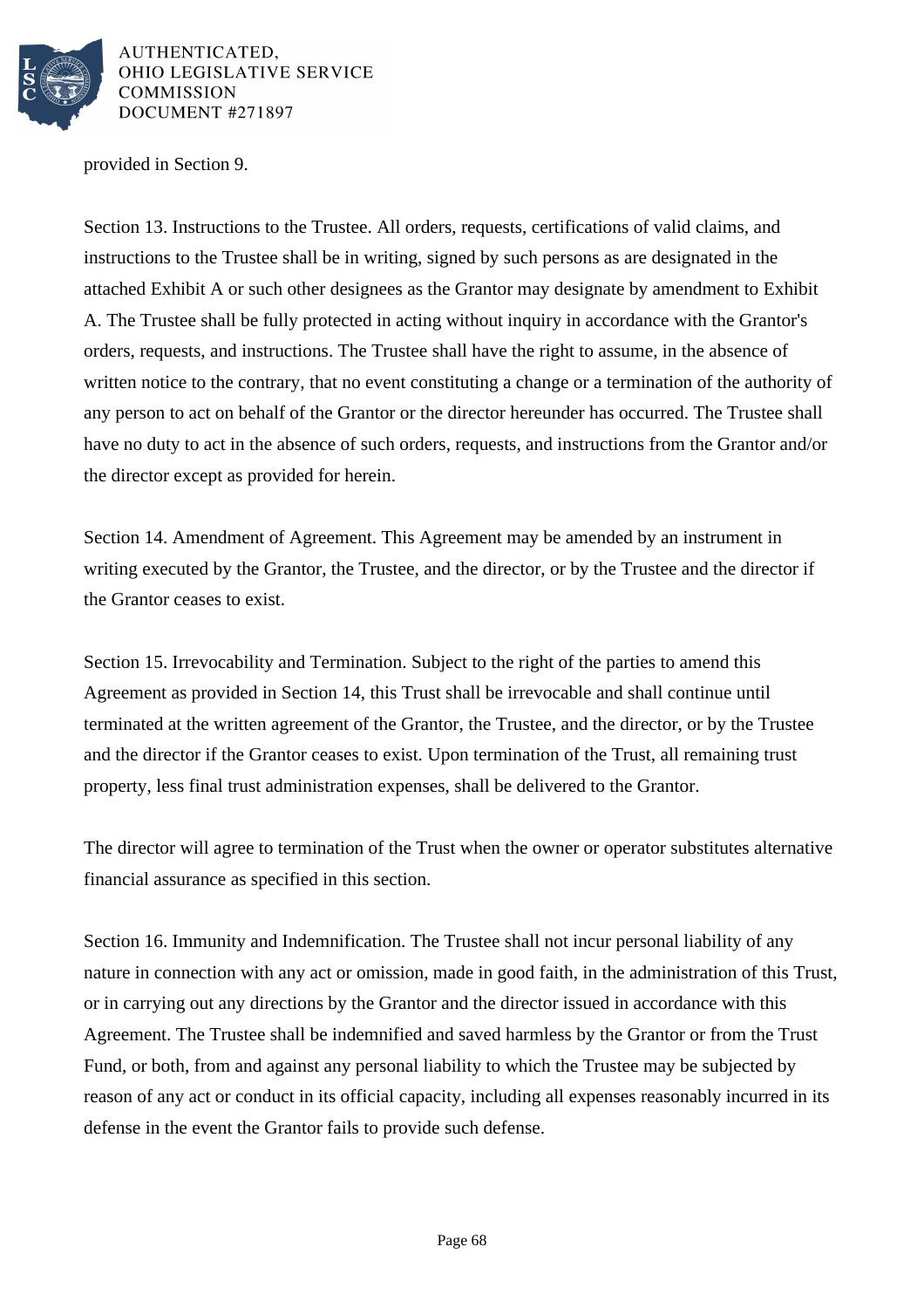

Section 17. Choice of Law. This Agreement shall be administered, construed, and enforced according to the laws of the state of Ohio.

Section 18. Interpretation. As used in this Agreement, words in the singular include the plural and words in the plural include the singular. The descriptive headings for each section of this Agreement shall not affect the interpretation or the legal efficacy of this Agreement.

In witness whereof the parties have caused this Agreement to be executed by their respective officers duly authorized and their corporate seals to be hereunto affixed and attested as of the date first above written: The parties below certify that the wording of this Agreement is identical to the wording specified in paragraph (N)(1) of rule 3745-55-51 of the Administrative Code as such regulations were constituted on the date first above written.

| [Signature of grantor] |
|------------------------|
| [Title]                |
| Attest:                |
| [Title]                |
| [Seal]                 |
| [Signature of trustee] |
| Attest:                |
| [Title]                |
| [Seal]"                |

(2) The following is an example of the certification of acknowledgment, which must accompany the trust agreement for a standby trust fund as specified in paragraph (H) of rule 3745-55-47 or